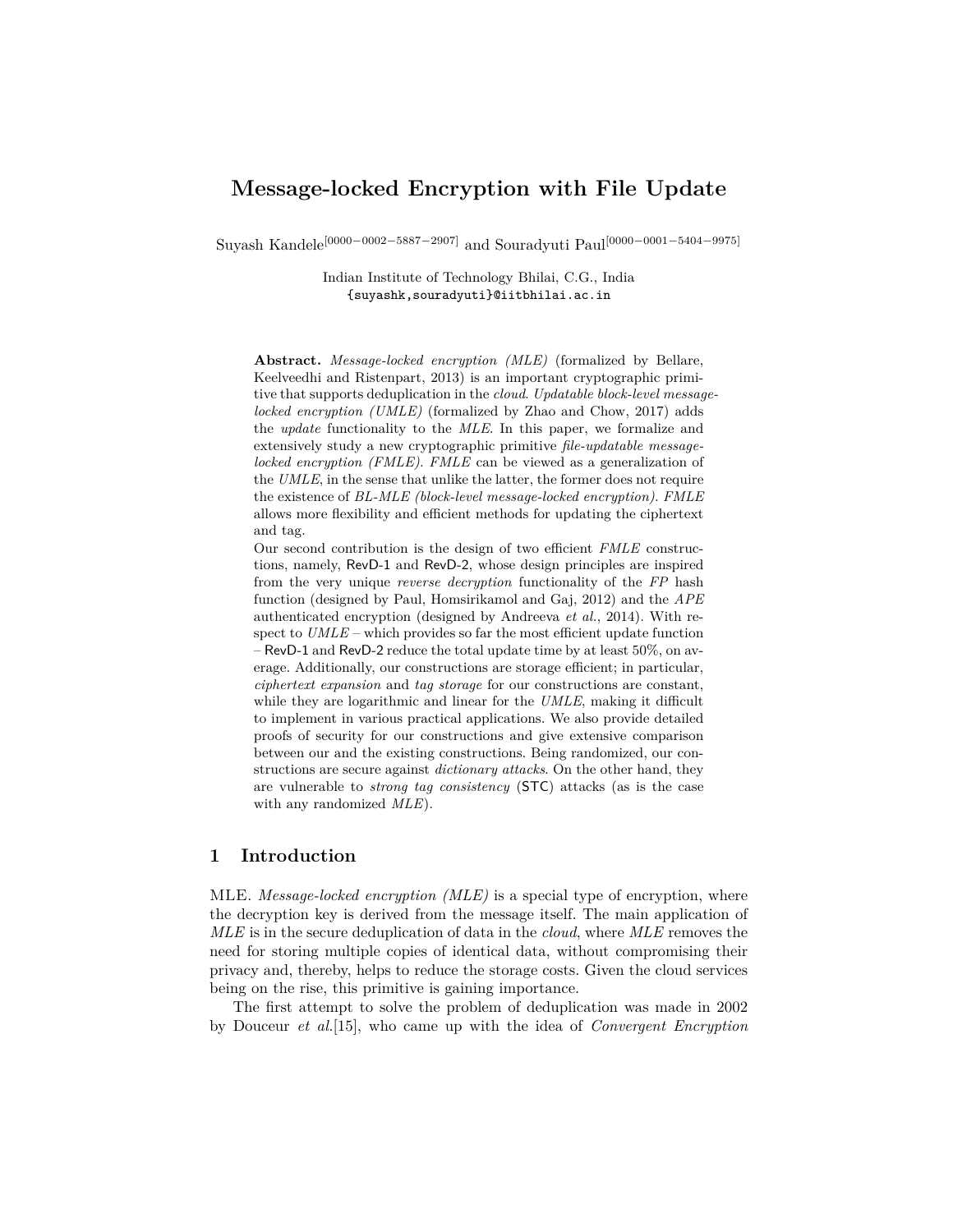*(CE)*. Bellare, Keelveedhi and Ristenpart [6] studied this subject in a formal way and named it *message-locked encryption (MLE)*. They also gave efficient constructions of *MLE*.

UMLE. As seen before, *MLE* does not inherently support the *file-update* and the *proof of ownership* functionalities in its definition. *UMLE* solves this issue by adding three functionalities – file-update, PoW algorithms for prover and verifier – to the existing definition of *MLE*. The main drawback of *UMLE* is that the functionalities are constructed from another cryptographic primitive, namely, *BL-MLE*, which is nothing but *MLE* executed on a fixed-sized block. Such a *BL-MLE*-based *UMLE* entails degradation of performance for encryption and decryption [20]. Another drawback of *UMLE* is that the update of file-tag is an expensive operation.

Motivation for studying FMLE. From the high level, both *UMLE* and *FMLE* have identical functionalities; the main difference, however, is that the former is necessarily based on *BL-MLE*, but the latter may or may not be. Therefore, the definition of *FMLE* can be viewed as a generalisation of *UMLE*, where we remove the constraint of using *BL-MLE*. The motivation for studying *FMLE* is clear from the drawbacks of *UMLE* mentioned above. These motivations are:

*Does there exist an* FMLE *scheme which is not based on* BL-MLE*? If such a construction exists, is it more efficient than* UMLE*?*

Studying *FMLE* is a futile exercise, if both the answers are in the negative. A moment's reflection suggests that the answer to the first question is actually 'Yes'. A trivial *FMLE* construction – not based on *BL-MLE* – always exists, where the file-update function is designed the following way: apply decryption to the ciphertext to recover the original plaintext; edit/modify the original message; and finally encrypt the updated message. Note that this trivial file-update function does not need any *BL-MLE*, therefore, it is an *FMLE*, but certainly not a *UMLE* scheme. The main drawback of this *FMLE* scheme is that this is several orders of magnitude slower than a *UMLE* scheme. Therefore, the main challenge is:

*Does there exists an* FMLE *scheme more efficient than* UMLE*?*

Searching for such a construction is the main motivation of this paper.

Our Contribution. Our first contribution is formalizing the new cryptographic notion *file-updatable message-locked encryption (FMLE)*. We also propose two efficient *FMLE* constructions RevD-1 and RevD-2: their update functions are at least  $50\%$  faster (on average).<sup>1</sup> Also, our constructions are more space efficient than the so-far best *MLE* variants; in particular, the *ciphertext expansion* and *tag storage* in RevD-1 and RevD-2 are constant, while they are logarithmic and linear (or may be worse) for other similar time-efficient cases. In

<sup>&</sup>lt;sup>1</sup> The term RevD is a shorthand for *Reverse Decryption*.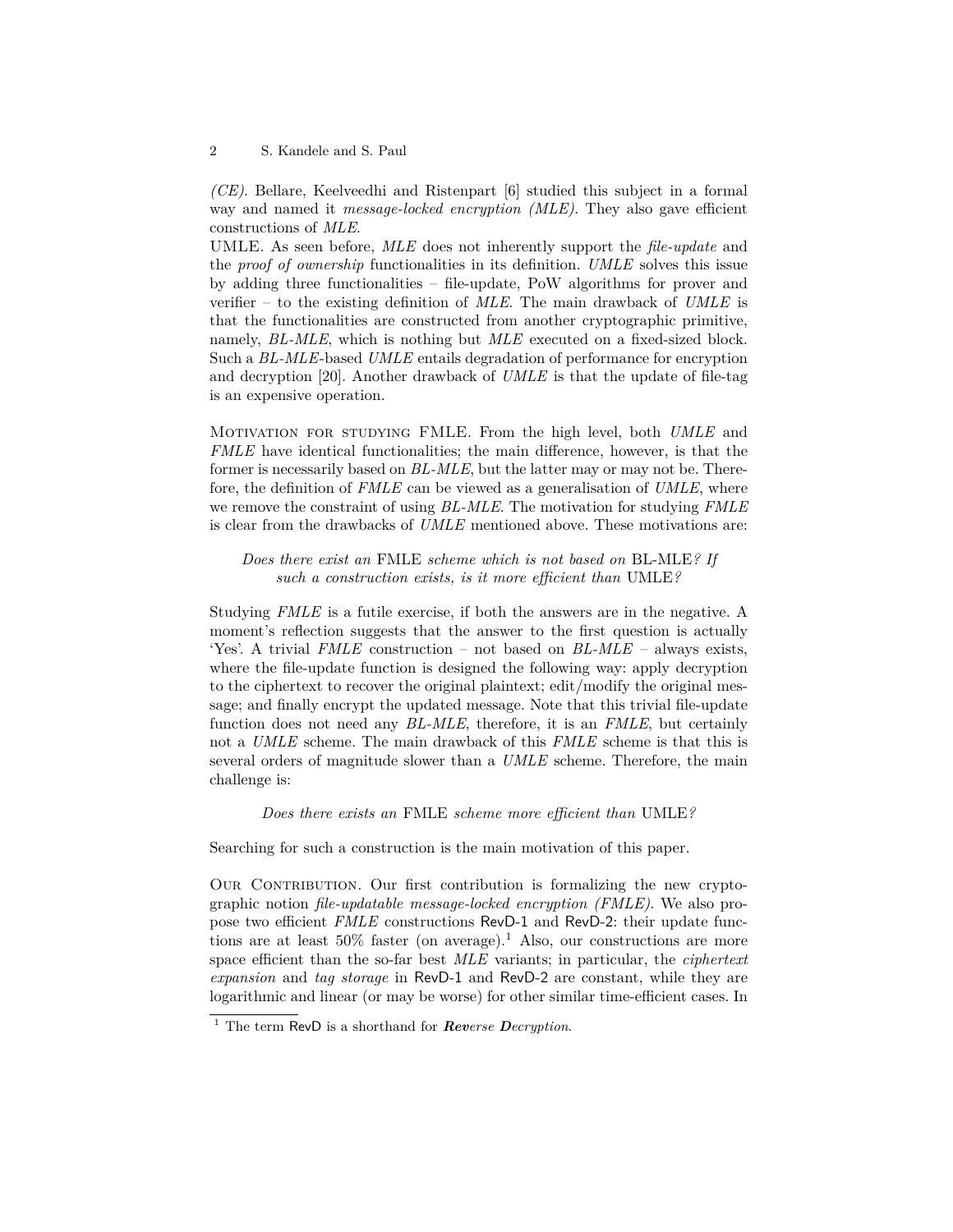order to obtain this improvement in the performance, our constructions critically exploit a very unique feature – what we call *reverse decryption* – of the hash function *FP* and the authenticated encryption *APE*. We also present proofs of security of our constructions. Extensive comparison of our constructions with the others – in terms of time complexity, storage requirements and security properties – have also been provided (see Table 1). Being randomized, our constructions are secure against the *dictionary attacks*, however, they lack STC security, like all other randomized *MLE*s.

RELATED WORK. We now describe various pieces of work done by several researchers that are related to *FMLE*. Douceur *et al.* are the first to come up with the idea of *Convergent Encryption (CE)* in 2002, where the key was calculated as a hash of the message, and then this key was used for encryption [15]. Bellare, Keelveedhi and Ristenpart formalized *CE* in the form of *message-locked encryption (MLE)* [6]. They also provided a systematic discussion of various *MLE* schemes. In a separate paper, these authors also designed a new system DupLESS that supports deduplication even if the message entropy is low [5].

Beelare and Keelveedhi extended *message-locked encryption* to *interactive message-locked encryption*, and have addressed the cases when the messages are correlated as well as dependent on the public parameters, leading to weakened privacy [4]. Abadi *et al.* gave two new constructions for the *i-MLE*; these fully randomized schemes also supported equality-testing algorithm for finding ciphertexts derived from identical messages [1]. Jiang *et al.* gave an efficient logarithmic-time deduplication scheme that substantially reduces the equalitytesting in the *i-MLE* schemes [17].

Canard, Laguillaumie and Paindavoine introduced *deduplication consistency* – a new security property – that prevents the clients from bypassing the deduplication protocol. This is accomplished by introducing a new feature named *verifiability (of the well-formation) of ciphertext at the server* [13]. They also proposed a new ElGamal-based construction satisfying this property. Wang *et al.* proposed a stronger security notion PRV-CDA3 and showed that their new construction *ME* is secure in this model [19].

Chen *et al.* proposed the *block-level message-locked encryption (BL-MLE)*, which is nothing but breaking a big message into smaller chunks – called *blocks* – and then applying *MLE* on the individual *blocks* [14]. Huang, Zhang and Wang showed how to integrate the functionality *proof of storage (PoS)* with *MLE* by using a new data structure *Quadruple Tags* [16]. Zhao and Chow proposed the use of *BL-MLE* to design *Efficiently Updatable Block-Level Message-Locked Encryption (UMLE)* scheme which has an additional functionality of updating the ciphertext that costs sub-linear time [20].

Organization of the paper. In Sect. 2, we discuss the preliminaries including the notation and basic definitions. In Sect. 3, we give the formal definition of *FMLE*. Section 4 describes the application of *FMLE* in the deduplication protocol. In Sects. 5 and 6, we construct the *FMLE* schemes by tweaking the existing *MLE* and *UMLE* schemes. In Sect. 7, we describe the two new efficient *FMLE*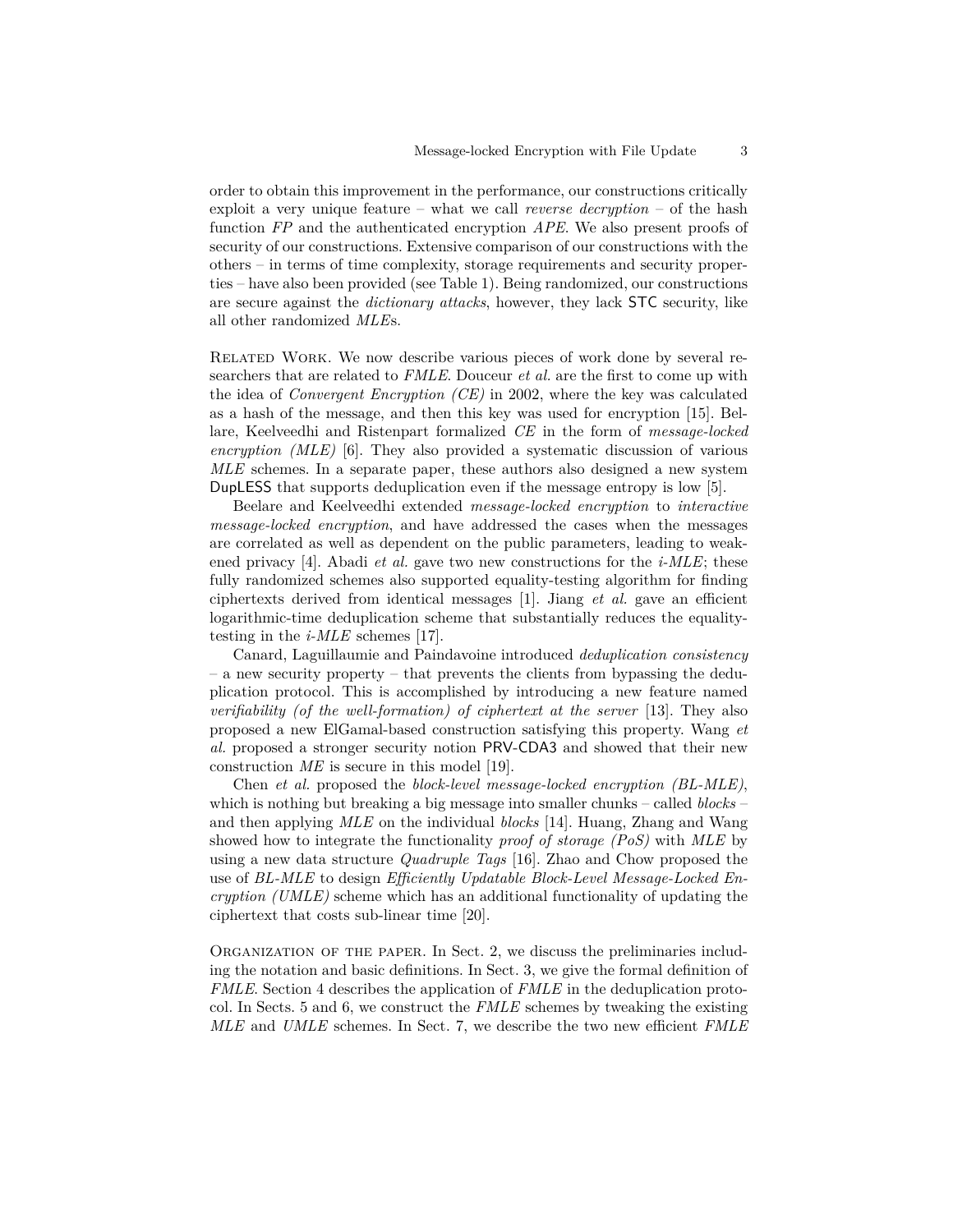schemes and we compare them with the various *FMLE* schemes and conclude our paper in Sect. 8.

# **2 Preliminaries**

#### **2.1 Notation**

The expression  $M := x$  denotes that the value of x is assigned to M, and  $M := \mathcal{D}(x)$  denotes that the value returned by function  $\mathcal{D}(\cdot)$ , on input *x*, is assigned to *M*.  $M = x$  denotes the equality comparison of the two variables M and x, and  $M = \mathcal{D}(x)$  denotes the equality comparison of the variable M with the output of  $\mathcal{D}(\cdot)$ , on input *x*. The XOR or  $\oplus$  denotes the bit-by-bit *exclusiveor* operation on two binary strings of same length. The concatenation operation of  $p \geq 1$  strings  $s_1, s_2, \dots, s_p$  and assignment to the variable *s* is denoted by  $s := s_1||s_2|| \cdots ||s_p$ . The parsing of string *s* into  $p \geq 1$  strings  $s_1, s_2, \cdots, s_p$  is denoted by  $s_1||s_2|| \cdots ||s_p := s$ . The length of string *M* is denoted by |*M*|. The set of all binary strings of length  $\ell$  is denoted by  $\{0,1\}^{\ell}$ . The set of all binary strings of any length is denoted by  $\{0,1\}^*$ . A vector of strings is denoted by *M* and *i*-th string in *M* is denoted by  $M^{(i)}$ . The number of strings in *M* is denoted by  $||M||$ . The infinite set of all binary strings of any length is denoted by  ${0,1}^*$ . The set of all Natural numbers is denoted by N. We denote that *M* is assigned a binary string of length *k* chosen randomly and uniformly by  $M \stackrel{\$}{\leftarrow} \{0,1\}^k$ . To mark any invalid string (may be input string or output string), the symbol  $\perp$  is used.  $(M, Z) \stackrel{\$}{\leftarrow} S(1^{\lambda})$  denotes the assignment of outputs given randomly and uniformly by S to *M* and *Z*.

### **2.2 Dictionary Attack**

A *dictionary attack* is defined to be a *brute-force attack*, where the adversary first builds a dictionary off-line, and then processes every element of the dictionary to determine the correct solution against an online challenge. For example, suppose that the hash of a message is given as a challenge to the adversary for her to determine the correct message. If the entropy of the message is low, then the adversary generates the dictionary of all possible messages and their corresponding hash values off-line; and given the online challenge, she selects the message whose hash value matches the challenge. *Any deterministic* MLE *with low message entropy is broken by dictionary attack.*

## **2.3 Proof of Ownership**

Proof-of-ownership (PoW) is an interactive protocol where the owner of file proves the ownership of a file to the cloud storage. This protocol assumes that the adversary does not have access to the entire ciphertext which was uploaded onto the cloud by some previous (or first) owner, but he may know the tag, which is a small fraction of the entire information. In this protocol, the cloud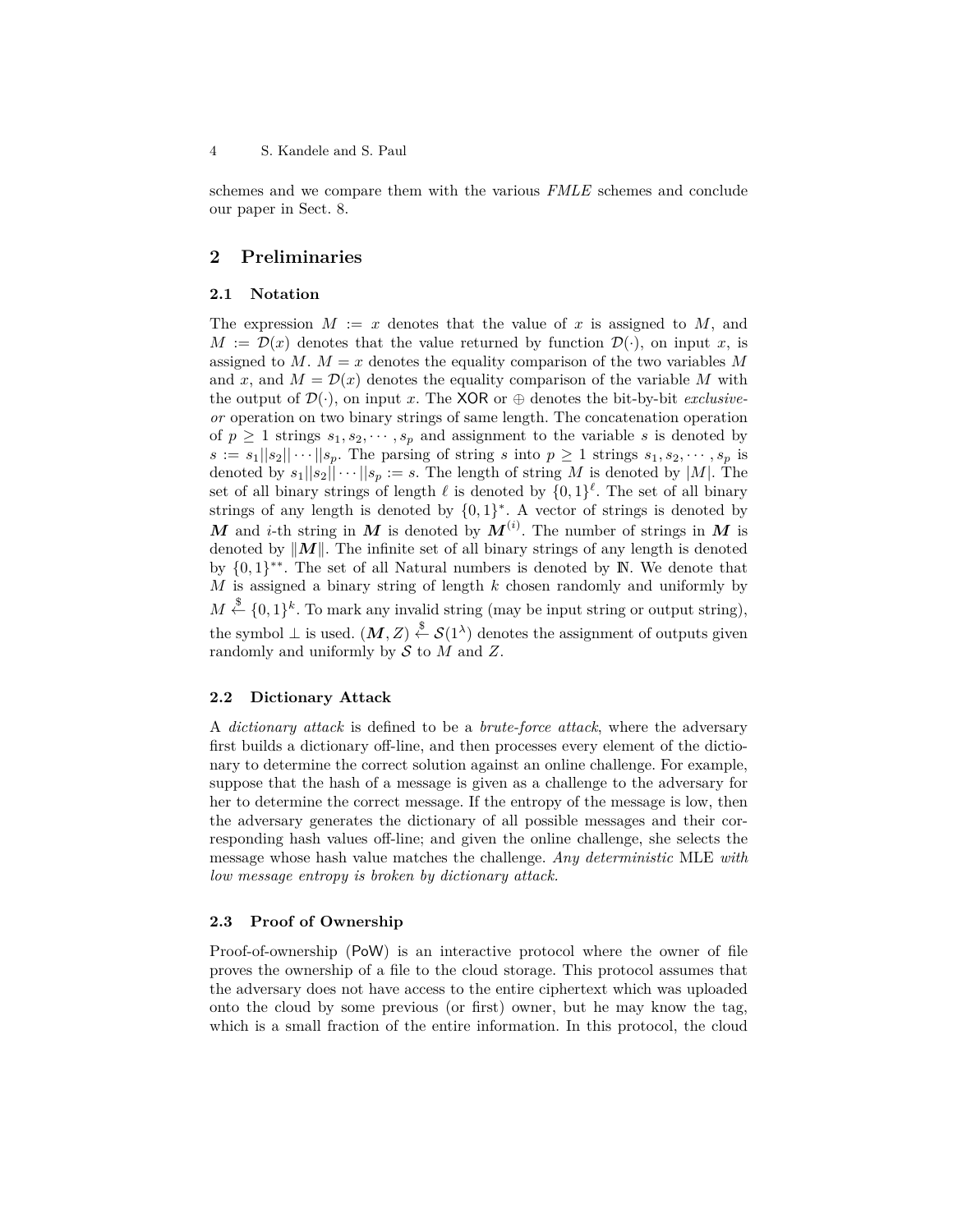storage provider generates a challenge *Q* and sends it to the client, along with some other information. The client computes the proof *P* corresponding to the given challenge *Q* and sends it back to the cloud. The cloud verifies it and if the verification is successful, then the client is granted access, otherwise the access is denied.

## **2.4 Ideal Permutation**

Let  $\pi/\pi^{-1}$ :  $\{0,1\}^n \mapsto \{0,1\}^n$  be a pair of oracles. The pair  $\pi/\pi^{-1}$  is called an *ideal permutation* if the following three properties are satisfied.

1.  $\pi^{-1}(\pi(x)) = x$  and  $\pi(\pi^{-1}(x)) = x$ , for all  $x \in \{0, 1\}^n$ . 2. Suppose,  $x_k$  is the *k*-th query  $(k \geq 1)$ , submitted to the oracle  $\pi$ , and  $y \in$  $\{0, 1\}^n$ . Then, for the current query  $x_i$ :

$$
\Pr\left[\pi(x_i) = y \middle| \pi(x_1) = y_1, \pi(x_2) = y_2, \cdots, \pi(x_{i-1}) = y_{i-1}\right]
$$
\n
$$
= \begin{cases}\n1, & \text{if } x_i = x_j, y = y_j, j < i, \\
0, & \text{if } x_i = x_j, y \neq y_j, j < i, \\
0, & \text{if } x_i \neq x_j, y = y_j, j < i, \\
\frac{1}{2^{n-i+1}}, & \text{if } x_i \neq x_j, y \neq y_j, j < i.\n\end{cases}
$$

3. Suppose,  $y_k$  is the *k*-th query  $(k \geq 1)$ , submitted to the oracle  $\pi^{-1}$ , and  $x \in \{0,1\}^n$ . Then, for the current query  $y_i$ :

$$
\Pr\left[\pi^{-1}(y_i) = x \middle| \pi^{-1}(y_1) = x_1, \pi^{-1}(y_2) = x_2, \cdots, \pi^{-1}(y_{i-1}) = x_{i-1}\right]
$$
\n
$$
= \begin{cases}\n1, & \text{if } y_i = y_j, x = x_j, j < i, \\
0, & \text{if } y_i = y_j, x \neq x_j, j < i, \\
0, & \text{if } y_i \neq y_j, x = x_j, j < i, \\
\frac{1}{2^{n-i+1}}, & \text{if } y_i \neq y_j, x \neq x_j, j < i.\n\end{cases}
$$

### **2.5 Random Function**

Let  $\mathsf{r} \mathsf{f} : \{0,1\}^n \mapsto \{0,1\}^n$ . Then  $\mathsf{r} \mathsf{f}$  is called a *random function* if the following property is satisfied. Suppose,  $x_k$  is the *k*-th query  $(k \ge 1)$ , submitted to the rf, and  $y \in \{0,1\}^n$ . Then, for the current query  $x_i$ :

$$
\Pr\left[rf(x_i) = y | r f(x_1) = y_1, r f(x_2) = y_2, \cdots, r f(x_{i-1}) = y_{i-1}\right]
$$
\n
$$
= \begin{cases} 1, & \text{if } x_i = x_j, y = y_j, j < i. \\ 0, & \text{if } x_i = x_j, y \neq y_j, j < i, \\ \frac{1}{2^n}, & \text{if } x_i \neq x_j, j < i. \end{cases}
$$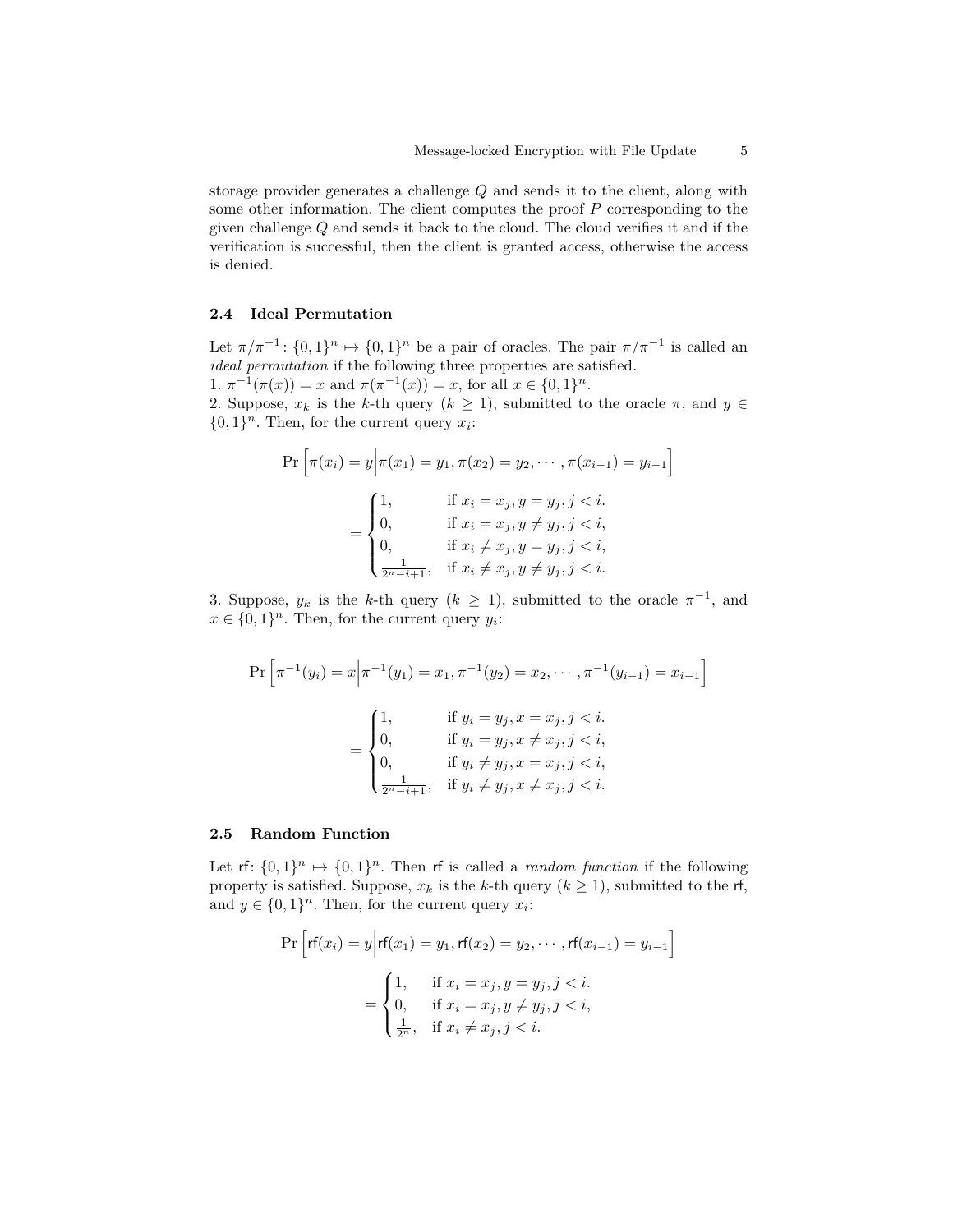#### **2.6 Unpredictable Sources**

We are modelling the security based on an unpredictable message source which is a PT algorithm, denoted  $\mathcal{S}(\cdot)$ , that returns  $(M, Z)$  on input  $1^{\lambda}$ , where *vector of messages*  $M \in \{0,1\}^{**}$  and *auxiliary information*  $Z \in \{0,1\}^{*}$ . We consider that  $\mathcal{S}(\cdot)$  is a Public source, that is, it is known to all the parties including the adversary. Here, M has  $m(1^{\lambda})$  number of strings, i.e.,  $||M|| = m(1^{\lambda})$  and the length of each string  $M^{(i)}$  is  $l(1^{\lambda}, i)$ , i.e.,  $|M^{(i)}| = l(1^{\lambda}, i)$  for  $i \in \{1, 2, \cdots, m(1^{\lambda})\}$ . Here, *m* and *l* are two functions. We require that the two strings  $M^{(i_1)} \neq M^{(i_2)}$ , for  $i_1 \neq i_2$  and  $i_1, i_2 \in \{1, 2, \cdots, m(1^{\lambda})\}$ . Associated with the *source*  $\mathcal{S}(\cdot)$  is a real number *GP<sub>S</sub>*, namely, the *Guessing Probability of source*, which is the maximum of all the probabilities of guessing a single string in  $M$ , given the auxiliary information. The formal definition is  $GP_{\mathcal{S}}(1^{\lambda}) \stackrel{def}{=} \max_{i \in \{1, 2, \cdots, m(1^{\lambda})\}} GP(M^{(i)}|Z)$ . The source  $\mathcal{S}(\cdot)$  is said to be unpredictable if the value of  $GP_{\mathcal{S}}$  is negligible. We now define the *min-entropy*  $\mu_{\mathcal{S}}(\cdot)$  of the source  $\mathcal{S}(\cdot)$  as  $\mu_{\mathcal{S}}(1^{\lambda}) = -\log(GP_{\mathcal{S}}(1^{\lambda}))$ *.* The source  $\mathcal{S}(\cdot)$  is said to be a valid source for an *MLE* scheme *Π* if  $M^{(i)} \in$  $\mathcal{M}, \forall i \in \{1, 2, \cdots, m(1^{\lambda})\}.$ 

### **2.7 Message-locked Encryption**

The definition of *message-locked encryption (MLE)* has already been described in [6]. We briefly re-discuss it below, with a few suitable changes in the notation to suit the present context.

SYNTAX. Suppose  $\lambda \in \mathbb{N}$  is the security parameter. An *MLE* scheme  $\Pi$  = (*Π.* E*, Π.* D) is a pair of algorithms over a PPT setup *Π.* Setup. *Π* satisfies the following conditions.

- 1. The PPT setup algorithm  $\Pi$ . Setup(1<sup> $\lambda$ </sup>) outputs the parameter *params*<sup>(*Π*)</sup> and the sets  $\mathcal{K}^{(II)}$ ,  $\mathcal{M}^{(II)}$ ,  $\mathcal{C}^{(II)}$  and  $\mathcal{T}^{(II)}$ , denoting the *key*, *message*, *ciphertext* and *tag spaces* respectively.
- 2. The PPT encryption algorithm  $\Pi$ . E takes as inputs  $params^{(\Pi)}$  and  $M \in$  $\mathcal{M}^{(II)}$ , and returns a 3-tuple  $(K, C, T) := \Pi$ .  $\mathcal{E}(params^{(II)}, M)$ , where  $K \in$  $\mathcal{K}^{(II)}$ ,  $C \in \mathcal{C}^{(II)}$  and  $T \in \mathcal{T}^{(II)}$ .
- 3. The decryption algorithm  $\Pi$ .  $D$  is a deterministic algorithm that takes as in $p$ uts  $params^{(II)}, K \in \mathcal{K}^{(II)}, C \in \mathcal{C}^{(II)}$  and  $T \in \mathcal{T}^{(II)},$  and returns  $II. \mathcal{D}(para-I)$  $ms^{(II)}, K, C, T$ )  $\in \mathcal{M}^{(II)} \cup \{\perp\}$ . The decryption algorithm *Π*. D returns  $\perp$  if the key  $K$ , ciphertext  $C$  and tag  $T$  are not generated from a valid message.
- 4. We restrict  $|C|$  to be a linear function of  $|M|$ .

KEY CORRECTNESS. Let  $M, M' \in \mathcal{M}^{(II)}$ . Suppose:

- $\bullet$   $(K, C, T) := \Pi \mathcal{L}(params^{(\Pi)}, M)$ , and
- $(K', C', T') := \Pi \, \mathcal{E}(params^{(\Pi)}, M').$

Then *key correctness* of *Π* requires that if  $M = M'$ , then  $K = K'$ , for all  $\lambda \in \mathbb{N}$  and all  $M, M' \in \mathcal{M}^{(II)}$ .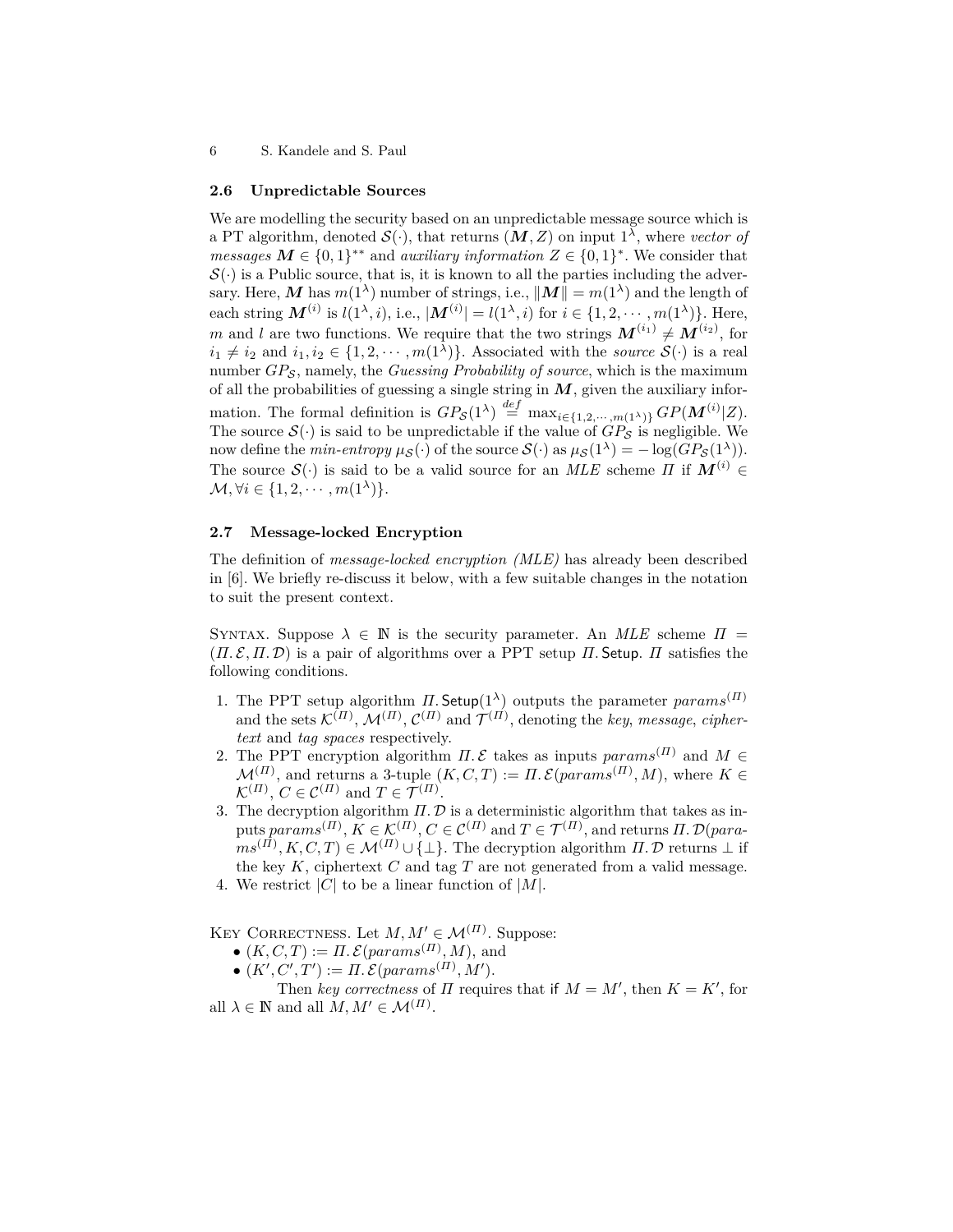DECRYPTION CORRECTNESS. Let  $M \in \mathcal{M}^{(II)}$ . Suppose:

 $\bullet$   $(K, C, T) := \Pi \mathcal{L}(params^{(H)}, M).$ 

Then *decryption correctness* of *Π* requires that *Π.* D(*params*(*Π*) *, K, C,*  $T) = M$ , for all  $\lambda \in \mathbb{N}$  and all  $M \in \mathcal{M}^{(H)}$ .

TAG CORRECTNESS. Let  $M, M' \in \mathcal{M}^{(II)}$ . Suppose:

- $\bullet$   $(K, C, T) := \Pi \mathcal{L}(params^{(\Pi)}, M)$ , and
- $(K', C', T') := \Pi \, \mathcal{E}(params^{(\Pi)}, M').$

Then *tag correctness* of *Π* requires that if  $M = M'$ , then  $T = T'$ , for all  $\lambda \in \mathbb{N}$  and all  $M, M' \in \mathcal{M}^{(II)}$ .

The two security games are written in the form of a challenger-adversary framework.

| Game PRV\$-CDA $_{\text{H}}^{S,\mathcal{A}}(1^{\lambda},b)$                           | Game $STC_{\Pi}^{\mathcal{A}}(1^{\lambda})$<br>$TC_{H}^{A}(1^{\lambda})$                                              |  |  |
|---------------------------------------------------------------------------------------|-----------------------------------------------------------------------------------------------------------------------|--|--|
| $(M, Z) \stackrel{\$}{\leftarrow} S(1^{\lambda});$                                    | $(M, C', T') := \mathcal{A}(1^{\lambda});$<br><b>If</b> $(M = \perp) \vee (C' = \perp)$                               |  |  |
| for $(i := 1, 2, \cdots m(1^{\lambda}))$                                              |                                                                                                                       |  |  |
| $(K_1^{(i)}, C_1^{(i)}, T_1^{(i)}) := \Pi$ . $\mathcal{E}(params^{(\Pi)}, M^{(i)})$ ; | return 0:                                                                                                             |  |  |
| $\mathbf{K}_0^{(i)} \stackrel{\$}{\leftarrow} \{0,1\}^{ \mathbf{K}_1^{(i)} };$        | $(K, C, T) := \Pi \cdot \mathcal{E}(params^{(\Pi)}, M);$<br>$M' := \Pi \cdot \mathcal{D}(params^{(\Pi)}, K, C', T');$ |  |  |
|                                                                                       |                                                                                                                       |  |  |
| $C_0^{(i)} \stackrel{\$}{\leftarrow} \{0,1\}^{ C_1^{(i)} };$                          | If $(T = T') \wedge (M \neq M') \wedge (M' \neq \perp)$                                                               |  |  |
| $\mathbf{T}_0^{(i)} \stackrel{\$}{\leftarrow} \{0,1\}^{ \mathbf{T}_1^{(i)} };$        | $return 1$ ;                                                                                                          |  |  |
| $b' := \mathcal{A}(1^{\lambda}, \mathbf{C}_b, \mathbf{T}_b, Z);$                      | Else return $0$ :                                                                                                     |  |  |
| return $b'$                                                                           |                                                                                                                       |  |  |

**Fig. 1.** Games defining PRV\$-CDA, STC and TC security of *MLE* scheme *Π* =  $(\Pi, \mathcal{E}, \Pi, \mathcal{D}).$ 

PRIVACY. Let  $\Pi = (\Pi, \mathcal{E}, \Pi, \mathcal{D})$  be an *MLE* scheme. Since, no *MLE* scheme can provide PRV\$-CDA security for predictable messages (even if the scheme is randomized), we use an unpredictable message source  $S$ , as defined in Sect. 2.6, to design our security notion. For an *MLE* scheme, we design the *privacy against chosen distribution attack* PRV\$-CDA security game in Fig. 1. Here, the challenger generates a vector of messages *M* and some auxiliary information *Z* using the source  $\mathcal{S}(1^{\lambda})$ , encrypts the string  $\mathbf{M}^{(i)}$ , where  $i \in \{1, 2, \cdots, m(1^{\lambda})\}$ , using *Π. ε* to obtain  $(K_1^{(i)}, C_1^{(i)}, T_1^{(i)})$ , computes the random strings  $K_0^{(i)}$ ,  $C_0^{(i)}$  and  $T_0^{(i)}$  of length  $|K_1^{(i)}|$ ,  $|C_1^{(i)}|$  and  $|T_1^{(i)}|$  respectively, and sends  $(C_b, T_b, Z)$  to the adversary. The adversary has to return a bit  $b'$  indicating whether the ciphertext  $C_b$  and tag  $T_b$  corresponds to message  $M$  or is it a collection of random strings. If the values of  $b$  and  $b'$  coincide, then the adversary wins the game.

Now, we define the advantage of a PRV\$-CDA adversary A against *Π* as: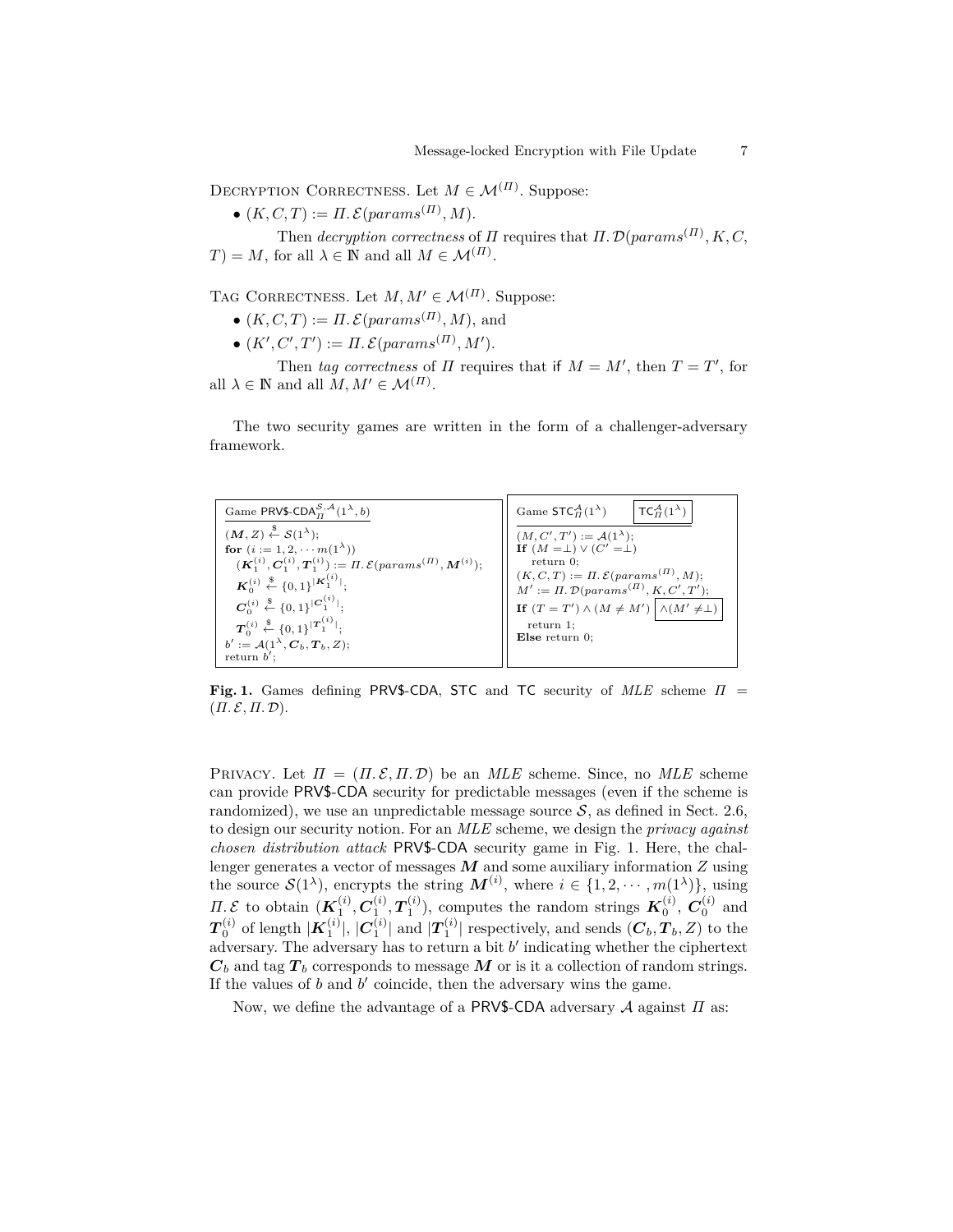$$
Adv_{II,S,A}^{\text{PRV\$-CDA}}(1^{\lambda}) \stackrel{def}{=} \Big|\Pr[\text{PRV\$-CDA}_{II,S}^{\mathcal{A}}(1^{\lambda}, b=1) = 1] - \Pr[\text{PRV\$-CDA}_{II,S}^{\mathcal{A}}(1^{\lambda}, b=0) = 1]\Big|.
$$

An *MLE* scheme *Π* is said to be PRV\$-CDA secure over a set of valid PT sources for  $MLE$  scheme  $\Pi$ ,  $S = \{S_0, S_1, \dots\}$ , for all PT adversaries A and for all  $S_i \in \overline{S}$ , if  $Adv_{\Pi,S_i,\mathcal{A}}^{\text{PPN}}(\cdot)$  is negligible. An  $MLE$  scheme  $\Pi$  is said to be PRV\$-CDA secure, for all PT adversaries  $A$ , if  $Adv_{II,S,A}^{\text{PRV$-CDA}}(\cdot)$  is negligible, for all valid PT source S for *Π*.

TAG CONSISTENCY. Let  $\Pi = (\Pi, \mathcal{E}, \Pi, \mathcal{D})$  be an *MLE* scheme. For an *MLE* scheme, we design the STC and TC security games in Fig. 1, which aims to provide security against duplicate faking attacks. In a duplicate faking attack, two unidentical messages – one fake message produced by an adversary and a legitimate one produced by an honest client – produce the same tag, thereby causing loss of message and hampers the integrity. In an erasure attack, the adversary replaces the ciphertext with a fake message that decrypts successfully.

The adversary returns a message  $M$ , a ciphertext  $C'$  and a tag  $T'$ . If the message or ciphertext is invalid, the adversary loses the game. Otherwise, the challenger computes encryption key *K*, ciphertext *C* and tag *T* corresponding to message *M* using  $\Pi$ .  $\mathcal{E}$ , and computes the message  $M'$  corresponding to key *K*, ciphertext *C*<sup> $\prime$ </sup> and tag *T*<sup> $\prime$ </sup> using *Π*. *D*. If the two tags are equal, i.e.  $T = T'$ , the message *M'* is valid, i.e.  $M' \neq \perp$ , and the two messages are unequal, i.e.  $M \neq M'$ , then the adversary wins the TC game.

Now, we define the advantage of a TC adversary A against *Π* as:

$$
Adv_{\Pi,\mathcal{A}}^{\mathsf{TC}}(1^{\lambda}) \stackrel{def}{=} \Pr[\mathsf{TC}_{\Pi}^{\mathcal{A}}(1^{\lambda}) = 1].
$$

Now, we define the advantage of an STC adversary A against *Π* as:

$$
Adv_{\Pi,\mathcal{A}}^{\mathsf{STC}}(1^{\lambda}) \stackrel{def}{=} \Pr[\mathsf{STC}_{\Pi}^{\mathcal{A}}(1^{\lambda}) = 1].
$$

An *MLE* scheme *Π* is said to be TC (or STC) secure, for all PT adversaries  $\mathcal{A}$ , if  $Adv_{\Pi,\mathcal{A}}^{\mathsf{TC}}(\cdot)$  (or  $Adv_{\Pi,\mathcal{A}}^{\mathsf{STC}}(\cdot)$ ) is negligible.

## **2.8 Updatable block-level message-locked encryption**

The definition of *updatable block-level message-locked encryption (UMLE)* has already been described in [20]. We briefly re-discuss it below, with a few suitable changes in the notation to suit the present context.

SYNTAX. Suppose  $\lambda \in \mathbb{N}$  is the security parameter. A *UMLE* scheme  $\Pi$  = (*Π.*KeyGen*, Π.* Enc*, Π.*TagGen*, Π.* Dec*, Π.*Update*, Π.*UpdateTag*, Π.* PoWPrf*, Π.* PoWVer) is eight-tuple of algorithms over a PPT setup *Π.* Setup. *Π* satisfies the following conditions.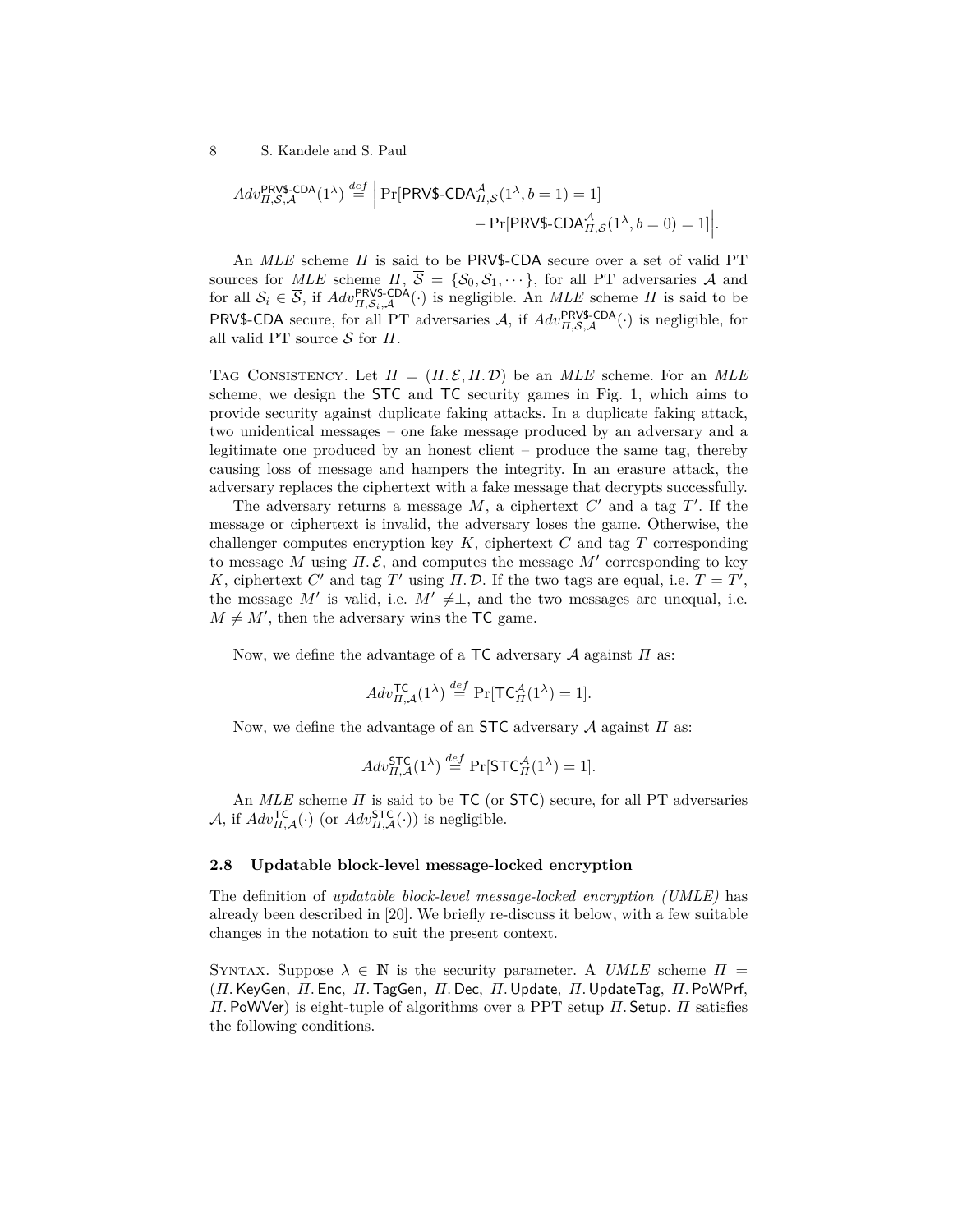- 1. The PPT setup algorithm  $\Pi$ . Setup(1<sup> $\lambda$ </sup>) outputs the parameter *params*<sup>(*Π*)</sup> and the sets  $\mathcal{K}^{(II)}$ ,  $\mathcal{M}^{(II)}$ ,  $\mathcal{C}^{(II)}$  and  $\mathcal{T}^{(II)}$ , denoting the *key*, *message*, *ciphertext* and *tag spaces* respectively.
- 2. The PPT key-generation algorithm *Π.*KeyGen takes as inputs *params*(*Π*) and  $M \in \mathcal{M}^{(II)},$  and returns a set of keys  $(k_{mas}, k_1, k_2, \cdots, k_n) := \Pi.$  KeyGe $n(params^{(II)}, M)$ , where  $k_{mas}, k_1, k_2, \cdots, k_n \in \mathcal{K}^{(II)}$ . It uses two routines: *Π.* B-KeyGen that takes as input *i*-th block of message *M*[*i*], and returns the block key *k<sup>i</sup>* ; and *Π.* M-KeyGen that takes as input message *M*, and returns the master key *kmas*.
- 3. The PPT encryption algorithm *Π.* Enc takes as inputs *params*(*Π*) , a set of keys  $k_{mas}, k_1, k_2, \cdots, k_n \in \mathcal{K}^{(H)}$  and  $M \in \mathcal{M}^{(H)}$ , and returns the ciphertext  $C := \Pi$ . Enc( $params^{(\Pi)}$ ,  $(k_{mas}, k_1, k_2, \cdots, k_n)$ , *M*), where  $C \in \mathcal{C}^{(H)}$ . It uses two routines: *Π.* B-Enc that takes as input *i*-th block of message *M*[*i*] and corresponding key *k<sup>i</sup>* , and returns the block ciphertext *C*[*i*]; and *Π.* BK-Enc that takes as input block keys  $k_1, k_2, \cdots, k_n$  and returns the encrypted block keys  $C[n+1], C[n+2], \cdots, C[n'],$  where  $n' \in \mathcal{O}(n)$ .
- 4. The PPT tag-generation algorithm *Π.*TagGen takes as inputs *params*(*Π*) and  $C \in \mathcal{C}^{(II)}$ , and returns the tag  $T := \Pi$ . TagGen( $params^{(II)}, C$ ), where  $T \in \mathcal{T}^{(II)}.$  It uses two routines: *Π.* B-TagGen that takes as input *i*-th block of ciphertext  $C[i]$  and returns the block tag  $T[i]$ ; and  $\Pi$ . M-TagGen that takes as input ciphertext *C* and returns the file tag *T*[0]. Then  $T = T[0]||T[1]||T[2]$  $|| \cdots ||T[n']$ .
- 5. The decryption algorithm *Π.* Dec is a deterministic algorithm that takes as  $\text{inputs}\text{ }params^{(II)}, \text{ } k_{mas} \in \mathcal{K}^{(II)} \text{ and } C \in \mathcal{C}^{(II)}, \text{ and returns the } II.$  Dec(*param*  $(s^{(II)}, k_{mas}, C) \in \mathcal{M}^{(II)} \cup \{\perp\}$ . It uses two routines: *Π*. BK-Dec that takes as input master key  $k_{mas}$  and encrypted block keys  $C[n+1], C[n+2], \cdots, C[n'],$ and returns a set of block keys  $k_1, k_2, \dots, k_n$ ; and *Π*. B-Dec that takes as input ciphertext  $C[i]$  and corresponding key  $k_i$  and returns the file block *M*[*i*]
- 6. The update-ciphertext algorithm  $\Pi$ . Update takes as inputs  $params^{(\Pi)}$ , master key  $k_{mas} \in \mathcal{K}^{(II)}$ , block number to be updated  $i \in \mathbb{N}$ , new message block  $M_{new} \in \mathcal{M}^{(II)}$  and the ciphertext  $C \in \mathcal{C}^{(II)}$ , and returns the pair  $(K', C') := \Pi$ . Update $(params^{(\Pi)}, (k_{mas}, i, M_{new}), C)$ , where  $K' \in \mathcal{K}^{(\Pi)}$  and  $C' \in \mathcal{C}^{(\Pi)}$ .
- 7. The update-tag algorithm *Π*. UpdateTag takes as inputs  $params^{(II)}$ ,  $T \in$  $\mathcal{T}^{(II)},$  and  $C, C' \in \mathcal{C}^{(II)},$  and returns  $T':= \varPi.$  <code>UpdateTag $(params^{(II)}, T, C,$ </code>  $C'$ ), where  $T' \in \mathcal{T}^{(II)}$ .
- 8. The PPT PoW algorithm for prover *Π.* PoWPrf takes as inputs *params*(*Π*) , challenge *Q* and  $M \in \mathcal{M}^{(II)}$ , and returns the proof  $P := \Pi$ . PoWPrf(*param* $s^{(II)}, Q, M$ ).
- 9. The PPT PoW algorithm for verifier *Π.* PoWVer takes as inputs *params*(*Π*) , challenge  $Q, T \in \mathcal{T}^{(II)}$  and proof *P*, and returns the value  $val := \Pi$ . PoWVe $r(params^{(II)}, Q, T, P)$ , where  $val \in \{\textsf{TRUE}, \textsf{FALSE}\}.$
- 10. We restrict  $|C|$  to be a linear function of  $|M|$ .

DECRYPTION CORRECTNESS. Let  $M = M[1] \mid |M[2] \mid | \cdots | |M[n]$ . For block message  $M[i]$ , where  $1 \leq i \leq n$ , suppose: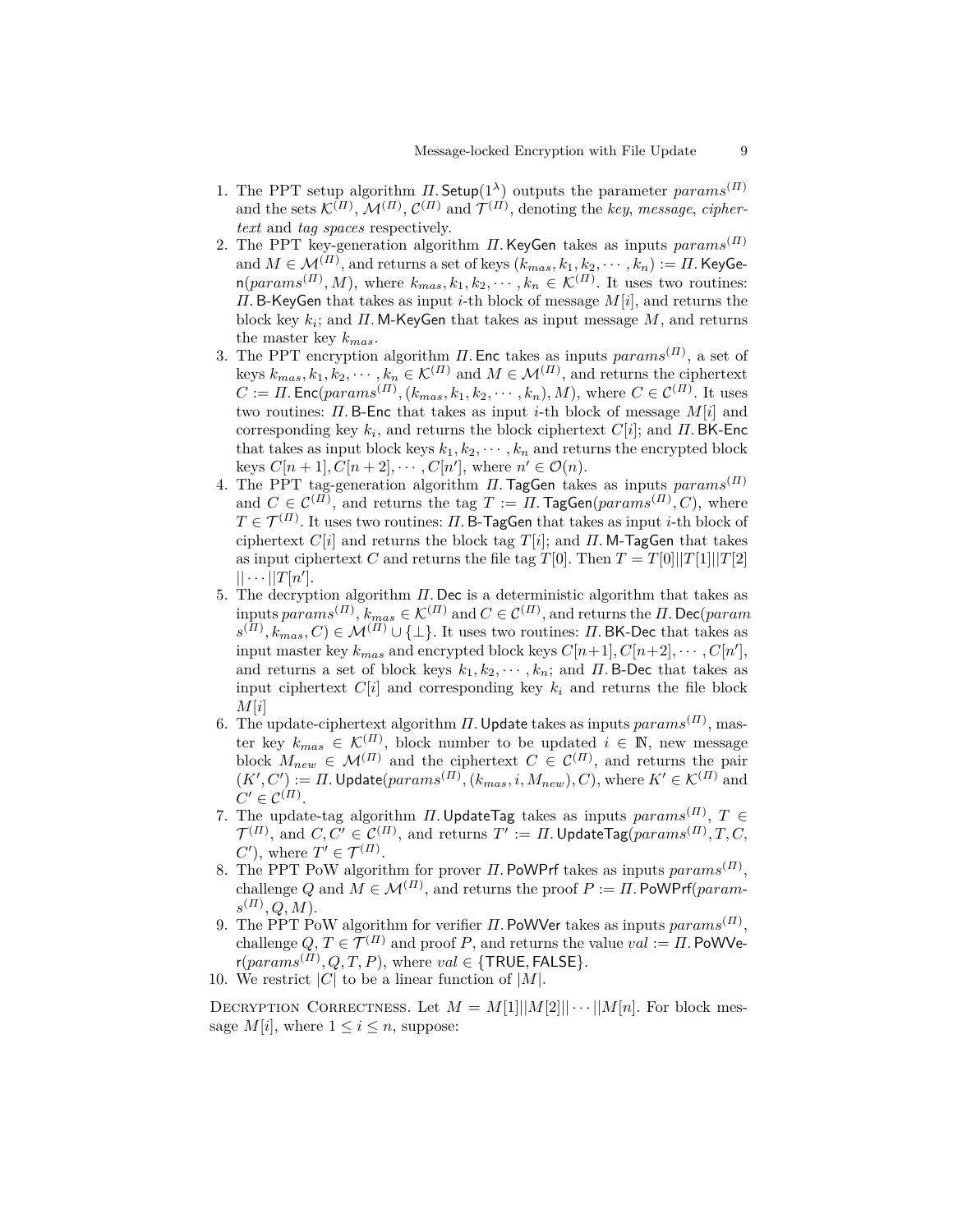- $\bullet$   $k_i := \Pi$ . B-KeyGen $(M[i]),$  and
- $\bullet$   $C[i] := \Pi$ . B-Enc $(k_i, M[i])$ .

Then *decryption correctness* of *Π* requires that *Π*. B-Dec( $k_i$ ,  $C[i]$ ) =  $M[i]$ , for all  $\lambda \in \mathbb{N}$  and all  $M[i] \in \mathcal{M}^{(II)}$ .

BLOCK KEY RETRIEVAL CORRECTNESS. Let  $M = M[1] \mid |M[2] \mid | \cdots | |M[n]$ . Suppose:

- $k_i := \Pi$ . B-KeyGen $(M[i])$ , for block message  $M[i]$ , where  $1 \leq i \leq n$ ,
- $k_{mas} := \Pi$ . M-KeyGen( $M$ ), and
- $\bullet$   $(C[n+1], C[n+2], \cdots, C[n']) := \Pi$ . BK-Enc $(k_1, k_2, \cdots, k_n)$ .

Then *block key retrieval correctness* of *Π* requires that *Π.* BK-Dec(*kmas,*  $C[n+1], C[n+2], \cdots, C[n']) = (k_1, k_2, \cdots, k_n).$ 

TAG CORRECTNESS. Let  $M, M' \in \mathcal{M}^{(II)}$ , Suppose:

- $\bullet$   $k_{mas} := \Pi$ . KeyGen $(params^{(\Pi)}, M),$
- $\bullet$   $C := \Pi$ . Enc $(params^{(\Pi)}, k_{mas}, M),$
- $\bullet$   $T := \Pi$ . TagGen $(params^{(\Pi)}, C)$
- $\bullet$   $k'_{mas} := \Pi$ . KeyGen $(params^{(\Pi)}, M'),$
- $\bullet$  *C'* := *Π*. Enc(*params*<sup>(*Π*)</sup>,  $k'_{mas}$ , *M'*), and
- $\bullet$   $T':=$   $\Pi.$  TagGen $(params^{(II)}, C').$

Then *tag correctness* of *Π* requires that if  $M = M'$ , then  $T = T'$ , for all  $\lambda \in \mathbb{N}$  and all  $M, M' \in \mathcal{M}^{(H)}$ .

UPDATE CORRECTNESS. Let  $M = M[1] \mid |M[2] \mid | \cdots | |M[n]$ . Suppose:

- $\bullet$   $k_{mas} := \Pi$ . KeyGen $(params^{(\Pi)}, M),$
- $\bullet$  *C* := *Π*. Enc( $params$ <sup>(*Π*)</sup>,  $k_{mas}$ , *M*), and
- $\bullet$   $(K', C') := \Pi$ . Update $(params^{(\Pi)}, (k_{mas}, i, M'[i]), C)$ .

Then *update correctness* of *Π* requires that *Π*. Dec( $params^{(II)}, K', C'$ ) =  $M[1] \cup M[2] \cup \cdots \cup M[i-1] \cup M'[i] \cup M[i+1] \cup \cdots \cup M[n].$ 

POW CORRECTNESS. Let  $M = M[1] \mid \mid \mid M[2] \mid \mid \cdots \mid \mid M[n]$ . Suppose:

- $\bullet$   $k_{mas} := \Pi$ . KeyGen $(params^{(\Pi)}, M),$
- $\bullet$  *C* := *Π*. Enc( $params^{(II)}, k_{mas}, M$ ), and
- $\bullet$   $T := \Pi$ . TagGen $(params^{(\Pi)}, C)$ .

Then *PoW correctness* of *Π* requires that for any challenge *Q*, and for the proof  $P := \Pi$ . PoWPrf( $params^{(\Pi)}, Q, M$ ), we have the probability  $Pr[\Pi]$ . Po- $\mathsf{WVer}(params^{(\varPi)}, Q, T, P) = \mathsf{TRUE} ] = 1.$ 

The four security games are written in the form of a challenger-adversary framework.

Privacy. Let *Π* = (*Π.*KeyGen*, Π.* Enc*, Π.*TagGen*, Π.* Dec*, Π.*Update*, Π.*UpdateTag*, Π.* PoWPrf*, Π.* PoWVer) be a *UMLE* scheme. Since, no *UMLE* scheme can provide security for predictable messages, we are modelling the security based on the unpredictable message source  $\mathcal{S}(\cdot)$  (for details see Sect. 2.6). According to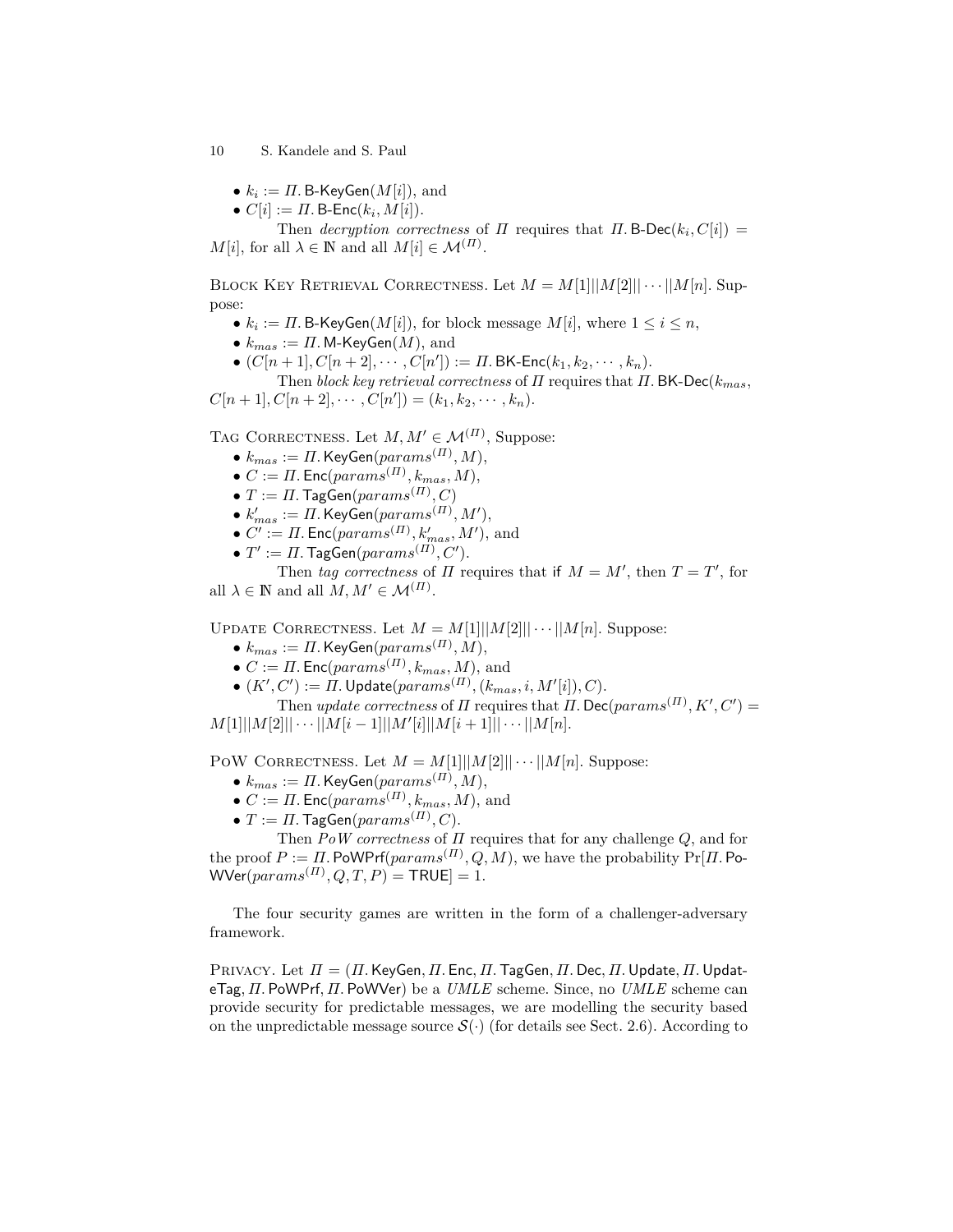| Game PRV\$-CDA $_{\Pi}^{S,A}(1^{\lambda},b)$                                                                                                                                                                                                                                                                                                                                                                                                                                                                                                                                                                                                                                        | Game CXH $_{H}^{A}(1^{\lambda},b)$                                                                                                                                                                                                                                                                                                                                                                                                                                                                                                                                                                                |
|-------------------------------------------------------------------------------------------------------------------------------------------------------------------------------------------------------------------------------------------------------------------------------------------------------------------------------------------------------------------------------------------------------------------------------------------------------------------------------------------------------------------------------------------------------------------------------------------------------------------------------------------------------------------------------------|-------------------------------------------------------------------------------------------------------------------------------------------------------------------------------------------------------------------------------------------------------------------------------------------------------------------------------------------------------------------------------------------------------------------------------------------------------------------------------------------------------------------------------------------------------------------------------------------------------------------|
| $(M, Z) \stackrel{\$}{\leftarrow} S(1^{\lambda});$<br>for $(i := 1, 2, \cdots, m(1^{\lambda}))$<br>$\boldsymbol{K}_1^{(i)} := \Pi$ . KeyGen $(params^{(\Pi)}, \boldsymbol{M}^{(i)})$ ;<br>$C_1^{(i)} := \Pi$ . Enc(params <sup>(<math>\Pi</math>)</sup> , $K_1^{(i)}$ , $M^{(i)}$ );<br>$T_1^{(i)} := \Pi$ . TagGen $(params^{(\Pi)}, C_1^{(i)})$ ;<br>$\mathbf{K}_0^{(i)} \stackrel{\$}{\leftarrow} \{0,1\}^{ \mathbf{K}_1^{(i)} };$<br>$C_0^{(i)} \stackrel{\$}{\leftarrow} \{0,1\}^{ C_1^{(i)} }$<br>$\boldsymbol{T}_0^{(i)} \stackrel{\$}{\leftarrow} \{0,1\}^{ \boldsymbol{T}_1^{(i)} };$<br>$b' := \mathcal{A}(1^{\lambda}, \mathbf{C}_b, \mathbf{T}_b, Z);$<br>return $b'$ : | $(M_0, M_1, i) := A_1(1^{\lambda})$<br>Determine block i' where $M_0$ and $M_1$ differ;<br>If $i \neq i'$ , then return 0;<br>$K_0 := \Pi$ . KeyGen( $params^{(II)}, M_0$ );<br>$C_0 := \Pi$ . Enc(params <sup>(<math>\Pi</math>)</sup> , $K_0$ , $M_0$ );<br>$K_1 := \Pi$ . KeyGen $(params^{(\Pi)}, M_1);$<br>$C_1 := \Pi$ . Enc(params <sup>(<math>\Pi</math>)</sup> , $K_1, M_1$ );<br>$(K_1', C_1') := \Pi$ . Update $(\text{params}^{(\Pi)},$<br>$(K_1, i, M_0[i]), C_1$ ;<br>If $b = 0$ , then $C^* := C_0$ ;<br><b>Else</b> $C^* := C'_1$ ;<br>$b' := \mathcal{A}_2(1^{\lambda}, C^*)$ ;<br>return $b'$ : |
| Game $STC_{\Pi}^{\mathcal{A}}(1^{\lambda})$<br>$TC_{\Pi}^{\mathcal{A}}(1^{\lambda})$<br>$(M, C', T') := A(1^{\lambda})$<br>If $(M = \perp) \vee (C' = \perp)$ , then return 0;<br>If $(T' \neq \Pi$ . TagGen $(params^{(\Pi)}, C'))$<br>$return 0$ ;<br>$K := \Pi$ . KeyGen $(params^{(\Pi)}, M);$<br>$C := \Pi$ . Enc(params <sup>(<math>\Pi</math>)</sup> , $K, M$ );<br>$T := \Pi$ . TagGen( $params^{(\Pi)}$ , C);<br>$M' := \Pi$ . Dec( $params^{(\Pi)}, K, C'$ );<br>If $(T = T') \wedge (M \neq M') \wedge (M' \neq \perp)$<br>$return 1$ ;<br>Else return $0$ :                                                                                                             | Game UNC-CDA $_{\pi}^{\mathcal{A}}(1^{\lambda})$<br>$\mathcal{S}(\cdot) := \mathcal{A}_1(1^{\lambda});$<br>$(M, Z) \overset{\$}{\leftarrow} S(1^{\lambda})$ :<br>$K := \Pi$ . KeyGen $(params^{(\Pi)}, M);$<br>$C := \Pi$ . Enc $(params^{(\Pi)}, K, M);$<br>$T := \Pi$ . TagGen( $params^{(\Pi)}$ , C);<br>$P^* := \mathcal{A}_2(1^{\lambda}, Q, Z);$<br>$P := \Pi$ . PoWPrf $(params^{(\Pi)}, Q, M);$<br>If $(\Pi$ . PoWVer $(params^{(\Pi)}, Q, T, P^*)$ = TRUE)<br>$\wedge (P^* \neq P)$<br>$return 1$ ;<br>Else return $0$ :                                                                                 |

**Fig. 2.** Games defining PRV\$-CDA, STC, TC, CXH and UNC-CDA security of *UMLE* scheme *Π* = (*Π.* KeyGen*, Π.* Enc*, Π.* TagGen*, Π.* Dec*, Π.* Update*, Π.* UpdateTag*, Π.* PoWPrf*, Π.* PoWVer). In CXH and UNC-CDA games, adversary A = (A1*,* A2).

the PRV\$-CDA game, as in Fig. 2, the challenger gets a vector of messages, *M* and the auxiliary information *Z*, from the source  $\mathcal{S}(\cdot)$ . The challenger does the following operations: computes the decryption key  $K_1^{(i)}$ , ciphertext  $C_1^{(i)}$  and tag  $T_1^{(i)}$  for each message string  $M^{(i)}$ , where  $i \in \{1, 2, \cdots, m(1^{\lambda})\}$ ; computes the  $\pi$  random strings  $\pmb{K}^{(i)}_0, \pmb{C}^{(i)}_0 \text{ and } \pmb{T}^{(i)}_0$  of length  $|\pmb{K}^{(i)}_1|, |\pmb{C}^{(i)}_1|$  and  $|\pmb{T}^{(i)}_1|$  respectively; and returns  $(C_b, T_b, Z)$  to the adversary. The adversary has to return a bit  $b'$ indicating whether the ciphertext  $C_b$  and tag  $T_b$  corresponds to message  $M$  or is it a collection of random strings. If the values of  $b$  and  $b'$  coincide, then the adversary wins the game.

We define the advantage of a PRV\$-CDA adversary A against *Π* for the message source  $\mathcal{S}(\cdot)$  as:

$$
Adv_{II,S,A}^{\text{PRV\$-CDA}}(1^{\lambda}) \stackrel{def}{=} \left| \Pr[\text{PRV\$-CDA}_{II,S}^{\mathcal{A}}(1^{\lambda}, b=1) = 1] - \Pr[\text{PRV\$-CDA}_{II,S}^{\mathcal{A}}(1^{\lambda}, b=0) = 1] \right|.
$$

A *UMLE* scheme *Π* is said to be PRV\$-CDA secure over a set of valid PT sources for *UMLE* scheme  $\Pi$ ,  $\overline{S} = \{S_1, S_2, \dots\}$ , for all PT adversaries A and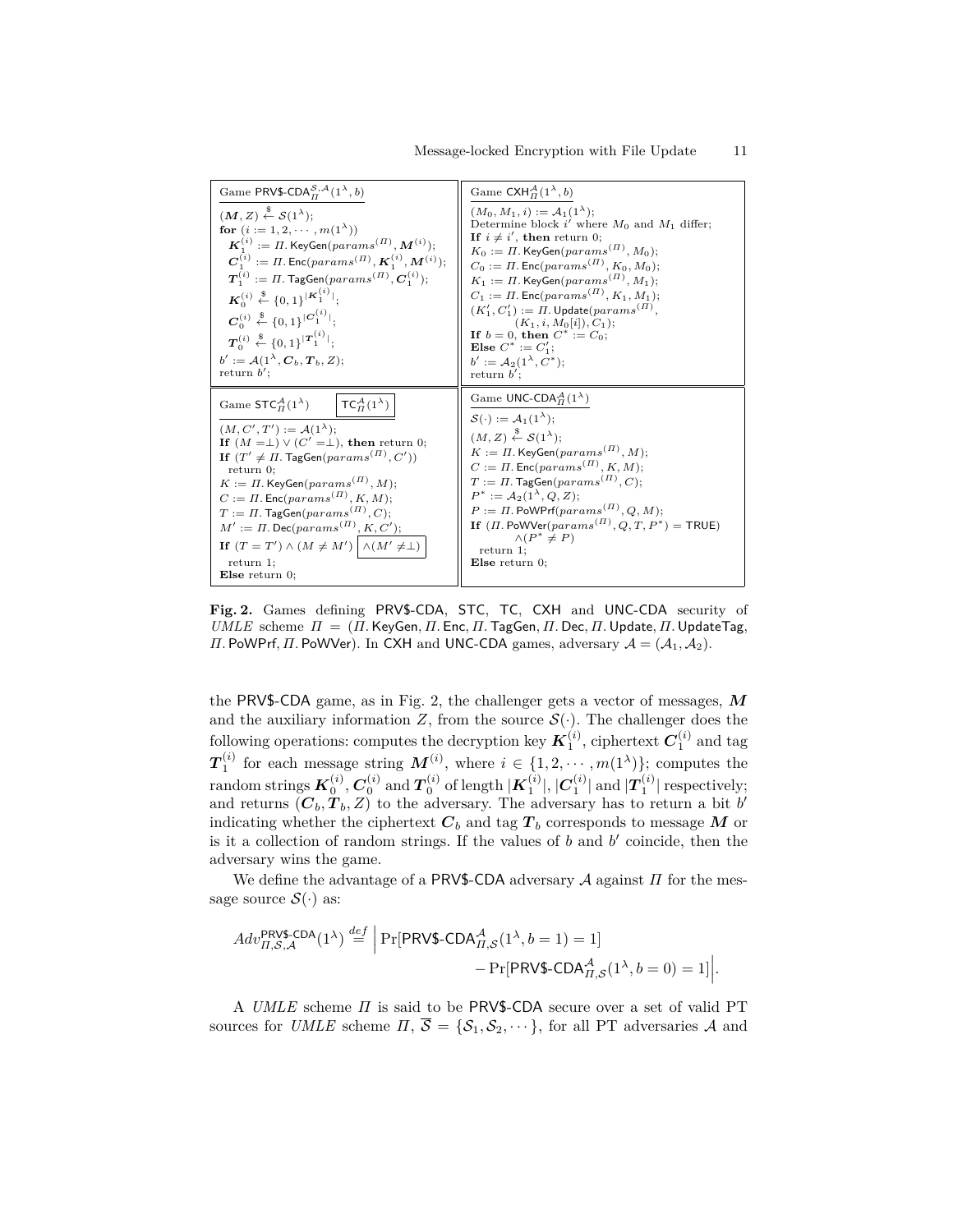for all  $S_i \in \overline{S}$ , if  $Adv_{\Pi,S_i,\mathcal{A}}^{\text{PRV$-CDA}}(\cdot)$  is negligible. A *UMLE* scheme  $\Pi$  is said to be PRV\$-CDA secure, for all PT adversaries  $A$ , if  $Adv_{II,S,A}^{\text{PRV$-CDA}}(\cdot)$  is negligible, for all valid PT source S for *Π*.

Tag Consistency. Let *Π* = (*Π.*KeyGen*, Π.* Enc*, Π.*TagGen*, Π.* Dec*, Π.*Update*, Π.*UpdateTag*, Π.* PoWPrf*, Π.* PoWVer) be a *UMLE* scheme. For a *UMLE* scheme, we have designed the STC and TC security game in Fig. 2, which aims to provide security against duplicate faking attacks. In addition, STC provides guards against erasure attack. In a duplicate faking attack, two unidentical messages – one fake message produced by an adversary and a legitimate one produced by an honest client – produce the same tag, thereby causing loss of message and hampers the integrity. In an erasure attack, the adversary replaces the ciphertext with a fake message that decrypts successfully.

The adversary returns a message  $M$ , a ciphertext  $C'$  and a tag  $T'$ . If the message or ciphertext is invalid, the adversary looses the game. If the tag  $T'$  is not computed from  $C'$ , then also, the adversary loses the game. Otherwise, the challenger computes key *K*, ciphertext *C* and tag *T* corresponding to message  $M$ , and computes the message  $M'$  corresponding to ciphertext  $C'$  using key  $K$ . If the two tags are equal, i.e.  $T = T'$ , the message M' is valid, i.e.  $M' \neq \perp$ , and the two messages are unequal, i.e.  $M \neq M'$ , then the adversary wins the TC game.

Now, we define the advantage of a TC adversary A against *Π* as:

$$
Adv_{\Pi,\mathcal{A}}^{\mathsf{TC}}(1^{\lambda}) \stackrel{def}{=} \Pr[\mathsf{TC}_{\Pi}^{\mathcal{A}}(1^{\lambda}) = 1].
$$

Now, we define the advantage of an STC adversary A against *Π* as:

$$
Adv_{\Pi,\mathcal{A}}^{\mathsf{STC}}(1^{\lambda}) \stackrel{def}{=} \Pr[\mathsf{STC}_{\Pi}^{\mathcal{A}}(1^{\lambda}) = 1].
$$

A *UMLE* scheme *Π* is said to be TC (or STC) secure, for all PT adversaries A, if  $Adv_{\Pi,\mathcal{A}}^{\mathsf{TC}}(\cdot)$  (or  $Adv_{\Pi,\mathcal{A}}^{\mathsf{STC}}(\cdot)$ ) is negligible.

Context Hiding. Let *Π* = (*Π.*KeyGen*, Π.* Enc*, Π.*TagGen*, Π.* Dec*, Π.*Update*, Π.*UpdateTag*, Π.* PoWPrf*, Π.* PoWVer) be a *UMLE* scheme. For a *UMLE*, we have designed the CXH game in Fig. 2, which aims to provide security against distinguishing between an updated ciphertext and a ciphertext encrypted from scratch, to ensure that the level of privacy is not compromised during update process.

According to the CXH game, as in Fig. 2, the adversary returns two messages *M*<sup>0</sup> and *M*<sup>1</sup> such that *M*<sup>0</sup> and *M*<sup>1</sup> are identical for all bits except block *i*. The challenger determines the messages block  $i'$  where  $M_0$  and  $M_1$  differ, and the adversary loses if the messages  $M_0$  and  $M_1$  differ at any place other than *i*th block, i.e.  $i \neq i'$ . The challenger encrypts the two messages  $M_0$  and  $M_1$  to generate  $K_0 \& C_0$  and  $K_1 \& C_1$  and updates the *i*-th block of  $C_1$  with  $M_0[i]$ to obtain  $K_1'$  and  $C_1'$ . The challenger then sends either  $C_0$  or  $C_1'$ , depending on the value of  $b$ , to the adversary. The adversary has to return a bit  $b'$  indicating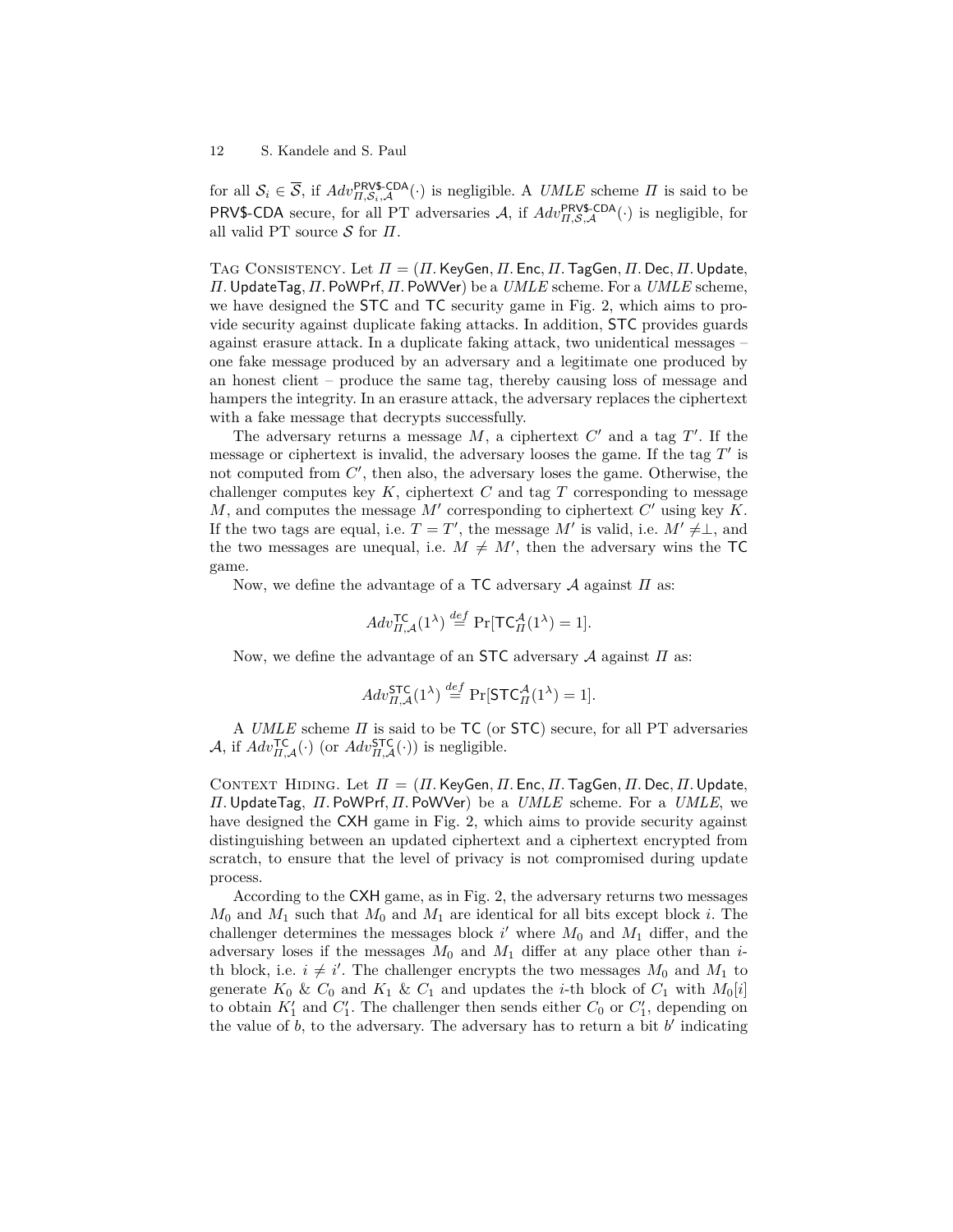whether the ciphertext is built from scratch or is an updated ciphertext. If the values of  $b$  and  $b'$  coincide, then the adversary wins the game.

Now, we define the advantage of a  $C XH$  adversary  $A$  for 1-block update in message, against *Π* as:

$$
Adv_{\Pi,\mathcal{A}}^{\mathsf{CKH}}(1^{\lambda}) \stackrel{def}{=} \Big|\Pr[\mathsf{CKH}_{\Pi}^{\mathcal{A}}(1^{\lambda}, b=1)=1] - \Pr[\mathsf{CKH}_{\Pi}^{\mathcal{A}}(1^{\lambda}, b=0)=1]\Big|.
$$

A *UMLE* scheme *Π* is said to be CXH secure, for 1-block update in message, for all PT adversaries  $A$ , if  $Adv_{\Pi,\mathcal{A}}^{\mathsf{CXH}}(\cdot)$  is negligible.

Proof of ownership. Let *Π* = (*Π.*KeyGen*, Π.* Enc*, Π.*TagGen*, Π.* Dec*, Π.*Update*, Π.*UpdateTag*, Π.* PoWPrf*, Π.* PoWVer) be a *UMLE* scheme. For a *UMLE*, we have designed the UNC-CDA game in Fig. 2, which aims to provide security against the adversary in proving that they possess the entire file when they actually have only a partial information about the file. This is to block the unauthorised ownership of the file.

According to the UNC-CDA game, as in Fig. 2, the adversary returns an unpredictable message source  $\mathcal{S}(\cdot)$ . The challenger gets a message M and the auxiliary information *Z*, from this source. The challenger then send the challenge *Q* and the auxiliary information *Z* to the adversary and the adversary returns a proof  $P^*$ . The challenger generates the proof  $P$  for the same challenge. If *P* ∗ is successfully verified by the PoW verifier algorithm *Π.* PoWVer, i.e. *Π*. PoWVer( $params^{(II)}, Q, T, P^*$ ) = TRUE, and *P* is different from  $P^*$ , i.e.  $P^* \neq P$ , then the adversary wins the game.

Now, we define the advantage of a UNC-CDA adversary  $A$  against an uncheatable chosen distribution attack against  $\Pi$  for a message source source  $\mathcal{S}(\cdot)$  as:

$$
Adv_{\Pi,\mathcal{A}}^{\mathsf{UNC-CDA}}(1^{\lambda}) \stackrel{def}{=} \Pr[\mathsf{UNC-CDA}_{\Pi}^{\mathcal{A}}(1^{\lambda}) = 1].
$$

A *UMLE* scheme *Π* is said to be UNC-CDA secure, for all PT adversaries A, if  $Adv_{\Pi,\mathcal{A}}^{\text{UNC-CDA}}(\cdot)$  is negligible.

## **2.9 Hash Function**

SYNTAX. Suppose  $\lambda \in \mathbb{N}$  is the security parameter. A *hash function* H is an algorithm  $H$ .  $H$  over a PPT setup  $H$ . Setup.  $H$  satisfies the following conditions.

- 1. The PPT setup algorithm H. Setup( $1^{\lambda}$ ) outputs the parameter *params*<sup>(H)</sup> and the sets  $\mathcal{M}^{(H)}$  and  $\mathcal{T}^{(H)}$  denoting the *message* and *digest spaces* respectively.
- 2. The deterministic hash algorithm H. H takes as inputs  $params^{(H)}$  and  $M \in$  $\mathcal{M}^{(\mathsf{H})}$ , and returns  $h := \mathsf{H}.\,\mathcal{H}(params^{(\mathsf{H})}, M)$ , where  $h \in \mathcal{T}^{(\mathsf{H})}$ .

CORRECTNESS. Let  $M, M' \in \mathcal{M}^{(H)}$ . Suppose:

- $h := \mathsf{H}.\,\mathcal{H}(params^{(\mathsf{H})}, M), \text{ and}$
- $h' := H$ *.*  $\mathcal{H}(params^{(H)}, M')$ *.*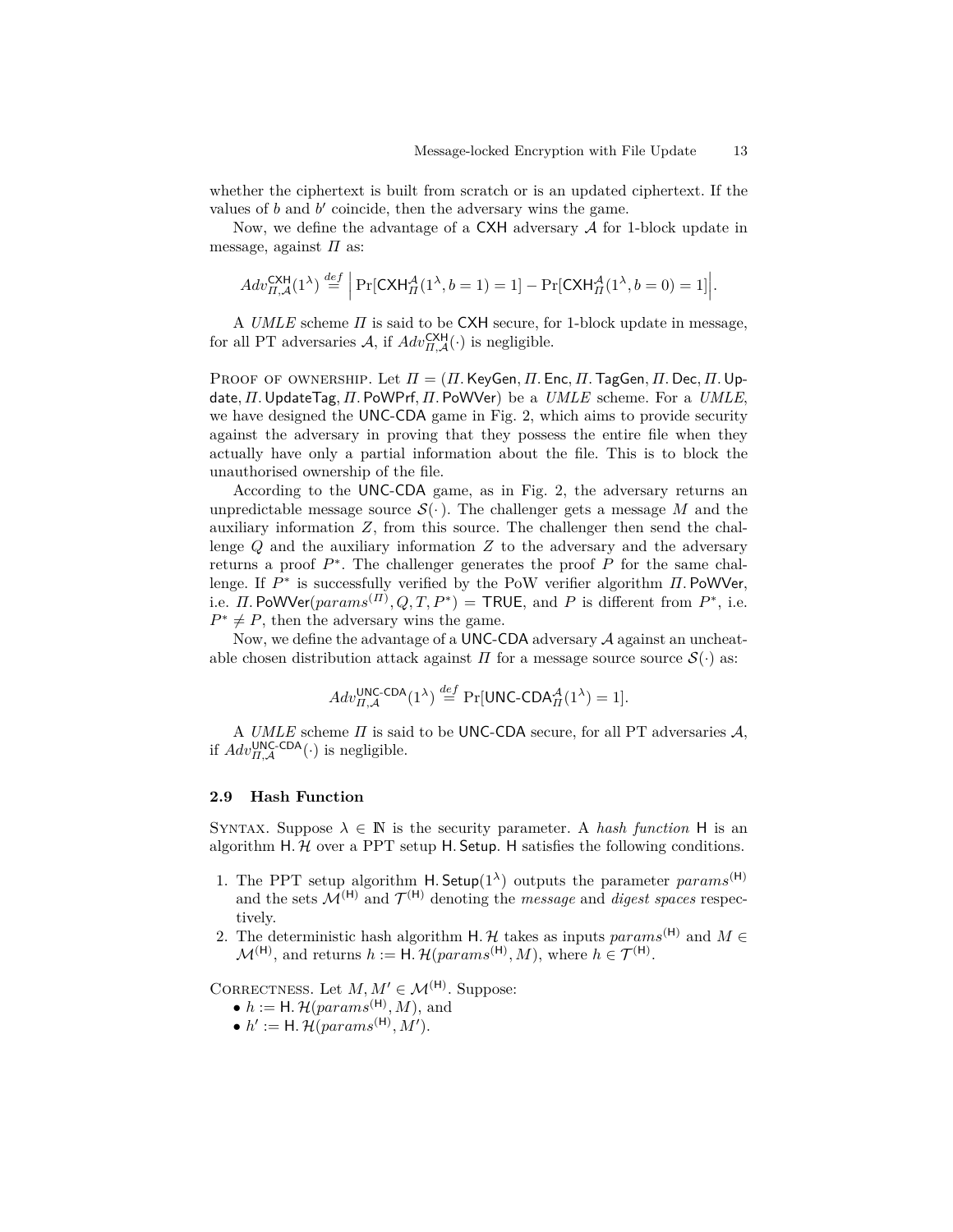Then *correctness* of H requires that if  $M = M'$ , then  $h = h'$ , for all  $\lambda \in \mathbb{N}$  and all  $M, M' \in \mathcal{M}^{(\mathsf{H})}$ .

The security game is written in the form of a challenger-adversary framework.

 $\text{Game CRHF}_{\text{H}}^{\mathcal{A}}(1^{\lambda})$  $(M_0, M_1) := \mathcal{A}(1^{\lambda});$ **If**  $(H. \mathcal{H}(params^{(H)}, M_0) = H. \mathcal{H}(params^{(H)}, M_1)) \land (M_0 \neq M_1)$ return 1; Else return 0;

**Fig. 3.** Game defining CRHF security of Hash Function  $H = H \mathcal{H}$ .

COLLISION-RESISTANCE. Let  $H = H \mathcal{H}$  be a *hash function*. We design the Collision-Resistance security game in Fig. 3. According to the CRHF game, the adversary sends two messages  $M_0$  and  $M_1$  to the challenger. The challenger checks, if the hash value of the two messages  $M_0$  and  $M_1$  are equal, i.e. H.  $\mathcal{H}(params^{(\mathsf{H})}, M_0) = \mathsf{H} \cdot \mathcal{H}(params^{(\mathsf{H})}, M_1)$  under  $M_0 \neq M_1$ .

Now, we define the advantage of a CRHF adversary A against H as:

$$
Adv_{\mathsf{H},\mathcal{A}}^{\mathsf{CRHF}}(1^{\lambda}) \stackrel{def}{=} \Pr[\mathsf{CRHF}_{\mathsf{H}}^{\mathcal{A}}(1^{\lambda}) = 1].
$$

A hash function H is said to be CRHF secure, for all PPT adversaries A, if  $Adv_{H,\mathcal{A}}^{\text{CRHF}}(\cdot)$  is negligible.

# **2.10 One-time Symmetric Encryption**

SYNTAX. Suppose  $\lambda \in \mathbb{N}$  is the security parameter. A *one-time symmetric encryption* scheme  $SE = (SE \mathcal{GEN}, SE \mathcal{SE}, SE \mathcal{SD})$  is three-tuple of algorithms over a PPT setup SE*.* Setup. SE satisfies the following conditions.

- 1. The PPT setup algorithm **SE**. Setup( $1^{\lambda}$ ) outputs the parameter *params*<sup>(SE)</sup> and the sets  $\mathcal{K}^{(\mathsf{SE})}$ ,  $\mathcal{M}^{(\mathsf{SE})}$  and  $\mathcal{C}^{(\mathsf{SE})}$  denoting the *key*, *message* and *ciphertext* spaces respectively.
- 2. The PPT key generation algorithm  $SE.GEN$  takes as inputs  $params^{(SE)}$ , and returns key  $K := \mathsf{SE.GEN}(params^{(\mathsf{SE})}),$  where  $K \in \mathcal{K}^{(\mathsf{SE})}.$
- 3. The encryption  $\mathsf{SE}.\mathcal{SE}$  is a deterministic algorithm takes as inputs  $params^{(\mathsf{SE})}$ , encryption key  $K \in \mathcal{K}^{(\mathsf{SE})}$  and the message  $M \in \mathcal{M}^{(\mathsf{SE})}$ , returns ciphertext  $C := \mathsf{SE}.\mathcal{SE}(params^{(\mathsf{SE})}, K, M),$  where  $C \in \mathcal{C}^{(\mathsf{SE})}$ . In order to make this scheme *one-time* symmetric encryption, each execution of  $SE \mathcal{E}(\cdot)$  requires that the key be freshly generated using  $SE.GEN(\cdot)$ .
- 4. The decryption  $SE.SD$  is a deterministic algorithm that takes as inputs *params*<sup>(SE)</sup>, key  $K \in \mathcal{K}^{(SE)}$  and ciphertext  $C \in \mathcal{C}^{(SE)}$ , and returns the message  $M := \mathsf{SE}.\mathcal{SD}(params^{(\mathsf{SE})}, K, C),$  where  $M \in \mathcal{M}^{(\mathsf{SE})}.$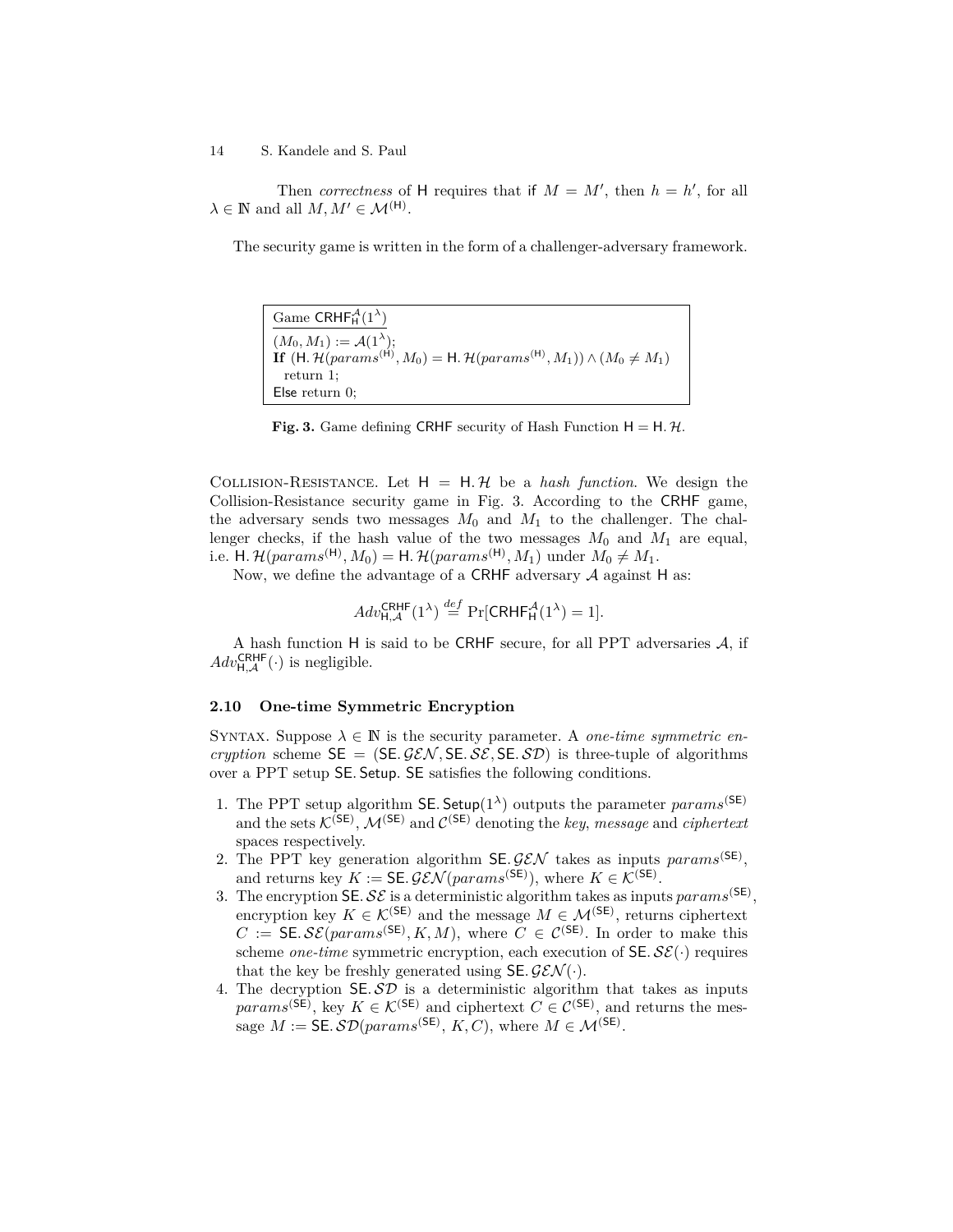5. We restrict |C| to be a linear function of  $|M|$ .

CORRECTNESS. Let  $M \in \mathcal{M}^{(\mathsf{SE})}$ . Suppose:

- $K := \mathsf{SE}.\mathcal{GEN}(params^{(\mathsf{SE})}),$  and
- $\bullet$  *C* := SE. *SE*( $params$ <sup>(SE)</sup>, *K*, *M*).

Then correctness of SE requires that SE.  $\mathcal{SD}(params^{(\text{SE})}, K, C) = M$ , for all  $\lambda \in \mathbb{N}$  and all  $M \in \mathcal{M}^{(\mathsf{SE})}$ .

The two security games are written in the form of a challenger-adversary framework.

| Game $\mathsf{KR}_{\mathsf{SE}}^{\mathcal{A}}(1^{\lambda})$    | Game IND-PRV ${}_{\mathsf{SE}}^{\mathcal{A}}(1^{\lambda},b)$                                                                                                                                                                                                                   |
|----------------------------------------------------------------|--------------------------------------------------------------------------------------------------------------------------------------------------------------------------------------------------------------------------------------------------------------------------------|
| $M := \mathcal{A}_1(1^{\lambda});$                             | $\begin{array}{lll} & M := \mathcal{A}_1(1^\lambda); & \overbrace{K := \mathsf{SE}.\mathcal{GEN}(params^{(\mathsf{SE})})}; \\ & K := \mathsf{SE}.\mathcal{GEN}(params^{(\mathsf{SE})}); & \ \\ & C_0 := \mathsf{SE}.\mathcal{SE}(params^{(\mathsf{SE})}, K, M); & \end{array}$ |
| $K := \mathsf{SE}.\mathcal{GEN}(params^{(\mathsf{SE})});$      |                                                                                                                                                                                                                                                                                |
| $C := \mathsf{SE}.\mathcal{SE}(params^{(\mathsf{SE})}, K, M);$ |                                                                                                                                                                                                                                                                                |
| $K' := \mathcal{A}_2(1^\lambda, C);$                           |                                                                                                                                                                                                                                                                                |
| If $K' = K$ , then return 1;                                   |                                                                                                                                                                                                                                                                                |
| Else return $0$ ;                                              | $\left\{ \begin{array}{ll} C_1 \stackrel{\$}{\leftarrow} \{0,1\}^{ C_0 }; \ b':= {\mathcal A}_2(1^\lambda,C_b); \ {\rm return}\ b'; \end{array} \right.$                                                                                                                       |

**Fig. 4.** Game defining KR and IND-PRV security of one-time symmetric encryption  $SE = (SE. \mathcal{GEN}, SE. \mathcal{SE}, SE. \mathcal{SD})$ . Here,  $\mathcal{A} = (\mathcal{A}_1, \mathcal{A}_2)$ .

KEY RECOVERY. Let  $SE = (SE, \mathcal{GEN}, SE, SE, \mathcal{SD})$  be a one-time symmetric encryption scheme. We design Key-Recovery security game in Fig. 4. According to the KR game, the adversary sends a message *M* to the challenger. The challenger generates a key  $K := \mathsf{SE.GEN}(params^{(\mathsf{SE})})$ , encrypts M using K to obtain the ciphertext  $C := \mathsf{SE}.\mathcal{SE}(params^{(\mathsf{SE})}, K, M)$  and sends  $C$  to the adversary. The adversary has to return a key  $K'$  as the encryption key of  $M$ that resulted into *C*. If the values of *K* and  $K'$  coincide, i.e.  $K = K'$ , then the adversary wins the game.

Now, we define the advantage of a KR adversary  $A$  against  $SE$  as:

$$
Adv_{\mathsf{SE},\mathcal{A}}^{\mathsf{KR}}(1^{\lambda}) \stackrel{def}{=} \Pr[\mathsf{KR}_{\mathsf{SE}}^{\mathcal{A}}(1^{\lambda}) = 1].
$$

A one-time symmetric encryption scheme SE is said to be KR secure, for all PT adversaries  $A$ , if  $Adv_{SE,A}^{KR}(\cdot)$  is negligible.

PRIVACY. Let  $SE = (SE \mathcal{GEN}, SE \mathcal{SE}, SE \mathcal{SD})$  be a one-time symmetric encryption scheme. We design the Privacy security game in Fig. 4. According to the IND-PRV game, the adversary sends a message *M* to the challenger. The challenger generates a key  $K := \mathsf{SE.GEN}(params^{(\mathsf{SE})})$ , encrypts M using K to obtain the ciphertext  $C_0 := \mathsf{SE} \mathcal{SE}(params^{(\mathsf{SE})}, K, M)$ , computes the random string  $C_1$  of length  $|C_0|$ , and sends  $C_b$  to the adversary. The adversary has to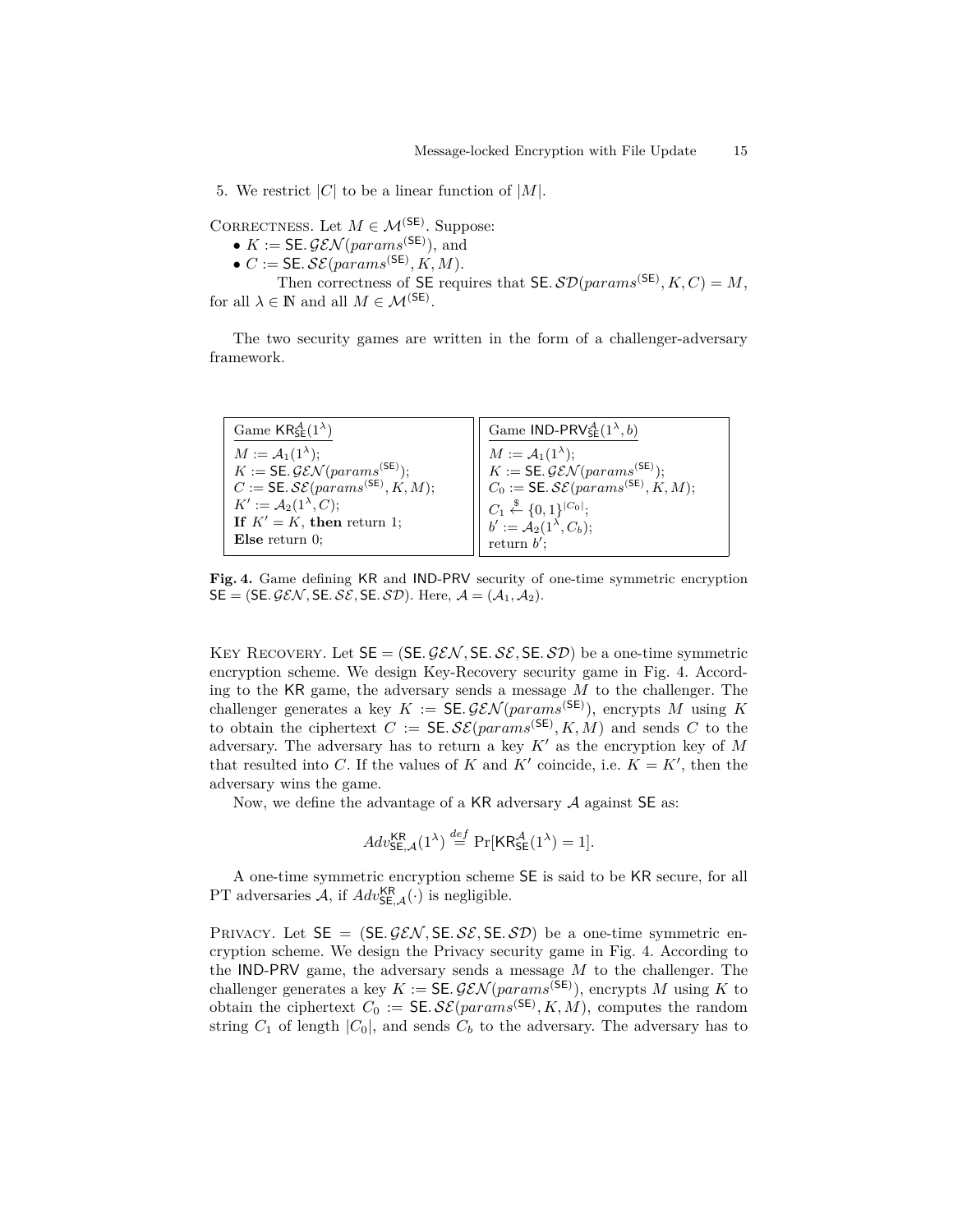return a bit  $b'$  indicating whether the ciphertext  $C_b$  corresponds to message  $M$ or is it a random string. If the values of  $b$  and  $b'$  coincide, then the adversary wins the game.

Now, we define the advantage of a IND-PRV adversary  $A$  against  $SE$  as:

$$
Adv_{\mathsf{SE}, \mathcal{A}}^{\mathsf{IND-PRV}}(1^{\lambda}) \stackrel{\text{def}}{=} \left| \Pr[\mathsf{IND-PRV}_{\mathsf{SE}}^{\mathcal{A}}(1^{\lambda}, b=1)=1] - \Pr[\mathsf{IND-PRV}_{\mathsf{SE}}^{\mathcal{A}}(1^{\lambda}, b=0)=1] \right|.
$$

A one-time symmetric encryption scheme SE is said to be IND-PRV secure, for all PT adversaries  $A$ , if  $Adv_{\mathsf{SE},\mathcal{A}}^{\mathsf{IND-PRV}}(\cdot)$  is negligible.

#### **2.11 Sponge hash function**

The pictorial and algorithmic descriptions of Sponge construction  $[3, 8-12]$  are given in Figs. 5 and 6; all wires are *λ*-bit long. Let *M* denote the message to be hashed, *M*[*i*] denote the *i*-th block of message. Below we describe the algorithm  $H. H$  for Sponge hash function in detail.



**Fig. 5.** Diagrammatic description of Sponge hash function  $h := H \cdot \mathcal{H}(1^{\lambda}, M)$ , where  $M := M[1] |M[2]| \cdots |M[\ell],$  and  $M[1], M[2], \cdots M[\ell]$  are the *λ*-bit message blocks.

$$
\begin{cases}\n\frac{\mathsf{H. H}(1^{\lambda}, M)}{\ell := |M| / \lambda, r'_0 := 0^{\lambda}, s'_0 := 0^{\lambda}; \\
M[1] ||M[2] || \cdots ||M[\ell] := M; \\
\text{for } (j := 1, 2, \cdots, \ell) \\
r_j := M[j] \oplus r'_{j-1}, s_j := s'_{j-1}; \\
r'_j ||s'_j := \pi(r_j ||s_j); \\
h := r'_{\ell}; \\
\text{return } h;\n\end{cases}
$$

**Fig. 6.** Algorithmic description of Sponge hash function  $h := H \cdot \mathcal{H}(1^{\lambda}, M)$ .

*Hash* H. H. Fig. 5 shows the hashing of message M. The hash takes the parameter  $1^{\lambda}$  and message *M* and breaks it into several *λ*-bit blocks, namely,  $M[1], M[2], \cdots, M[\ell]$ . Hash of *M* is composed of hash of individual blocks in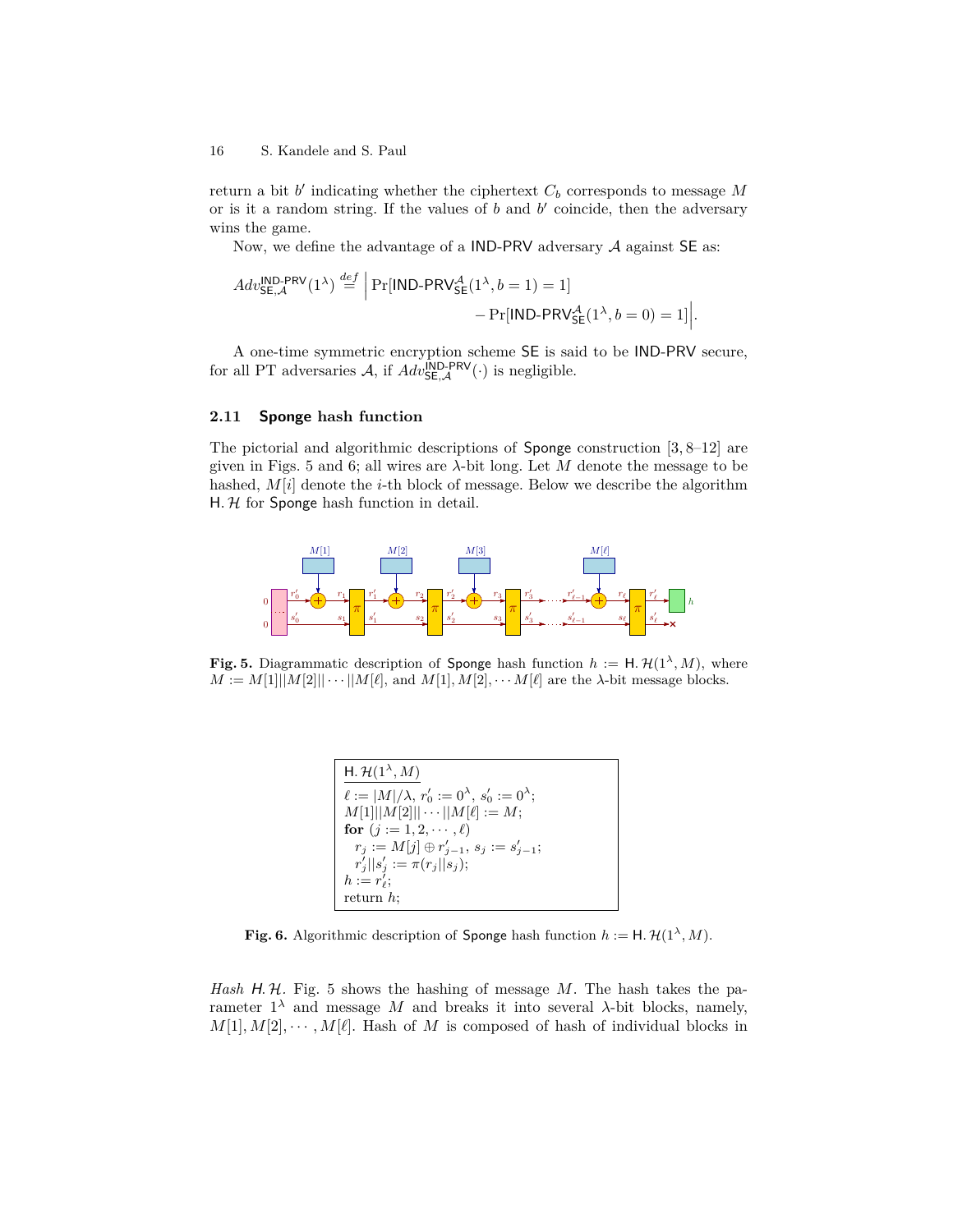sequence. Two variables  $r'_0$  and  $s'_0$  are assigned  $0^{\lambda}$ . Now we give the details of how the message block  $M[j]$ , for  $j := 1, 2, \dots \ell$  is hashed:  $r_j$  is assigned the *XOR* of  $M[j]$  and  $r'_{j-1}$ ;  $s_j$  is assigned the value of  $s'_{j-1}$ ; and we compute  $(r'_j||s'_j)$  as  $\pi(r_j||s_j)$ . We assign  $r'_\ell$  as the hash *h*.

**Security of Sponge construction** Sponge construction is already proven to be CRHF secure. CRHF game is given in Fig. 3.

# **3** *FMLE***: A New Cryptographic Primitive**

The *File-updatable Message-Locked Encryption (FMLE)* is a generalisation of *Efficiently Updatable Block-Level Message-Locked Encryption (UMLE)* as given by Zhao and Chow[20]. The difference between the definitions of *UMLE* and *FMLE* is that the former requires the existence of a *BL-MLE* scheme, while the latter does not.<sup>2</sup> Therefore, any *UMLE* scheme can be viewed as an *FMLE* scheme too, not the other way round.

Below we elaborately discuss the syntax, correctness and security definition of the new notion *FMLE*.

## **3.1 Syntax**

Suppose  $\lambda \in \mathbb{N}$  is the security parameter. An *FMLE* scheme  $\Pi = (\Pi, \mathcal{E}, \Pi, \mathcal{D}, \mathcal{E})$ *Π.*  $U$ ,  $\Pi$ ,  $P$ ,  $\Pi$ ,  $V$ ) is five-tuple of algorithms over a PPT setup  $\Pi$ . Setup.  $\Pi$  satisfies the following conditions.

- 1. The PPT setup algorithm *Π*. Setup(1<sup> $\lambda$ </sup>) outputs the parameter *params*<sup>(*Π*)</sup> and the sets  $\mathcal{K}^{(II)}$ ,  $\mathcal{M}^{(II)}$ ,  $\mathcal{C}^{(II)}$  and  $\mathcal{T}^{(II)}$ , denoting the *key*, *message*, *ciphertext* and *tag spaces* respectively.
- 2. The PPT encryption algorithm  $\Pi$ . E takes as inputs  $params^{(II)}$  and  $M \in$  $\mathcal{M}^{(II)}$ , and returns a 3-tuple  $(K, C, T) := \Pi$ .  $\mathcal{E}(params^{(II)}, M)$ , where  $K \in$  $\mathcal{K}^{(II)}$ ,  $C \in \mathcal{C}^{(II)}$  and  $T \in \mathcal{T}^{(II)}$ .
- 3. The decryption algorithm  $\Pi$ .  $D$  is a deterministic algorithm that takes as in $p$ uts  $params^{(II)}, K \in \mathcal{K}^{(II)}, C \in \mathcal{C}^{(II)}$  and  $T \in \mathcal{T}^{(II)},$  and returns  $II. \mathcal{D}(para-I)$  $ms^{(II)}, K, C, T$ )  $\in \mathcal{M}^{(II)} \cup \{\perp\}$ . The decryption algorithm *Π*. D returns  $\perp$  if the key  $K$ , ciphertext  $C$  and tag  $T$  are not generated from a valid message.
- 4. The PPT update algorithm  $\Pi.\mathcal{U}$  takes as inputs  $params^{(II)}$ , the index of starting and ending bits  $i_{st}$  and  $i_{end}$ , new message bits  $M_{\text{new}} \in \mathcal{M}^{(II)}$ , the decryption key  $K \in \mathcal{K}^{(H)}$ , the ciphertext to be updated  $C \in \mathcal{C}^{(H)}$ , the tag to be updated  $T \in \mathcal{T}^{(II)}$  and the bit  $app \in \{0,1\}$  indicating change in length of new message, and returns a 3-tuple  $(K', C', T') :=$  $\Pi.\mathcal{U}(params^{(II)}, i_{st}, i_{end}, M_{new}, K, C, T, app)$ , where  $K' \in \mathcal{K}^{(II)}, C' \in \mathcal{C}^{(II)}$ and  $T' \in \mathcal{T}^{(II)}$ .

<sup>2</sup> A *block-level message-locked encryption (BL-MLE)* is an *MLE* that works on the fixed-sized messages, called *blocks*.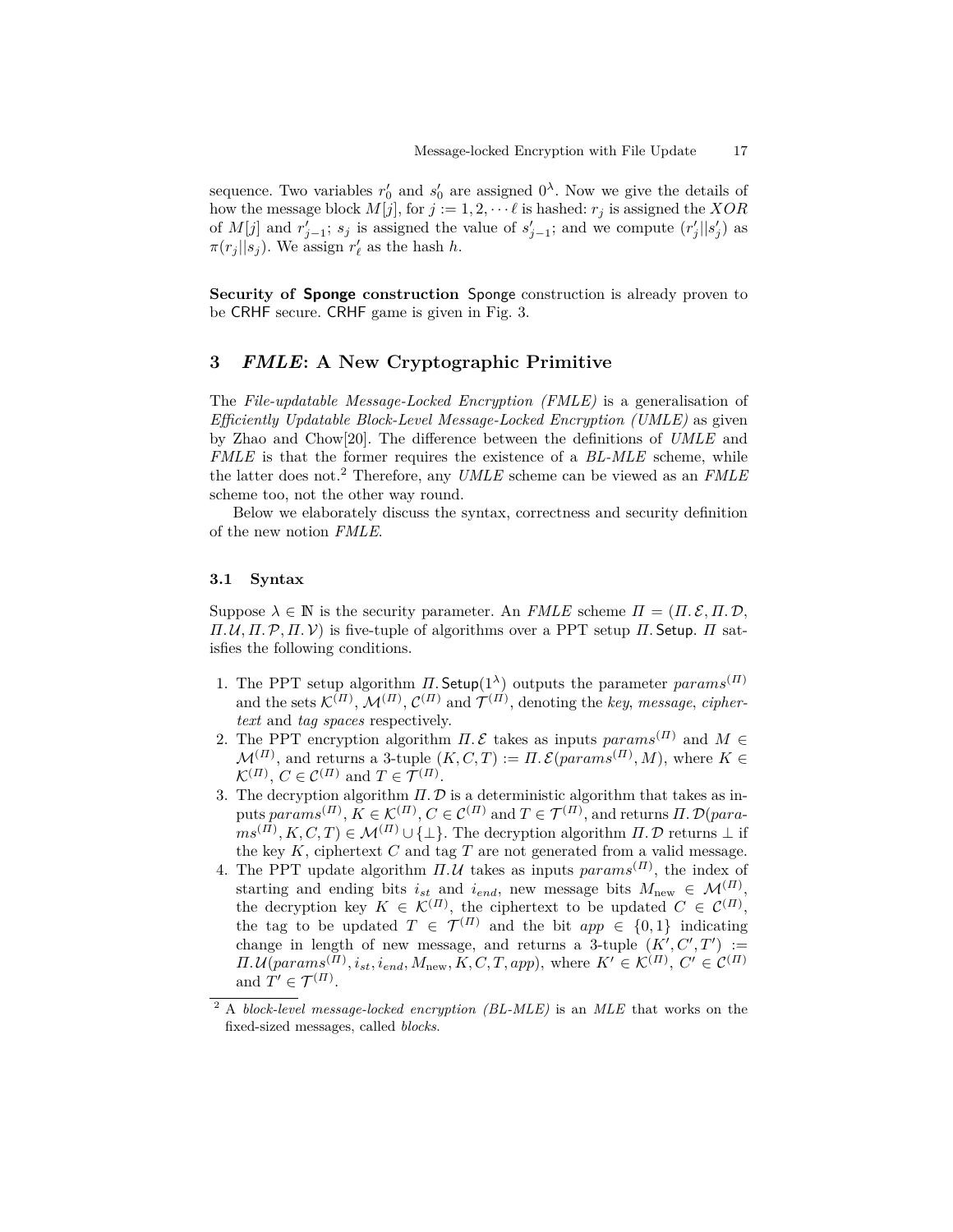- 18 S. Kandele and S. Paul
- 5. The PPT proof-of-ownership (PoW) algorithm for prover *Π.*P takes as inputs parameter  $params^{(II)}$ , challenge *Q*, a file  $M \in \mathcal{M}^{(II)}$ , the decryption key  $K \in \mathcal{K}^{(H)}$ , the ciphertext  $C \in \mathcal{C}^{(H)}$ , the tag  $T \in \mathcal{T}^{(H)}$ , and returns the proof  $P := \Pi$ .  $\mathcal{P}(params^{(\Pi)}, Q, M, K, C, T)$ .
- 6. The PPT proof-of-ownership (PoW) algorithm for verifier *Π.* V takes as inputs parameter  $params^{(II)}$ , challenge *Q*, ciphertext  $C \in \mathcal{C}^{(II)}$ , tag  $T \in \mathcal{T}^{(II)}$ and proof *P*, and returns the value  $val := \Pi \mathcal{N}(params^{(\Pi)}, Q, C, T, P)$ , where  $val \in \{TRUE, FALSE\}$ .
- 7. We restrict  $|C|$  to be a linear function of  $|M|$ .

# **3.2 Correctness**

KEY CORRECTNESS. Let  $M, M' \in \mathcal{M}^{(II)}$ . Suppose:

- $\bullet$   $(K, C, T) := \Pi \mathcal{L}(params^{(\Pi)}, M)$ , and
- $(K', C', T') := \Pi \, \mathcal{E}(params^{(\Pi)}, M').$

Then *key correctness* of *Π* requires that if  $M = M'$ , then  $K = K'$ , for all  $\lambda \in \mathbb{N}$  and all  $M, M' \in \mathcal{M}^{(II)}$ .

DECRYPTION CORRECTNESS. Let  $M \in \mathcal{M}^{(II)}$ . Suppose:

 $\bullet$   $(K, C, T) := \Pi \mathcal{L}(params^{(H)}, M).$ 

Then *decryption correctness* of  $\Pi$  requires that  $\Pi$ .  $\mathcal{D}(params^{(\Pi)}, K,$  $C, T$  = *M*, for all  $\lambda \in \mathbb{N}$  and all  $M \in \mathcal{M}^{(II)}$ .

TAG CORRECTNESS. Let  $M, M' \in \mathcal{M}^{(II)}$ . Suppose:

- $\bullet$   $(K, C, T) := \Pi \mathcal{L}(params^{(\Pi)}, M)$ , and
- $(K', C', T') := \Pi \, \mathcal{E}(params^{(\Pi)}, M').$

Then *tag correctness* of *Π* requires that if  $M = M'$ , then  $T = T'$ , for all  $\lambda \in \mathbb{N}$  and all  $M, M' \in \mathcal{M}^{(II)}$ .

UPDATE CORRECTNESS. Let  $M \in \mathcal{M}^{(II)}$ . Suppose:

- $\ell = |M|$ ,
- $\bullet$   $(K, C, T) := \Pi \mathcal{L}(params^{(\Pi)}, M)$ , and
- $(K', C', T') := \Pi \mathcal{M}(params^{(\Pi)}, i_{st}, i_{end}, M_{new}, K, C, T, app).$

Then *update correctness* of *Π* requires that, for all  $\lambda \in \mathbb{N}$ , all  $M \in$  $\mathcal{M}^{(II)}$ ,  $1 \leq i_{st} \leq \ell$  and  $i_{st} < i_{end}$ :

• for  $app = 1$ ,  $\Pi$ .  $\mathcal{D}(params^{(\Pi)}, K', C', T') = M[1] ||M[2] || \cdots || M[i_{st}-1]$ ||*M*new, and

• for  $app = 0$ ,  $\Pi$ .  $\mathcal{D}(params^{(\Pi)}, K', C', T') = M[1] ||M[2] || \cdots || M[i_{st}-1]$  $||M_{\text{new}}||M[i_{end} + 1]||M[i_{end} + 2]|| \cdots ||M[\ell].$ 

POW CORRECTNESS. Let  $M \in \mathcal{M}^{(II)}$ . Suppose:

- $\bullet$   $(K, C, T) := \Pi \mathcal{L}(params^{(\Pi)}, M),$
- *Q* is any challenge, and
- $\bullet$   $P := \Pi \cdot \mathcal{P}(params^{(\Pi)}, Q, M, K, C, T).$

Then  $PoW$  correctness of  $\Pi$  requires that  $Pr[\Pi, \mathcal{V}(params^{(\Pi)}, Q, C, T, P)]$  $TRUE] = 1$ , for all  $\lambda \in \mathbb{N}$  and all  $M \in \mathcal{M}^{(II)}$ .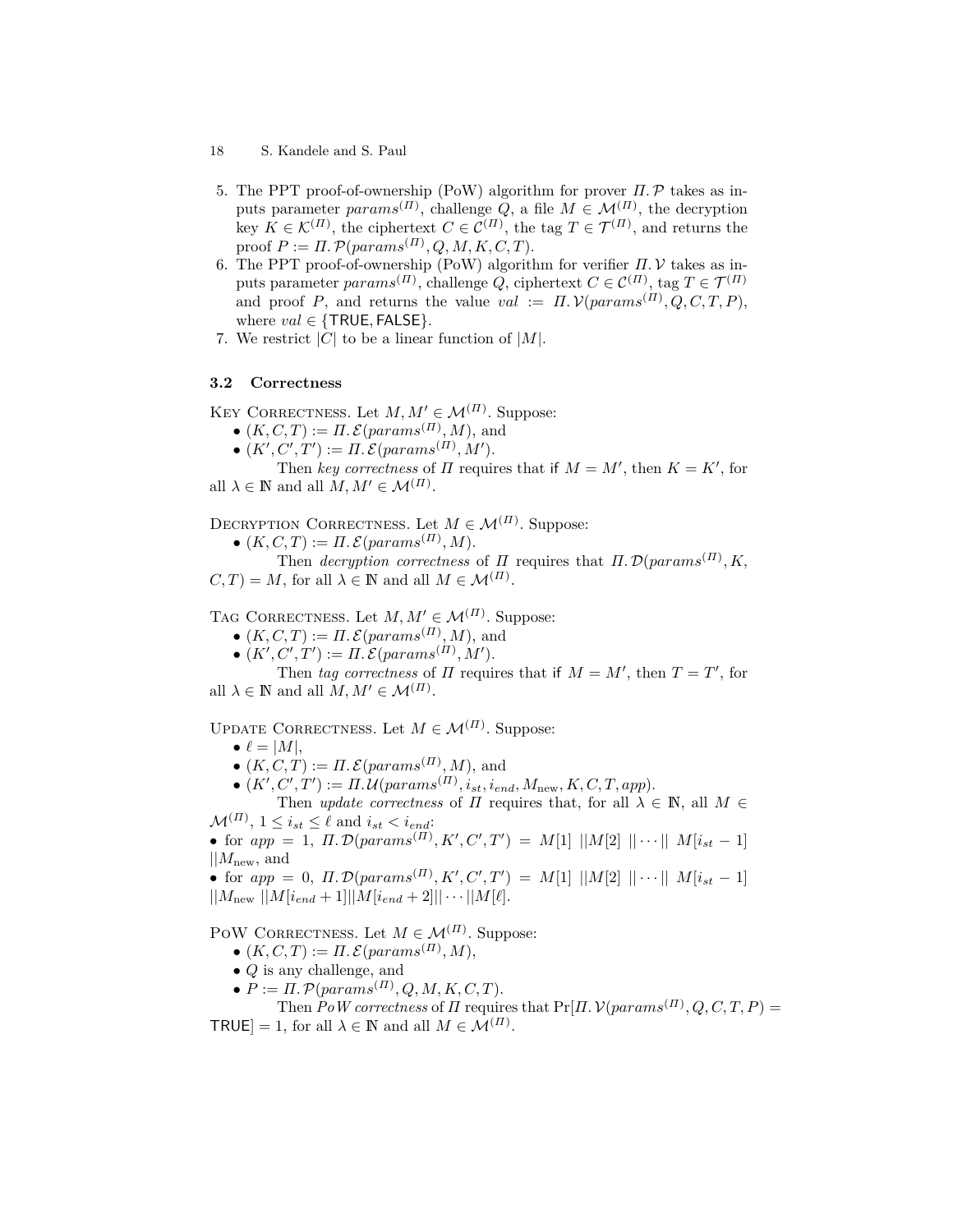### **3.3 Security Definitions**

Security definitions of *FMLE* are naturally adapted from those of *UMLE*. For the sake of completeness, we describe them below in full detail. As usual, all the games are written in the form of challenger-adversary framework.

| Game PRV\$-CDA $_{\mathcal{H}}^{S,\mathcal{A}}(1^{\lambda},b)$                                                                                                                                                                                                                                                                                                                                                                                                                                                                  | Game CXH $^A_H(1^{\lambda}, \sigma, b)$                                                                                                                                                                                                                                                                                                                                                                                                                                                                                                                             |
|---------------------------------------------------------------------------------------------------------------------------------------------------------------------------------------------------------------------------------------------------------------------------------------------------------------------------------------------------------------------------------------------------------------------------------------------------------------------------------------------------------------------------------|---------------------------------------------------------------------------------------------------------------------------------------------------------------------------------------------------------------------------------------------------------------------------------------------------------------------------------------------------------------------------------------------------------------------------------------------------------------------------------------------------------------------------------------------------------------------|
| $(M, Z) \stackrel{\$}{\leftarrow} S(1^{\lambda});$<br>for $(i := 1, 2, \cdots, m(1^{\lambda}))$<br>$(\mathbf{K}_1^{(i)}, \mathbf{C}_1^{(i)}, \mathbf{T}_1^{(i)}) := \Pi. \mathcal{E}(params^{(\Pi)}, \mathbf{M}^{(i)})$ ;<br>$\mathbf{K}_0^{(i)} \stackrel{\$}{\leftarrow} \{0,1\}^{ \mathbf{K}_1^{(i)} };$<br>$C_0^{(i)} \stackrel{\$}{\leftarrow} \{0,1\}^{ C_1^{(i)} }$<br>$T_c^{(i)} \stackrel{\$}{\leftarrow} \{0,1\}^{ T_1^{(i)} };$<br>$b' := \mathcal{A}(1^{\lambda}, \mathbf{C}_h, \mathbf{T}_h, Z);$<br>return $b'$ ; | $(M_0, M_1) := A_1(1^{\lambda}, \sigma)$ :<br>Determine bit-positions $i_1, i_2, \cdots, i_a$<br>where $M_0$ and $M_1$ differ;<br>If $\rho > \sigma$ , then return 0;<br>$(K_0, C_0, T_0) := \Pi$ . $\mathcal{E}(params^{(II)}, M_0);$<br>$(K_1, C_1, T_1) := \Pi. \mathcal{E}(params^{(\Pi)}, M_1);$<br>$(K_1', C_1', T_1') := \Pi \mathcal{U}(params^{(II)}, i_1, i_2)$<br>$M_0[i_1, i_1+1, \cdots, i_\rho], K_1, C_1, T_1, 0);$<br>If $b = 0$ , then $C^* := C_0$ ;<br><b>Else</b> $C^* := C'_1$ ;<br>$b' := \mathcal{A}_2(1^{\lambda}, C^*)$ ;<br>return $b'$ : |
| $\mathsf{TCA}_{H}^{A}(1^{\lambda})$<br>Game $STC_{\Pi}^{\mathcal{A}}(1^{\lambda})$<br>$(M, C', T') := \mathcal{A}(1^{\lambda})$ :<br>If $(M = \perp) \vee (C' = \perp)$ , then return 0;<br>$(K, C, T) := \Pi$ . $\mathcal{E}(params^{(H)}, M)$ ;<br>$M' := \Pi$ . $\mathcal{D}(params^{(\Pi)}, K, C', T')$ ;<br>If $(T = T') \wedge (M \neq M') \wedge (M' \neq \perp)$<br>return 1;<br>Else return $0$ ;                                                                                                                      | Game UNC-CDA $_{H}^{\mathcal{A}}(1^{\lambda})$<br>$S := \mathcal{A}_1(1^{\lambda}), (M, Z) \stackrel{\$}{\leftarrow} \mathcal{S}(1^{\lambda});$<br>$(K, C, T) := \Pi$ . $\mathcal{E}(params^{(H)}, M)$<br>$P^* := \mathcal{A}_2(1^{\lambda}, Q, Z)$ :<br>$P := \Pi$ . $\mathcal{P}(params^{(II)}, Q, M, K, C, T)$ ;<br>If $(\Pi, \mathcal{V}(params^{(\Pi)}, Q, C, T, P^*)$ = TRUE)<br>$\wedge (P^* \neq P)$<br>return 1<br>$E$ lse return 0;                                                                                                                       |

**Fig. 7.** Games defining PRV\$-CDA, STC, TC, CXH and UNC-CDA security of *FMLE* scheme  $\Pi = (\Pi, \mathcal{E}, \Pi, \mathcal{D}, \Pi, \mathcal{U}, \Pi, \mathcal{P}, \Pi, \mathcal{V})$ . In CXH and UNC-CDA games, adversary  $\mathcal{A} = (\mathcal{A}_1, \mathcal{A}_2)$ 

PRIVACY. Let  $\Pi = (\Pi, \mathcal{E}, \Pi, \mathcal{D}, \Pi, \mathcal{U}, \Pi, \mathcal{P}, \Pi, \mathcal{V})$  be an *FMLE* scheme. Since, no *FMLE* scheme can provide security for predictable messages, we are modelling the security based on the unpredictable message source  $\mathcal{S}(\cdot)$ . According to the PRV\$-CDA game, as in Fig. 7, the challenger gets a vector of messages, *M* and the auxiliary information *Z*, from the source  $S(\cdot)$ . The challenger does the following operations: computes the decryption key  $K_1^{(i)}$ , ciphertext  $C_1^{(i)}$  and  $\text{tag } \mathcal{T}_1^{(i)} \text{ for each message string } \mathcal{M}^{(i)} \text{ using } \Pi, \mathcal{E}, \text{ where } i \in \{1, 2, \cdots, m(1^{\lambda})\};$ computes the random strings  $K_0^{(i)}$ ,  $C_0^{(i)}$  and  $T_0^{(i)}$  of length  $|K_1^{(i)}|$ ,  $|C_1^{(i)}|$  and  $|T_1^{(i)}|$  respectively; and returns  $(C_b, T_b, Z)$  to the adversary. The adversary has to return a bit  $b'$  indicating whether the ciphertext  $C_b$  and tag  $T_b$  corresponds to message  $M$  or is it a collection of random strings. If the values of  $b$  and  $b'$ coincide, then the adversary wins the game.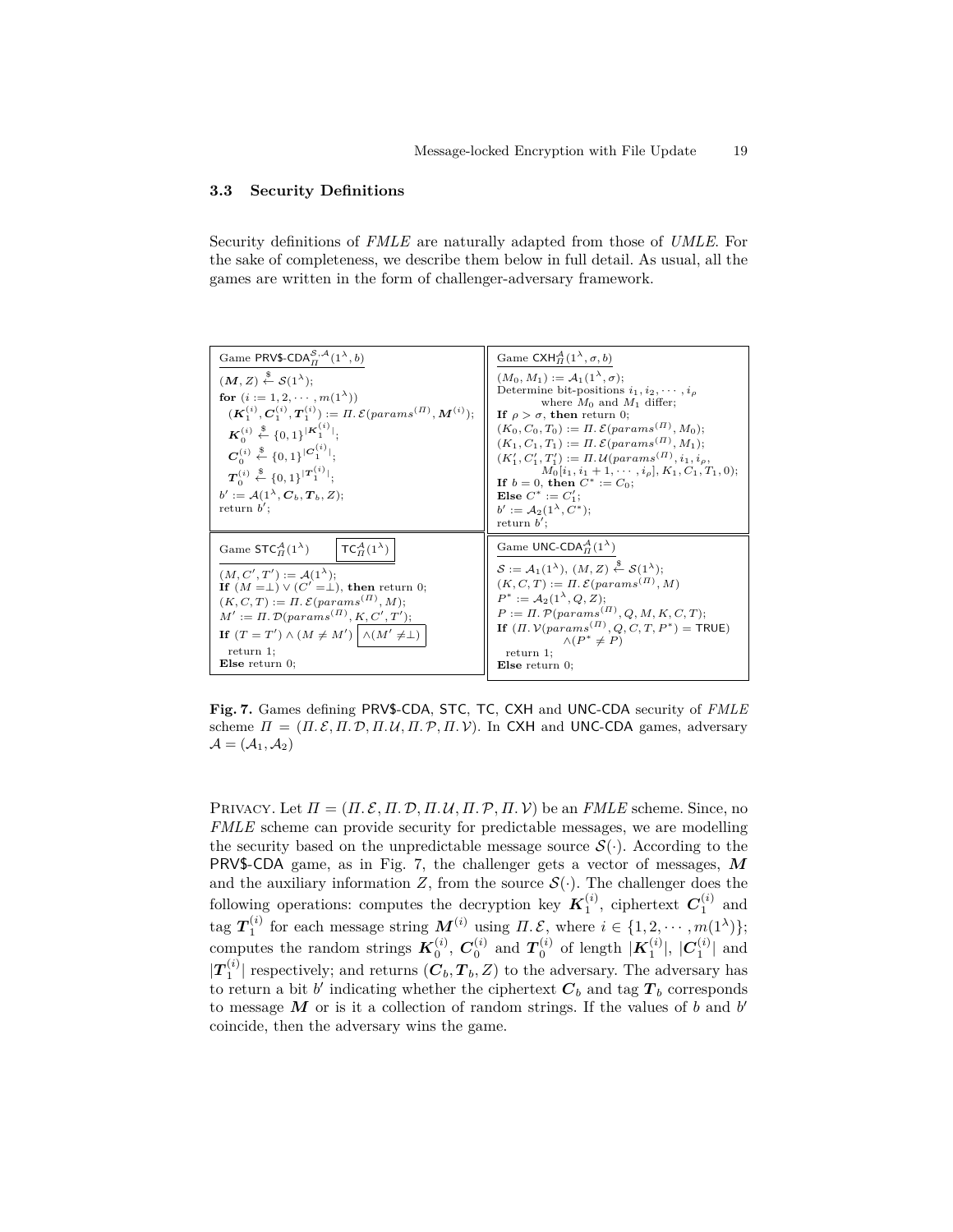We define the advantage of an PRV\$-CDA adversary A against *Π* for the message source  $\mathcal{S}(\cdot)$  as:

$$
Adv_{II,S,A}^{\text{PRV\$-CDA}}(1^{\lambda}) \stackrel{def}{=} \left| \Pr[\text{PRV\$-CDA}_{II,S}^{\mathcal{A}}(1^{\lambda}, b=1) = 1] - \Pr[\text{PRV\$-CDA}_{II,S}^{\mathcal{A}}(1^{\lambda}, b=0) = 1] \right|.
$$
  
An *FMLE* scheme *II* is said to be *PRV\\$-CDA* secure over a set of valid PT

sources for *FMLE* scheme  $\Pi$ ,  $\overline{S} = \{S_1, S_2, \dots\}$ , for all PT adversaries A and for all  $S_i \in \overline{S}$ , if  $Adv_{\Pi,S_i,A}^{\text{PRVS-CDA}}(\cdot)$  is negligible. An *FMLE* scheme  $\Pi$  is said to be PRV\$-CDA secure, for all PT adversaries  $A$ , if  $Adv_{II,S,A}^{\text{PRV$-CDA}}(\cdot)$  is negligible, for all valid PT source S for *Π*.

TAG CONSISTENCY. Let  $\Pi = (\Pi, \mathcal{E}, \Pi, \mathcal{D}, \Pi, \mathcal{U}, \Pi, \mathcal{P}, \Pi, \mathcal{V})$  be an *FMLE* scheme. For an *FMLE* scheme, we have designed the **STC** and **TC** security games in Fig. 7, which aim to provide security against duplicate faking attacks. In addition, STC provides safeguards against erasure attack. In a duplicate faking attack, two unidentical messages – one fake message produced by an adversary and a legitimate one produced by an honest client – produce the same tag, thereby cause loss of message and hamper the integrity. In an erasure attack, the adversary replaces the ciphertext with a fake message that decrypts successfully.

The adversary returns a message  $M$ , a ciphertext  $C'$  and a tag  $T'$ . If the message or ciphertext is invalid, the adversary loses the game. Otherwise, the challenger computes decryption key *K*, ciphertext *C* and tag *T* corresponding to message  $M$ , and computes the message  $M'$  corresponding to ciphertext  $C'$ and tag  $T'$  using key K. If the two tags are equal, i.e.  $T = T'$ , the message  $M'$ is valid, i.e.  $M' \neq \perp$ , and the two messages are unequal, i.e.  $M \neq M'$ , then the adversary wins the TC game.

Now, we define the advantage of a TC adversary A against *Π* as:

$$
Adv_{\Pi,\mathcal{A}}^{\mathsf{TC}}(1^{\lambda}) \stackrel{def}{=} \Pr[\mathsf{TC}_{\Pi}^{\mathcal{A}}(1^{\lambda}) = 1].
$$

Now, we define the advantage of an STC adversary A against *Π* as:

$$
Adv_{\Pi,\mathcal{A}}^{\mathsf{STC}}(1^{\lambda}) \stackrel{def}{=} \Pr[\mathsf{STC}_{\Pi}^{\mathcal{A}}(1^{\lambda}) = 1].
$$

An *FMLE* scheme *Π* is said to be TC (or STC) secure, for all PT adversaries  $\mathcal{A}$ , if  $Adv_{\Pi,\mathcal{A}}^{\mathsf{TC}}(\cdot)$  (or  $Adv_{\Pi,\mathcal{A}}^{\mathsf{STC}}(\cdot)$ ) is negligible.

CONTEXT HIDING. Let  $\Pi = (\Pi, \mathcal{E}, \Pi, \mathcal{D}, \Pi, \mathcal{U}, \Pi, \mathcal{P}, \Pi, \mathcal{V})$  be an *FMLE* scheme. For an *FMLE*, we have designed the CXH game in Fig. 7, which aims to provide security against distinguishing between an updated ciphertext and a ciphertext encrypted from scratch, to ensure that the level of privacy is not compromised during update process.

According to the CXH game, as in Fig. 7, the adversary returns two messages  $M_0$  and  $M_1$  such that  $M_0$  and  $M_1$  are identical for all bits except  $\sigma$  bits. The challenger calculates the bit-positions  $i_1, i_2, \dots, i_\rho$  where  $M_0$  and  $M_1$  differ, and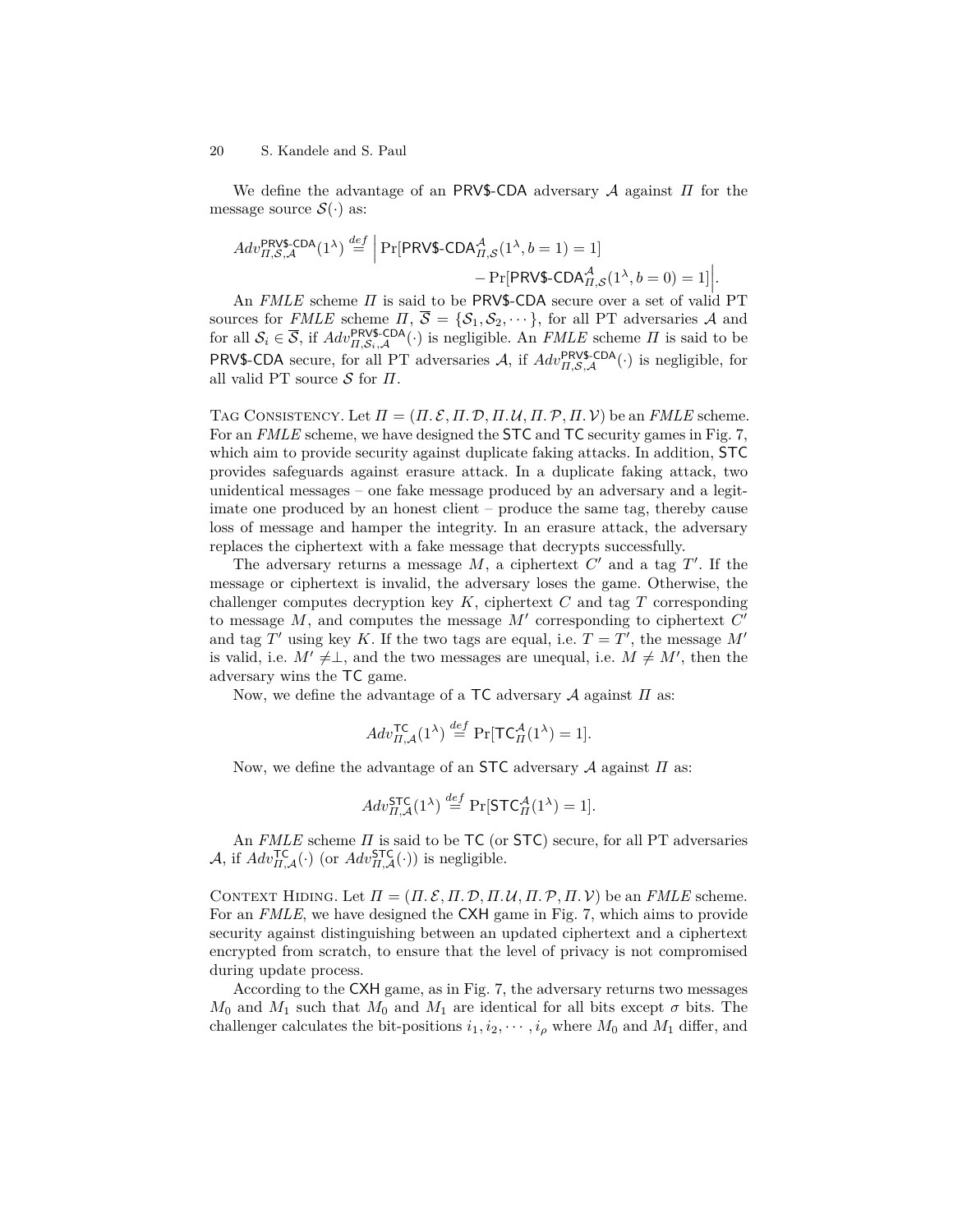the adversary loses if  $\rho > \sigma$ . The challenger encrypts the two messages  $M_0$  and  $M_1$  to generate  $(K_0, C_0, T_0)$  and  $(K_1, C_1, T_1)$  and updates the  $C_1$  with  $M_0[i_1, i_1+$  $1, \dots, i_{\rho}$  to obtain  $(K'_1, C'_1, T'_1)$ . The challenger then sends either  $C_0$  or  $C'_1$ , depending on the value of *b*, to the adversary. The adversary has to return a bit  $b'$  indicating whether the ciphertext is built from scratch or is an updated ciphertext. If the values of  $b$  and  $b'$  are equal, then the adversary wins the game.

Now, we define the advantage of a CXH adversary  $A$  for  $\sigma$ -bit update in message, against *Π* as:

$$
Adv_{\Pi,\mathcal{A}}^{\mathsf{CKH}}(1^{\lambda},\sigma) \stackrel{def}{=} \Big|\Pr[\mathsf{CKH}_{\Pi}^{\mathcal{A}}(1^{\lambda},\sigma,b=1)=1] - \Pr[\mathsf{CKH}_{\Pi}^{\mathcal{A}}(1^{\lambda},\sigma,b=0)=1]\Big|.
$$

An *FMLE* scheme  $\Pi$  is said to be CXH secure, for  $\sigma$ -bit update in message, for all PT adversaries  $A$ , if  $Adv_{\Pi,\mathcal{A}}^{\mathsf{CXH}}(\cdot,\cdot)$  is negligible.

PROOF OF OWNERSHIP. Let  $\Pi = (\Pi, \mathcal{E}, \Pi, \mathcal{D}, \Pi, \mathcal{U}, \Pi, \mathcal{P}, \Pi, \mathcal{V})$  be an *FMLE* scheme. For an *FMLE*, we have designed the UNC-CDA game in Fig. 7, which aims to provide security against the adversary in proving that they possess the entire file when they actually have only a partial information about the file. This is to block the unauthorised ownership of the file.

According to the UNC-CDA game, as in Fig. 7, the adversary returns an unpredictable message source  $\mathcal{S}(\cdot)$ . The challenger gets a message M and the auxiliary information *Z*, from this source. The challenger then send the challenge *Q* and the auxiliary information *Z* to the adversary and the adversary returns a proof  $P^*$ . The challenger generates the proof  $P$  for the same challenge. If  $P^*$  is successfully verified by the PoW verifier algorithm  $\Pi$ . V and P is different from *P*<sup>∗</sup>, then the adversary wins the game.

Now, we define the advantage of a UNC-CDA adversary  $A$  against an uncheatable chosen distribution attack against *Π* for a message source source  $S(\cdot)$  as:

$$
Adv_{\Pi,\mathcal{A}}^{\mathsf{UNC-CDA}}(1^{\lambda}) \stackrel{def}{=} \Pr[\mathsf{UNC-CDA}_{\Pi}^{\mathcal{A}}(1^{\lambda}) = 1].
$$

An *FMLE* scheme *Π* is said to be UNC-CDA secure, for all PT adversaries  $\mathcal{A}$ , if  $Adv_{\Pi,\mathcal{A}}^{\text{UNC-CDA}}(\cdot)$  is negligible.

# **4 Deduplication: An Application of** *FMLE*

Deduplication is a mechanism by which a protocol removes the requirement for storing multiple copies of an identical file in memory. This is highly beneficial for the better utilization of space in the *cloud*, where multiple users often store identical files. Loosely speaking, it does so, by identifying the identical files, removing all the copies except one, and then attaching a special file called the *list of owners* to it. In Fig. 8, we give the details of the deduplication protocol supporting *file-update* and *proof of ownership (PoW)* functionalities, implemented using *FMLE* scheme  $\Pi = (\Pi, \mathcal{E}, \Pi, \mathcal{D}, \Pi, \mathcal{U}, \Pi, \mathcal{P}, \Pi, \mathcal{V})$ . Although, intuitively clear, we would like to point out that the *authentication of users* is not a part of this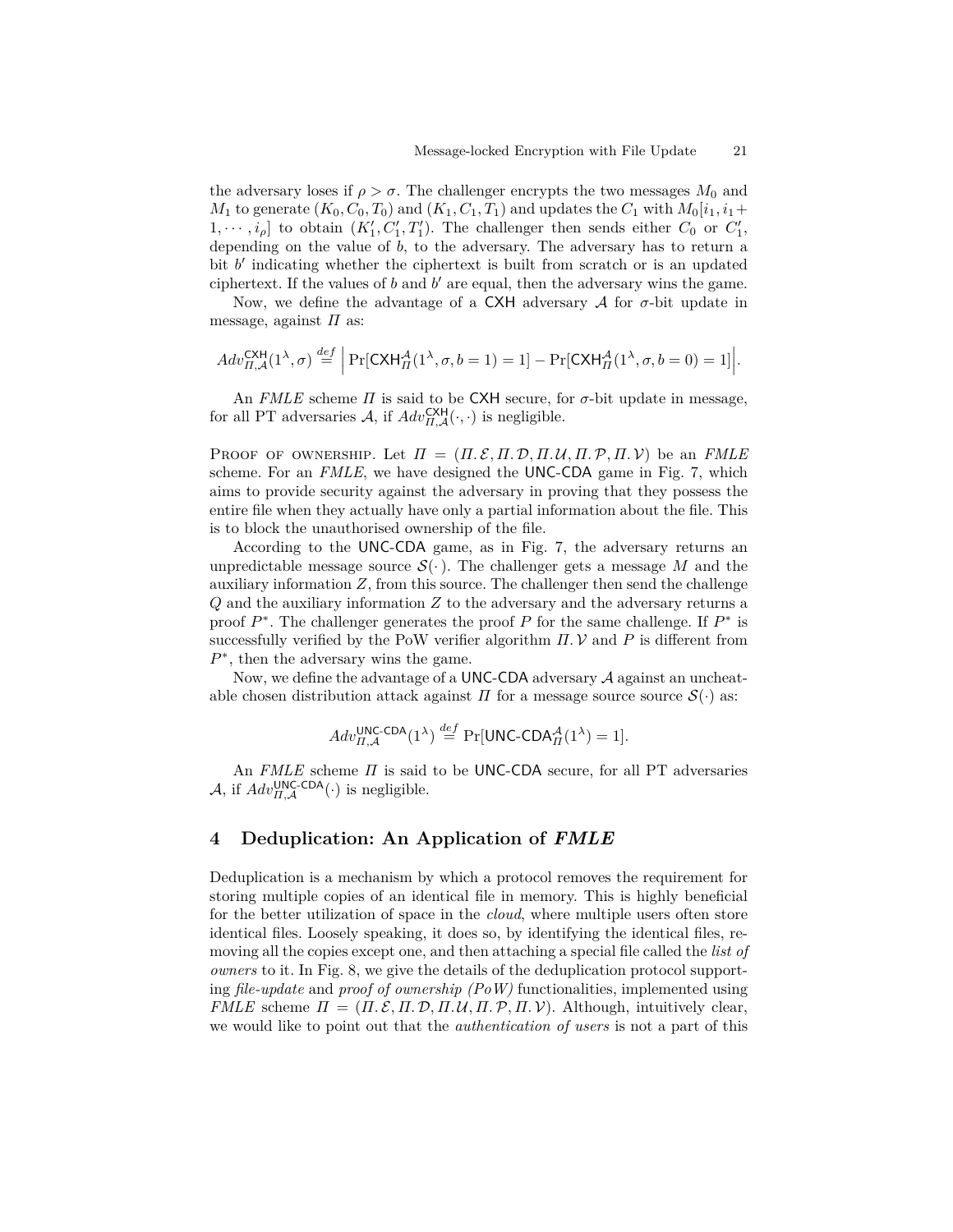protocol; the system, otherwise, takes care of that through various well-known means such as password-based/bio-metric authentications, etc.

The deduplication protocol with file-update and PoW functionalities, has three functions: client uploading data to the server, as shown in Fig.  $8(a)$ ; client downloading data from the server, as shown in Fig. 8(b); and client updating data to the server, as shown in Fig.  $8(c)$ . Below we give the textual description of the three functionalities of the deduplication protocol.

Uploading. For uploading data to the server, the client authenticates its identity to the server, calculates the key  $K$ , ciphertext  $C$  and tag  $T$  using the encryption function  $\Pi$ . E on message M, and sends  $C_1 := C||T$  to the server. The server computes tag *T* and ciphertext *C* from *C*1, generates a challenge *Q* and sends *Q* to the client. The client generates and sends to the server, the proof *P* based on the challenge *Q*, message *M*, key *K*, ciphertext *C* and tag *T* using *Π.*P. The server verifies if the proof is correct or not using *Π.* V function and if it is correctly verified, then stores the  $(C, T)$  pair in the database  $T$  along with the Client-ID as owner. If the  $(C, T)$  pair already exists in the database, then only the owner information is appended.

Downloading. For downloading data from the server, the client authenticates its identity to the server and sends tag *T* corresponding to the required ciphertext, to the server. Then, the server checks if the client is the owner of ciphertext corresponding to tag *T* in the database T or not, and on successful verification, sends ciphertext *C*. The client decrypts the *C* using the decryption function *Π.* D with key *K* and tag *T*, to obtain message *M*. If the message is valid, i.e. if  $M \neq \perp$ , then the message is accepted, otherwise the ciphertext *C* is rejected.

Updating. For updating data to the server, the client authenticates its identity to the server and sends tag *T* corresponding to the required ciphertext, to the server. Then, the server checks if the client is the owner of ciphertext corresponding to tag  $T$  in the database  $T$  or not, and on successful verification, sends ciphertext *C*. The client updates the ciphertext using the new message  $M'$  and the key  $K$ , ciphertext  $C$  and tag  $T$ , to obtain the new key  $K'$ , ciphertext  $C'$  and tag  $T'$  and sends  $C'_{1} := C' || T'$  to the server. The server removes the ownership of the client from the ciphertext  $C$ , computes a challenge  $Q$  corresponding to  $C_1'$ and sends *Q* to the client. The client generates and sends to the server, the proof *P* based on the challenge  $Q$ , message  $M'$ , key  $K'$ , ciphertext  $C'$  and tag  $T'$  using *Π.*P. The server verifies if the proof is correct or not using *Π.* V function and if it is correctly verified, then stores the  $(C', T')$  pair in the database T along with the Client-ID as owner. If the  $(C', T')$  pair already exists in the database, then, only the owner information is appended.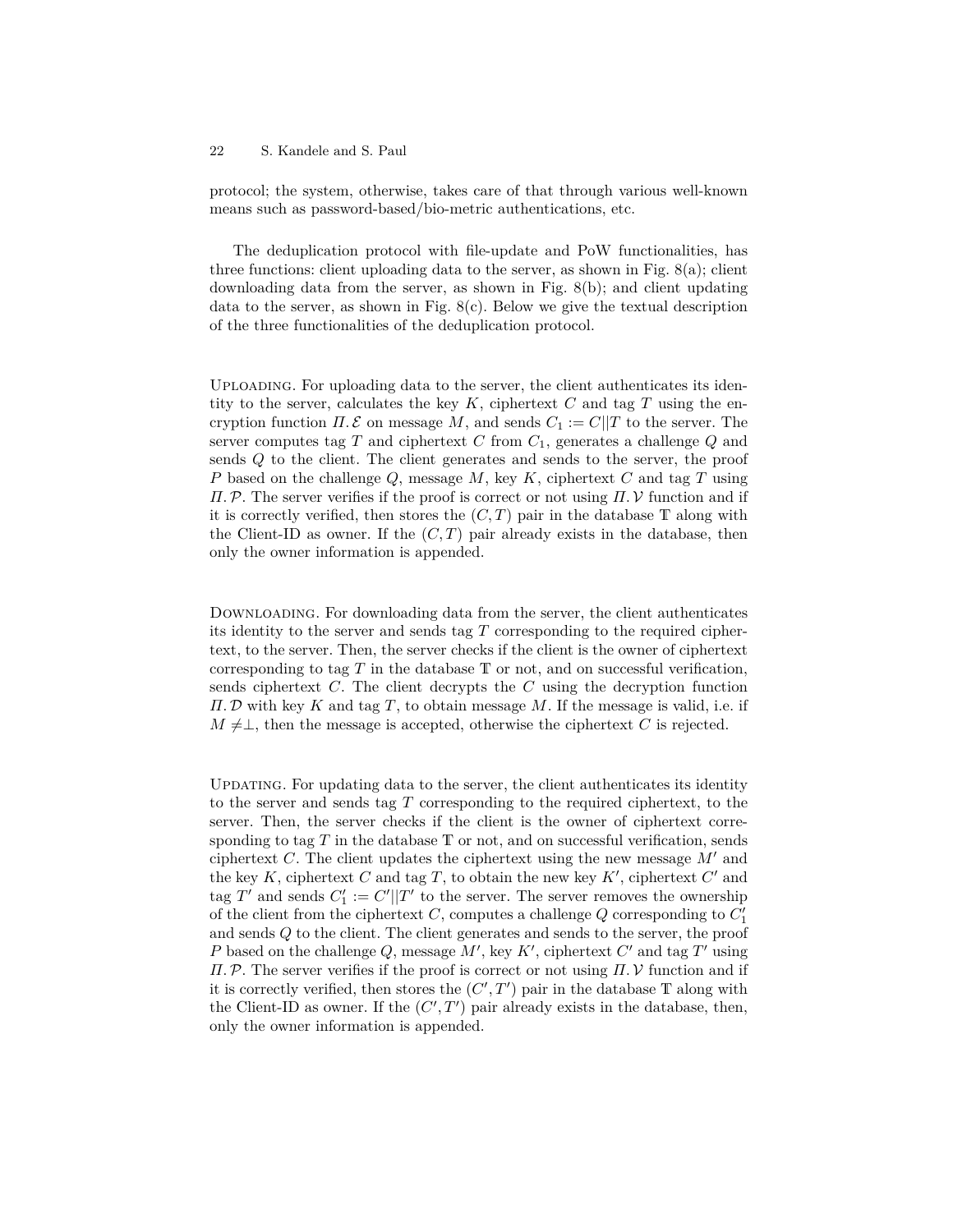#### Message-locked Encryption with File Update 23





(b) CLIENT downloading data from the SERVER.



(c) Client updating data to the Server.

**Fig. 8.** Upload, Download and Update Protocols in the Deduplication Protocol.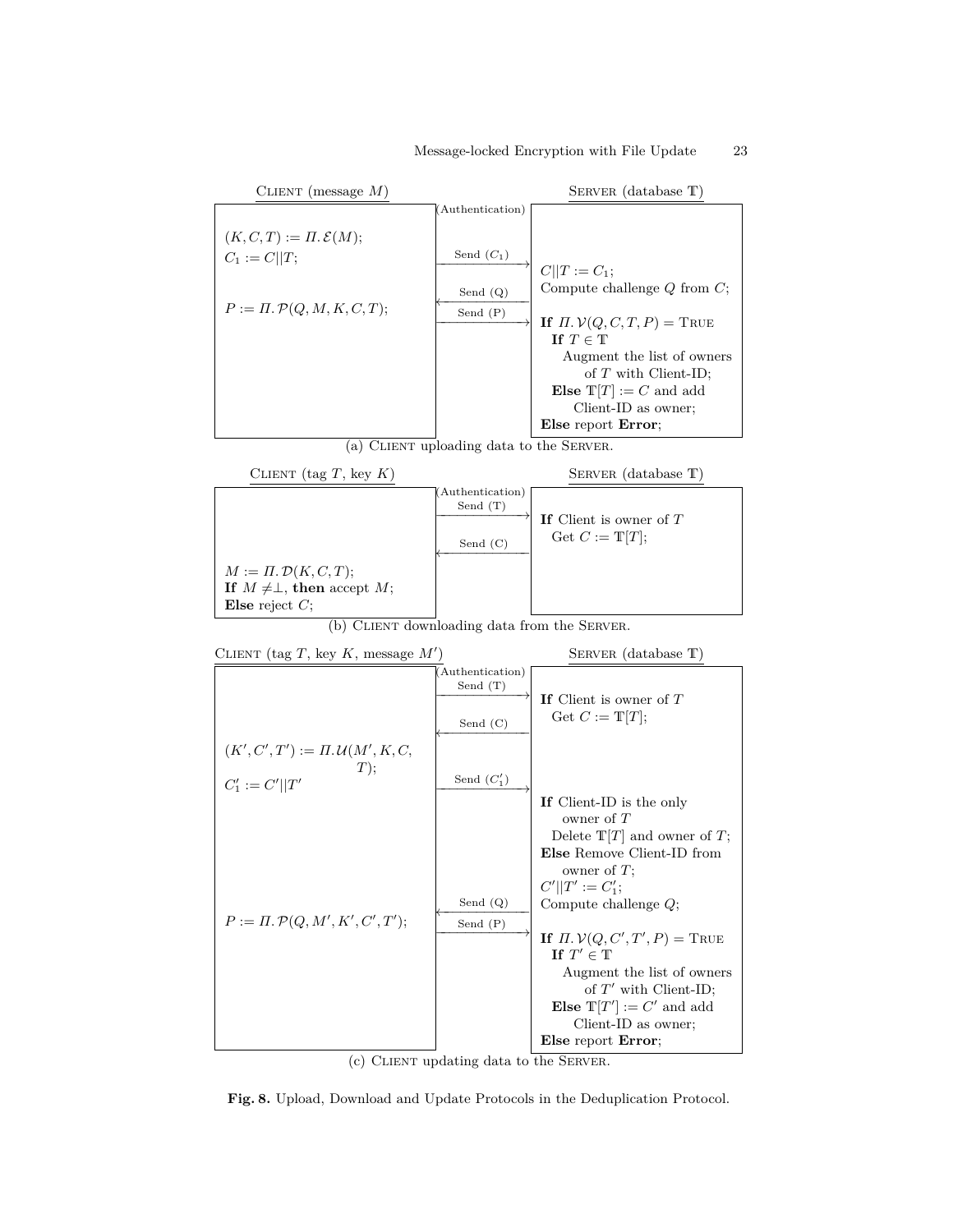# **5 Practical** *FMLE* **Constructions from existing** *MLE* **schemes**

In this section, we give three *FMLE* schemes built by augmenting the existing *MLE* schemes.

Ingredients. All three *FMLE* schemes *Π* of this section are built from a one-time symmetric encryption  $SE = (SE, \mathcal{GEN}, SE, SE, SD)$ , and a hash function family  $H = (H, \mathcal{H})$ , as discussed in Sects. 2.10 and 2.9 respectively. Here, we note that the setup function of SE, H and *Π* are compatible such that:

 $\bullet$   $\mathcal{M}^{(\mathsf{H})} = \mathcal{K}^{(\mathsf{SE})} = \mathcal{M}^{(\mathsf{SE})} = \mathcal{C}^{(\mathsf{SE})}$  $\bullet$   $\mathcal{K}^{(\varPi)} = \mathcal{T}^{(\mathsf{H})} = \mathcal{K}^{(\mathsf{SE})}$ •  $\mathcal{M}^{(\Pi)} = \mathcal{M}^{(\mathsf{H})} = \mathcal{M}^{(\mathsf{SE})}$  $\bullet \ \mathcal{C}^{(\varPi)} = \mathcal{M}^{(\mathsf{H})} = \mathcal{C}^{(\mathsf{SE})}$  $\bullet$   ${\mathcal T}^{(\varPi)} = {\mathcal T}^{(\mathsf{H})}$ 

As defined in Sect. 3, any *FMLE* is associated with an implicit setup algorithm that outputs  $params^{(II)}$  and the sets  $\mathcal{K}^{(II)}$ ,  $\mathcal{M}^{(II)}$ ,  $\mathcal{C}^{(II)}$  and  $\mathcal{T}^{(II)}$ . Construction is all about clearly specifying the five algorithms namely  $\Pi$ .  $\mathcal{E}$ ,  $\Pi$ .  $\mathcal{D}$ , *Π.U, Π.* P and *Π.V.* All five algorithms have, as input,  $params<sup>(II)</sup>$  given by the associated setup algorithm. The setup function  $\Pi$ . Setup is designed in such a way that it invokes H*.* Setup and SE*.* Setup, to generate *params*(H) and *params*(SE) , and the output of *Π*. Setup is  $params^{(II)} = (params^{(H)},params^{(SE)})$ .

## **5.1 F-CE**

The *MLE* construction CE, proposed by Douceur et al. [15], that uses the hash function  $H = (H, H)$  and the symmetric-key algorithm  $SE = (SE \mathcal{GEN}, SE \mathcal{SE},$ SE*.* SD), can be converted into an *FMLE* scheme, denoted F-CE, by adding three algorithms F-CE*.U*, F-CE*.P* and F-CE*.V* to the existing algorithms F-CE*.E* and F-CE*.* D, as shown in Fig. 9.

## **5.2 F-HCE2**

The *MLE* construction HCE2, proposed by Bellare, Keelveedhi and Ristenpart [6], that uses the hash function  $H = (H, \mathcal{H})$  and the symmetric-key algorithm  $SE = (SE. \mathcal{GEN}, SE. \mathcal{SE}, SE. \mathcal{SD})$ , can be modified into an *FMLE* scheme F-HCE2 as shown in Fig. 10.

#### **5.3 F-RCE**

The *MLE* construction RCE, proposed by Bellare, Keelveedhi and Ristenpart [6], that uses the hash function  $H = (H, \mathcal{H})$  and the symmetric-key algorithm  $SE = (SE. \mathcal{GEN}, SE. \mathcal{SE}, SE. \mathcal{SD})$ , can be modified into an *FMLE* scheme F-RCE as shown in Fig. 11.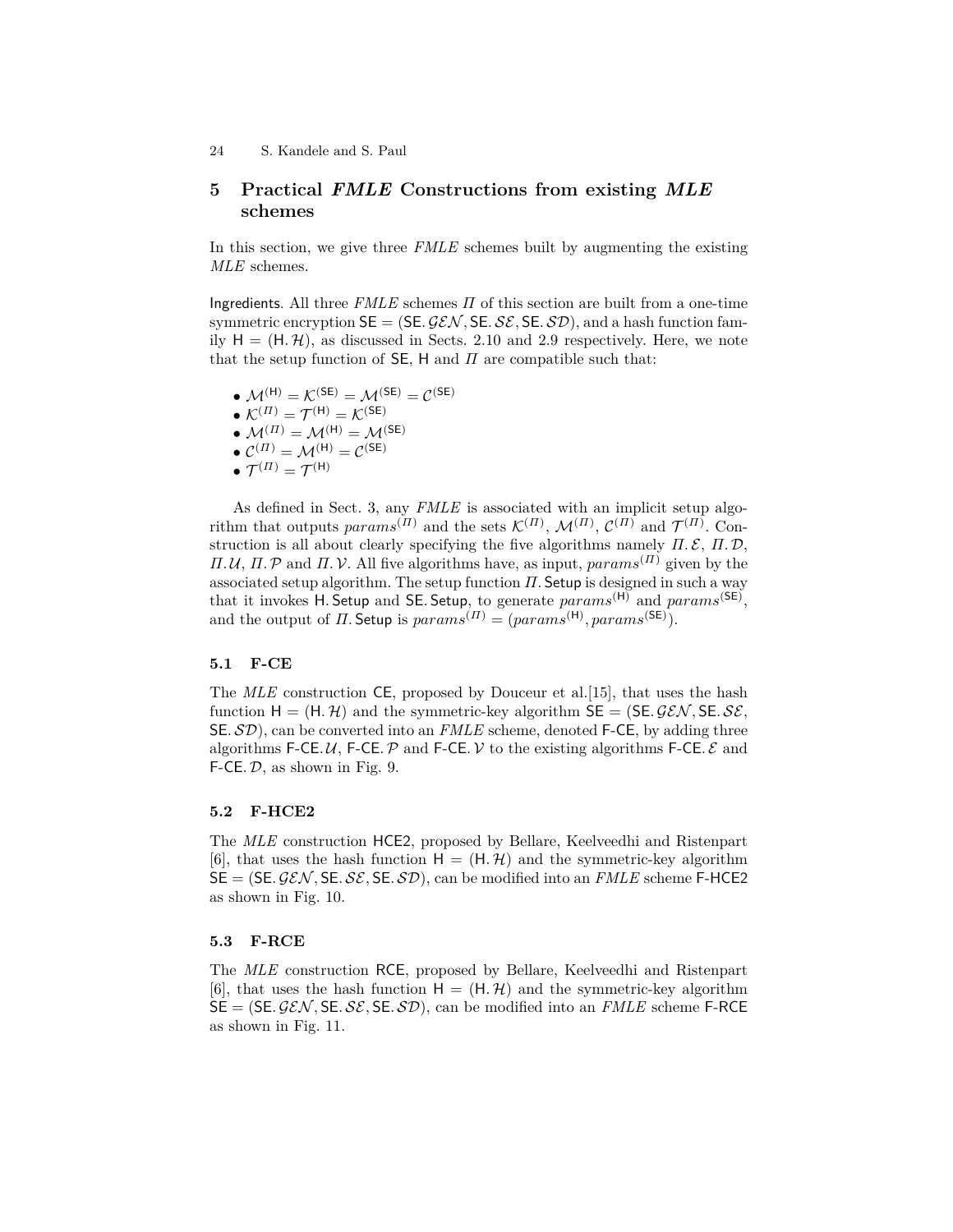| F-CE. $\mathcal{E}(params^{(II)}, M)$                                          | F-CE. $\mathcal{U}(params^{(II)}, i_{st}, i_{end}, M_{new}, K, C,$                        |
|--------------------------------------------------------------------------------|-------------------------------------------------------------------------------------------|
| $K := H$ . $\mathcal{H}(params^{(H)}, M);$                                     | T, app)                                                                                   |
| $C := \mathsf{SE}.\mathcal{SE}(params^{(\mathsf{SE})}, K, M);$                 | $M := \mathsf{SE}.\mathcal{SD}(params^{(\mathsf{SE})}, K, C);$                            |
| $T := H$ . $\mathcal{H}(params^{(H)}, C)$ ;                                    | $M' := M[1]  M[2]   \cdots   M[i_{st}-1]  M_{\text{new}};$                                |
| return $(K, C, T)$ ;                                                           | if $app = 0$                                                                              |
| F-CE. $\mathcal{D}(params^{(II)}, K, C, T)$                                    | $\ell :=  M $ ;<br>$M' := M'  M[i_{end} + 1]  M[i_{end} + 2]  $<br>$\cdots$ $  M \ell $ : |
| $T' := H$ . $\mathcal{H}(params^{(H)}, C)$ .                                   | $K' := H$ . $\mathcal{H}(params^{(H)}, M')$ ;                                             |
| If $T' \neq T$ , then return $\perp$ ;                                         | $C' := \mathsf{SE}.\mathcal{SE}(params^{(\mathsf{SE})}, K', M')$ ;                        |
| $M := \mathsf{SE}.\mathcal{SD}(params^{(\mathsf{SE})}, K, C);$<br>return $M$ ; | $T' := H$ . $\mathcal{H}(params^{(H)}, C')$ .                                             |
|                                                                                | return $(K', C', T')$ ;                                                                   |
| F-CE. $V(params^{(II)}, Q = \{i_1, i_2, \cdots, i_{\sigma}\},$<br>C', T', P    | F-CE. $\mathcal{P}(params^{(II)}, Q = \{i_1, i_2, \cdots, i_{\sigma}\},$<br>M, K, C, T    |
| If $C'[i_j] = P[j], \forall j \in \{1, 2, \cdots, \sigma\}$                    | $P := C[i_1]   C[i_2]   \cdots   C[i_\sigma];$                                            |
| return TRUE;                                                                   | return $P$ ;                                                                              |
| <b>Else</b> return <b>FALSE</b> ;                                              |                                                                                           |

**Fig. 9.** Algorithmic Description of the *FMLE* scheme F-CE. Here, *params*(*Π*) = (*params*(H) *, params*(SE) ).

| F-HCE2. $\mathcal{E}(params^{(II)}, M)$                                                                                                                                                                                                                                   | F-HCE2. $\mathcal{U}(params^{(II)}, i_{st}, i_{end}, M_{new}, K, C,$                                                                                                                                                                                                                         |
|---------------------------------------------------------------------------------------------------------------------------------------------------------------------------------------------------------------------------------------------------------------------------|----------------------------------------------------------------------------------------------------------------------------------------------------------------------------------------------------------------------------------------------------------------------------------------------|
| $K := H$ . $\mathcal{H}(params^{(H)}, M);$                                                                                                                                                                                                                                | T, app)                                                                                                                                                                                                                                                                                      |
| $C := \mathsf{SE}.\mathcal{SE}(params^{(\mathsf{SE})}, K, M);$                                                                                                                                                                                                            | $M := \mathsf{SE}.\mathcal{SD}(params^{(\mathsf{SE})}, K, C);$                                                                                                                                                                                                                               |
| $T := H$ . $\mathcal{H}(params^{(H)}, K)$ ;                                                                                                                                                                                                                               | $M' := M[1]  M[2]   \cdots   M[i_{st}-1]  M_{\text{new}};$                                                                                                                                                                                                                                   |
| return $(K, C, T)$ ;                                                                                                                                                                                                                                                      | if $app = 0$                                                                                                                                                                                                                                                                                 |
| F-HCE2. $\mathcal{D}(params^{(II)}, K, C, T)$<br>$M := \mathsf{SE}.\mathcal{SD}(params^{(\mathsf{SE})}, K, C);$<br>$K' := H$ . $\mathcal{H}(params^{(H)}, M)$ ;<br>$T' := H$ . $\mathcal{H}(params^{(H)}, K')$ ;<br>If $T' = T$ , then return M;<br>Else return $\perp$ ; | $\ell :=  M $ ;<br>$M' := M'  M[i_{end} + 1   M[i_{end} + 2   $<br>$\cdots$ $  M \ell $ :<br>$K' := H$ . $\mathcal{H}(params^{(H)}, M')$ ;<br>$C' := \mathsf{SE}.\mathcal{SE}(params^{(\mathsf{SE})}, K', M')$ ;<br>$T' := H$ . $\mathcal{H}(params^{(H)}, K')$ ;<br>return $(K', C', T')$ ; |
| <b>F-HCE2.</b> $\mathcal{P}(params^{(II)}, Q = \{i_1, i_2, \cdots, i_{\sigma}\},$<br>M, K, C, T                                                                                                                                                                           | <b>F-HCE2.</b> $V(params^{(II)}, Q = \{i_1, i_2, \cdots, i_{\sigma}\},$<br>C', T', P                                                                                                                                                                                                         |
| $P := C[i_1]   C[i_2]   \cdots   C[i_{\sigma}];$                                                                                                                                                                                                                          | If $C'[i_j] = P[j], \forall j \in \{1, 2, \cdots, \sigma\}$                                                                                                                                                                                                                                  |
| return $P$ ;                                                                                                                                                                                                                                                              | return TRUE;<br>Else return FALSE;                                                                                                                                                                                                                                                           |
|                                                                                                                                                                                                                                                                           |                                                                                                                                                                                                                                                                                              |

**Fig. 10.** Algorithmic Description of the *FMLE* scheme F-HCE2. Here, *params*(*Π*) = (*params*(H) *, params*(SE) ).

# **5.4 Security of F-CE, F-HCE2 and F-RCE**

The F-CE, F-HCE2 and F-RCE schemes are constructed by adding functionalities to the CE, HCE2 and RCE schemes respectively. Therefore, if the CE, HCE2 and RCE schemes are PRV\$-CDA, STC and TC secure, so are the F-CE, F-HCE2 and F-RCE schemes.

The CXH and UNC-CDA security of the schemes F-CE and F-HCE2 follow from the fact that they are deterministic.

The CXH security of the scheme F-RCE follows from the fact that the new key is generated for the updated message and the whole updated message is re-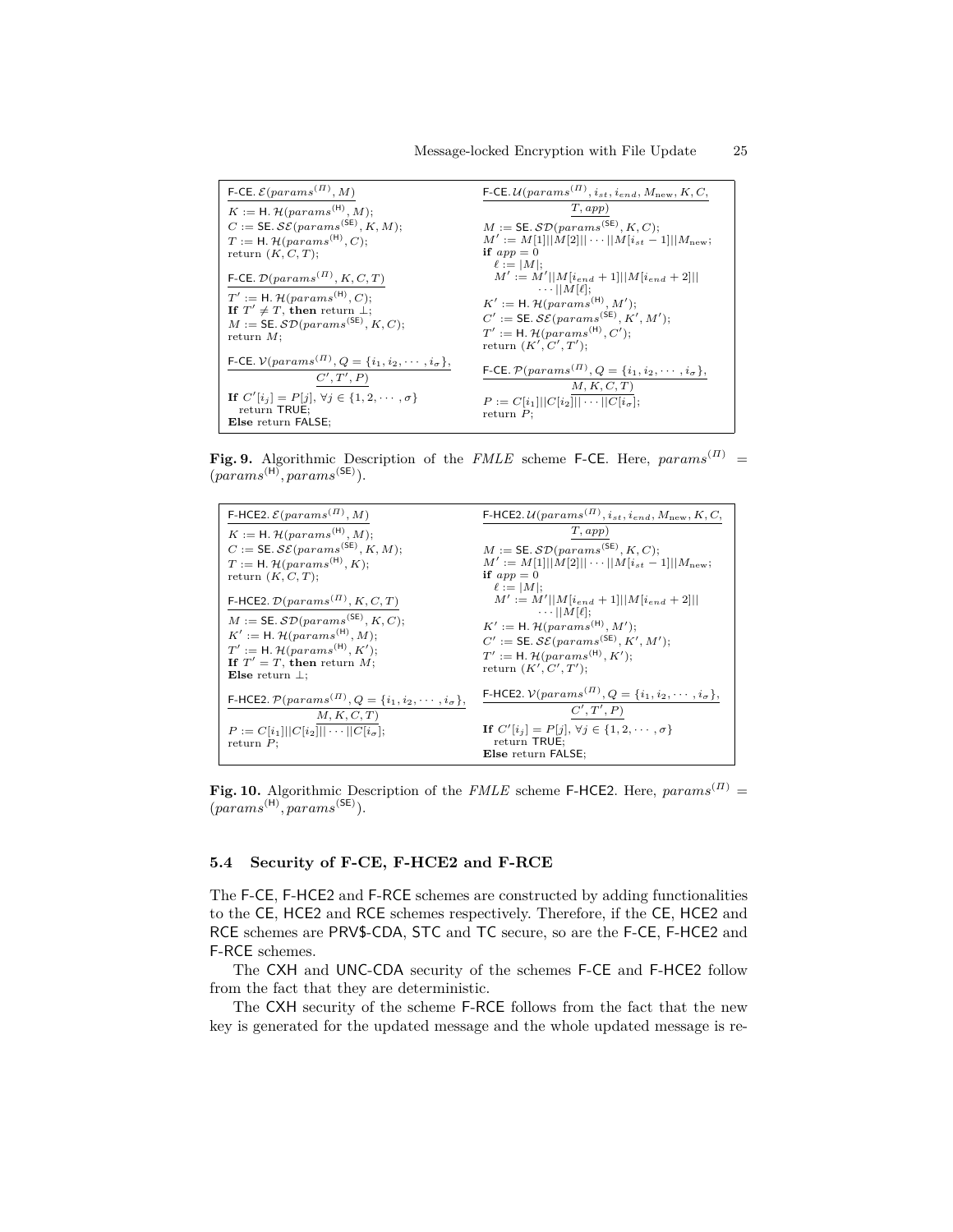$\mathsf{F}\text{-}\mathsf{RCE}. \mathcal{E}(params^{(II)}, M)$  $K := \mathsf{H}.\, \mathcal{H}(params^{(\mathsf{H})}, M);$  $L \overset{\$}{\leftarrow} \mathcal{K}^{\text{(SE)}}$ ;  $C_1 := \mathsf{SE}.\,\mathcal{SE}(params^{\mathsf{(SE)}}, L, M);$  $C_2 := L \oplus K;$  $C := C_1 || C_2;$  $T := H$ *.*  $\mathcal{H}(params^{(H)}, K);$ return  $(K, C, T)$ ;  $\mathsf{F}\text{-}\mathsf{RCE}.~\mathcal{D}(\mathit{params}^{(\varPi)}, K, C, T)$  $C_1||C_2 := C, L := C_2 \oplus K;$  $M := \mathsf{SE}.\mathcal{SD}(params^{(\mathsf{SE})}, L, C_1);$  $K' := H$ *.*  $\mathcal{H}(params^{(H)}, M);$  $T' := H$ *. H*( $params$ <sup>(H)</sup>, *K'*); **If**  $T' = T$ , **then** return  $M$ ; **Else** return ⊥;  $\mathsf{F}\text{-}\mathsf{RCE}$ *.*  $\mathcal{V}(params^{(II)}, Q = \{i_1, i_2, \cdots, i_{\sigma}\},$  $C', T', P$ **If**  $C'[i_j] = P[j], \forall j \in \{1, 2, \dots, \sigma\}$ return TRUE; **Else** return FALSE;  $\mathsf{F}\text{-}\mathsf{RCE}.\,\mathcal{U}(params^{(\varPi)}, i_{st}, i_{end}, M_\mathrm{new}, K, C,$ *T , app*)  $C_1||C_2 := C;$  $L := C_2 \oplus K;$  $M := \mathsf{SE}.\,\mathcal{SD}(params^{(\mathsf{SE})}, L, C_1);$  $M' := M[1] || \tilde{M}[2] || \cdots || M[i_{st}-1] || M_{\text{new}};$ **if**  $app = 0$  $\ell := |M|;$ <br>  $M' := M' ||M[i_{end} + 1] ||M[i_{end} + 2]||$  $\cdots$ ||*M*[ $\ell$ ];  $K' := H$ *.*  $\mathcal{H}(params^{(H)}, M')$ ;  $C'_{1} := \mathsf{SE}.\,\mathcal{SE}(params^{(\mathsf{SE})}, L, M');$  $C_2^{\dagger} := L \oplus K$ ;<br>  $C^{\dagger} := C_1' || C_2';$  $T' := \mathcal{H}(params^{(\mathsf{H})}, K')$ ;  $return (K', C', T');$  $\mathsf{F}\text{-}\mathsf{RCE}.~\mathcal{P}(params^{(\varPi)}, Q = (\{i_1, i_2, \cdots, i_{\sigma}\},$  $C'_{2}$ )*, M, K, C, T*)  $C_1||C_2 := C;$  $L := C_2 \oplus K;$  $L' := \overline{C'_2} \oplus K;$  $M := \mathsf{SE}.\,\mathcal{SD}(params^{(\mathsf{SE})}, L, C_1);$  $C'_{1} := \mathsf{SE} \mathcal{SE}(params^{(\mathsf{SE})}, L', M);$  $P := C'_1[i_1] || C'_1[i_2] || \cdots || C'_1[i_{\sigma}];$ <br>return *P*;

**Fig. 11.** Algorithmic Description of the *FMLE* scheme F-RCE. Here, *params*(*Π*) = (*params*(H) *, params*(SE) ).

encrypted (as described in the Fig. 11), therefore, the advantage of the adversary is zero.

The UNC-CDA security is achieved in the F-RCE scheme because the proof *P* <sup>∗</sup> produced by the adversary has to be identical to the real proof *P*, which already stored as the ciphertext in the cloud, because the verification part is just the equality check.

# **6 Practical FMLE Construction from existing UMLE scheme**

In this section, we give one *FMLE* scheme built by augmenting the existing *UMLE* scheme.

#### **6.1 The F-UMLE scheme**

The F-UMLE scheme *Π* is constructed, as shown in Fig. 12, from a *UMLE* scheme *π* = (*π.*KeyGen*, π.* Enc*, π.*TagGen*, π.* Dec*, π.*Update*, π.*UpdateTag*, π.* PoWPrf*, π.* PoWVer), defined over the setup algorithm *π.* Setup that outputs parameters  $params^{(\pi)}$  and the sets  $\mathcal{K}^{(\pi)}$ ,  $\mathcal{M}^{(\pi)}$ ,  $\mathcal{C}^{(\pi)}$  and  $\mathcal{T}^{(\pi)}$ . Here, we note that the setup function  $\Pi$ . Setup is designed in such a way that it invokes  $\pi$ . Setup, to generate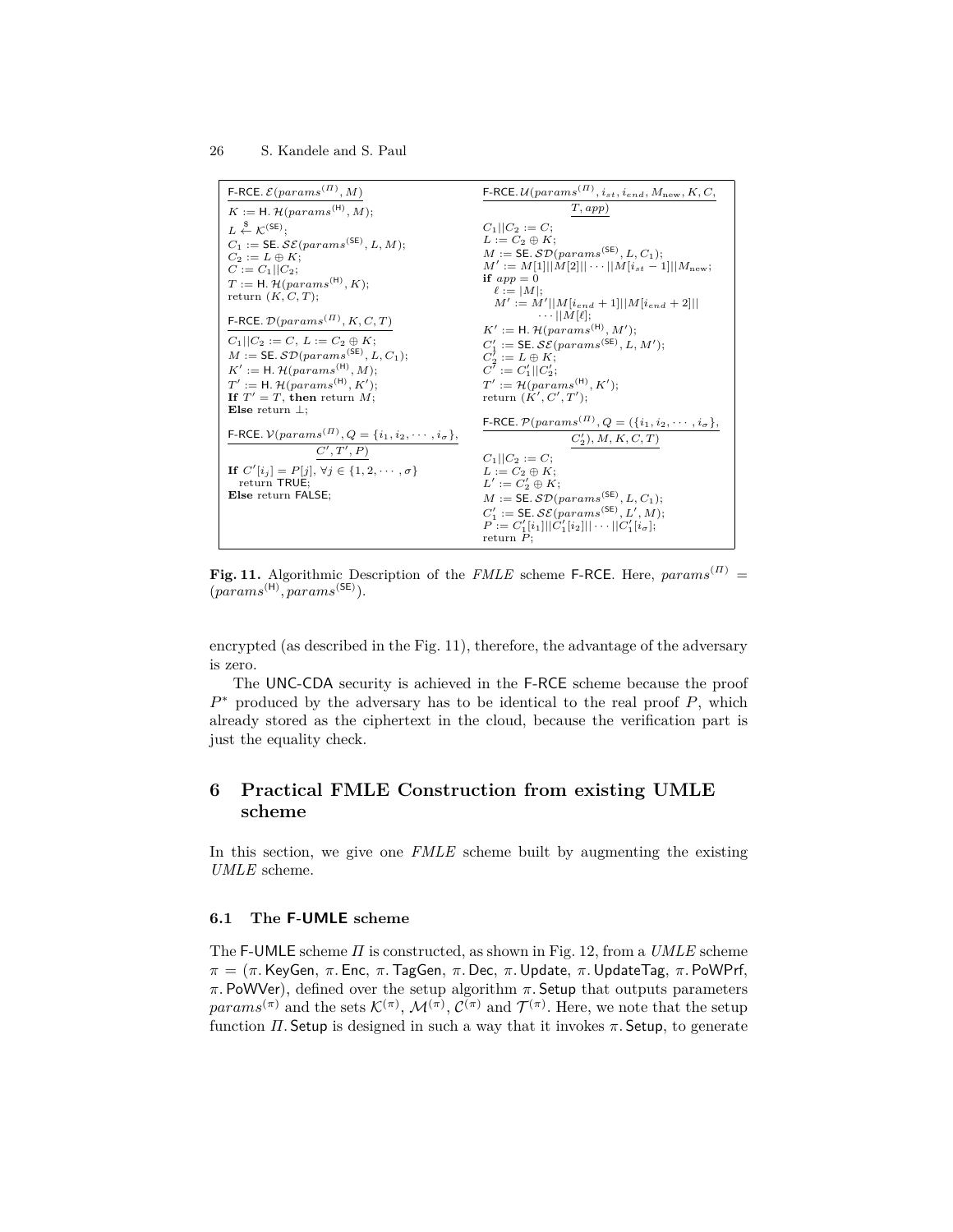$params^{(\pi)}$ , and the output of *Π*. Setup is  $params^{(\Pi)} = params^{(\pi)}$ . Also the sets generated by  $\Pi$ . Setup and  $\pi$ . Setup are compatible such that:

- $\mathcal{K}^{(\Pi)} = \mathcal{K}^{(\pi)}$ •  $\mathcal{M}^{(\Pi)} = \mathcal{M}^{(\pi)}$  $\bullet \ \mathcal{C}^{(\Pi)} = \mathcal{C}^{(\pi)}$
- $\bullet$   ${\mathcal T}^{(\varPi)} = {\mathcal T}^{(\pi)}$

| F-UMLE. $\mathcal{E}(params^{(II)}, M)$                                               | F-UMLE. $\mathcal{U}(params^{(II)}, i_{st}, i_{end}, M_{new},$                                                    |
|---------------------------------------------------------------------------------------|-------------------------------------------------------------------------------------------------------------------|
| $(k_{mas}, k_1, k_2, \cdots, k_m) :=$                                                 | $k_{mas}, C, T, app)$                                                                                             |
| $\pi$ . KeyGen( $params^{(\pi)}$ , M);                                                | $i :=  i_{st}/\lambda ;$                                                                                          |
| $C := \pi$ . Enc(params <sup>(<math>\pi</math>)</sup> , ( $k_{mas}, k_1, k_2, \cdots$ | $K' := k_{\text{max}}$<br>$C' := C$ :                                                                             |
| $\cdots$ , $k_m$ ), M);                                                               | For $(j := i, i + 1, \cdots,  i_{end}/\lambda)$                                                                   |
| $T := \pi$ . TagGen $(params^{(\pi)}, C);$                                            | $(K', C') := \pi$ . Update $(params^{(\pi)}, (K',$                                                                |
| return $(k_{mas}, C, T)$ ;                                                            | $j, M_{\text{new}}[j-i+1], C';$                                                                                   |
| F-UMLE. $\mathcal{P}(params^{(II)}, Q, M, k_{mas}, C, T)$                             | $T' := \pi$ . UpdateTag(params <sup>(<math>\pi</math>)</sup> , T, C, C');<br>return $(K', C', T')$ ;              |
| $P := \pi$ . PoWPrf(params <sup>(<math>\pi</math>)</sup> , Q, M);                     |                                                                                                                   |
| return $P$ ;                                                                          | F-UMLE. $\mathcal{D}(params^{(II)}, k_{mas}, C, T)$                                                               |
| F-UMLE. $V(params(II), Q, C, T, P)$                                                   | $T' := \pi$ . TagGen $(params^{(\pi)}, C);$                                                                       |
| $val := \pi$ . PoWVer( $params^{(\pi)}$ , Q, T, P);                                   | If $T \neq T'$ , then return $\perp$ ;<br>$M := \pi$ . Dec(params <sup>(<math>\pi</math>)</sup> , $k_{mas}$ , C); |
| return $val$ :                                                                        | return $M$ ;                                                                                                      |

**Fig. 12.** Algorithmic Description of the *FMLE* scheme F-UMLE. Here,  $params^{(II)} =$ *params*(*π*)

# **6.2 Security of F-UMLE scheme**

The F-UMLE scheme is a *UMLE* as well as an *FMLE* scheme. Since, the security targets of *FMLE* and *UMLE* are identical, and F-UMLE satisfies the *UMLE* security targets, hence, F-UMLE is a secure *FMLE* scheme.

# **7 New Efficient** *FMLE* **Schemes**

In this section we present the two new efficient constructions for *FMLE* – namely RevD-1 and RevD-2 – which are based on a 2*λ*-bit easy-to-invert permutation *π*. We assume that the length of message is a multiple of  $\lambda$ ;  $\lambda$  is the security parameter.

# **7.1 The RevD-1 scheme**

We describe our first *FMLE* scheme, namely, RevD-1. This construction is motivated by the design of the hash function mode of operation *FP* [18].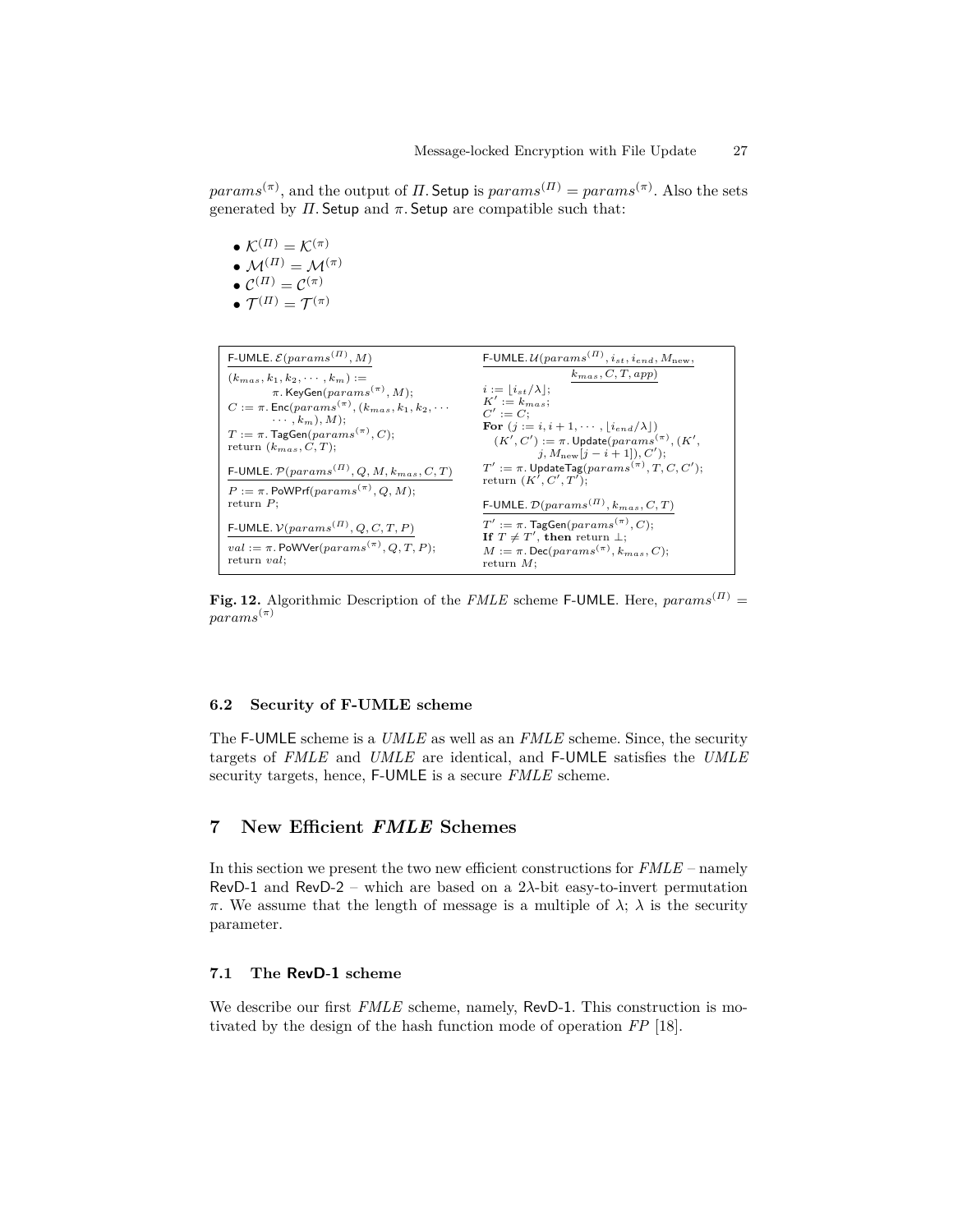**Description of RevD-1** The pictorial and algorithmic descriptions are given in Figs. 13 and 14; all wires are  $\lambda$ -bit long. Let M denote the message to be encrypted,  $M[i]$  denote the *i*-th block of message, and  $M[i][j]$  denote the *j*-th bit of *i*-th block of message. It is worth noting that the decryption is executed in the reverse direction of encryption. Below, we describe the 5-tuple of algorithms (RevD-1*.* E*,* RevD-1*.* D*,* RevD-1*.* U*,* RevD-1*.*P*,* RevD-1*.* V) for RevD-1, in detail.

*Encryption* RevD-1. E. Fig. 13(a) shows the encryption of message M. The encryption takes the parameter  $1^{\lambda}$  and message *M* and breaks it into several  $\lambda$ -bit blocks, namely,  $M[1], M[2], \cdots, M[\ell]$ . Encryption of *M* is composed of encryptions of individual blocks in sequence. Two variables  $s_1$  and  $t_1$  are assigned  $0^{\lambda}$ . Two numbers *R* and *R'* are chosen randomly from  $\{0,1\}^{\lambda}$ , and  $u_1$  and  $v_1$  are assigned  $R$  and  $R'$  respectively. Now we give the details of how the message block  $M[j]$ , for  $j := 1, 2, \dots \ell - 1$  is encrypted:  $r_j$  is assigned  $M[j]$ ; we compute  $(r'_j||s'_j)$  as  $\pi(r_j||s_j)$ ; we compute  $u_{j+1}||v_{j+1}$  as  $\pi(u_j||v_j)$ ; we obtain  $C[j]$  as the  $XOR$  of  $v_{j+1}$  and  $r'_{j}$ ;  $s_{j+1}$  is assigned the *XOR* of  $s'_{j}$  and  $t_{j}$ ; and  $t_{j+1}$  is assigned the value  $r'_j$ .

For the last block  $M[\ell]$ , we perform the following operations:  $r_{\ell}$  is assigned  $M[\ell];$  we compute  $(r'_\ell||s'_\ell)$  as  $\pi(r_\ell||s_\ell);$  we compute  $u_{\ell+1}||v_{\ell+1}$  as  $\pi(u_\ell||v_\ell); s_{\ell+1}$ is assigned the *XOR* of  $s'_\ell$  and  $t_\ell$ ;  $u'$  is assigned the value of  $u_{\ell+1}$ ; and  $v_{\ell+1}$  is *XORed* with  $s_{\ell+1}$  to obtain  $v'$ .

We assign  $s_{\ell+1}$  as the decryption key *K*, we concatenate  $C[1], C[2], \cdots, C[\ell-1]$ 1] $||u'||v'$  to obtain the ciphertext *C*, and  $r'_{\ell}$  as the tag *T*.

*Decryption* RevD-1. D. The decryption takes the parameter  $1^{\lambda}$ , decryption key *K*, ciphertext *C* and tag *T*. Fig. 13(b) shows the decryption of ciphertext *C*. The decryption takes the ciphertext  $C$  and breaks it into several  $\lambda$ -bit blocks, namely,  $C[1], C[2], \cdots, C[\ell-1] \mid |u'||v'$ . Decryption of *C* is composed of decryptions of individual blocks executed in the direction opposite to the encryption. For decrypting the last block, we first perform following operations: we assign *K* to  $s_{\ell+1}$ ; we assign *T* to  $r'_{\ell}$ ; we assign *u*<sup>'</sup> to  $u_{\ell+1}$ ; *v*<sup>'</sup> is *XORed* with  $s_{\ell+1}$  to obtain  $v_{\ell+1}$ ; we compute  $u_{\ell}$ || $v_{\ell}$  as  $\pi^{-1}(u_{\ell+1}||v_{\ell+1})$ ; if  $\ell > 1$ , we compute  $t_{\ell}$  as *XOR* of  $C[\ell-1]$  and  $v_{\ell}$ , otherwise as  $0^{\lambda}$ ;  $s_{\ell+1}$  is *XORed with*  $t_{\ell}$  *to obtain*  $s'_{\ell}$ ;  $r_{\ell}$ || $s_{\ell}$  as  $\pi^{-1}(r'_{\ell}||s'_{\ell})$ ; and we assign  $r_{\ell}$  to  $M[\ell]$ .

Now we give the details of how the ciphertext block  $C[j]$  for  $j := \ell - 1, \ell - 1$ 2,  $\dots$ , 1 is decrypted: we compute  $u_j||v_j$  as  $\pi^{-1}(u_{j+1}||v_{j+1})$ ; if the value of *j* is 1, then we assign  $t_j$  as  $0^{\lambda}$ , otherwise  $t_j$  is assigned the *XOR* of  $C[j-1]$  and  $v_j$ ;  $r'_j$  is assigned  $t_{j+1}$ ;  $s'_j$  is assigned the *XOR* of  $s_{j+1}$  and  $t_j$ ; we compute  $r_j||s_j$  as  $\pi^{-1}(r'_{j}||s'_{j});$  and  $M[j]$  is assigned the value of  $r_{j}$ .

We concatenate  $M[1], M[2], \cdots, M[\ell]$  to obtain the message M. The message is only returned if the value of variable  $s_1$  is equal to  $0^{\lambda}$ .

*Update* RevD-1.U. The update takes the parameter  $1^{\lambda}$ , the index of starting and ending bits  $i_{st}$  and  $i_{end}$ , new message bits  $M_{new} \in \mathcal{M}$ , the decryption key  $K$ , the ciphertext to be updated  $C$ , the tag  $T$  and the bit *app*. Fig. 13(c) shows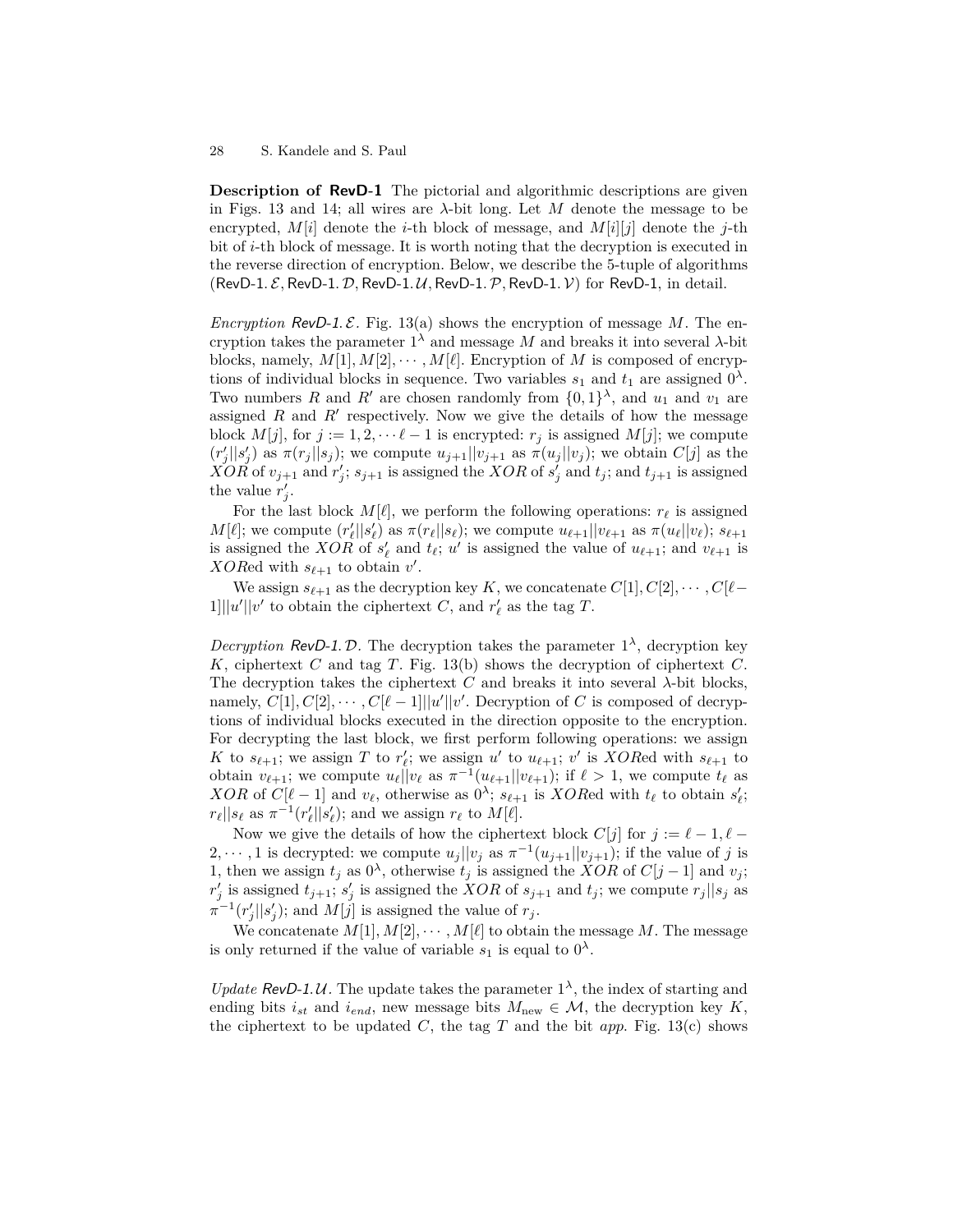

**Fig. 13.** Diagrammatic description of RevD-1.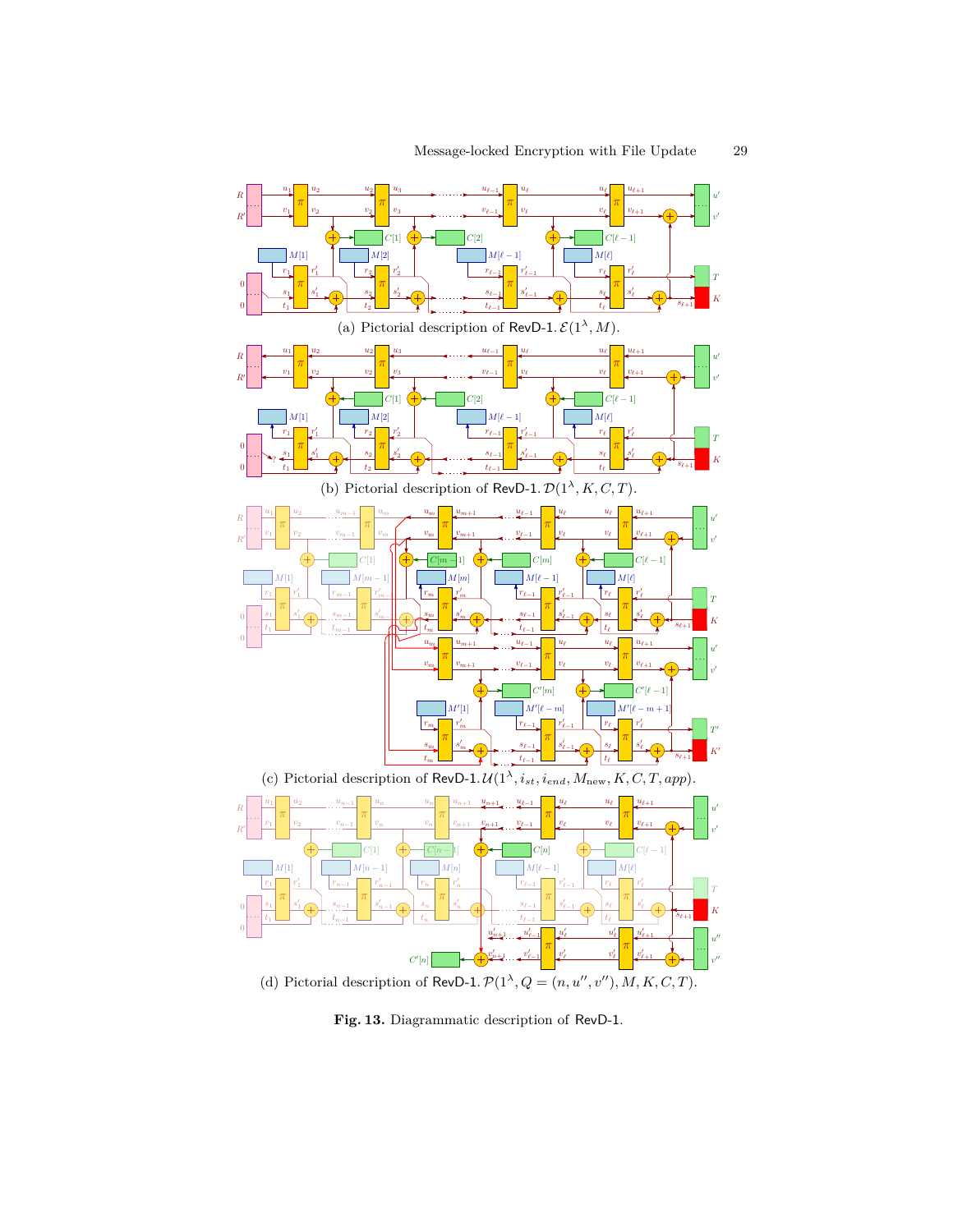

**Fig. 14.** Algorithmic description of the *FMLE* scheme RevD-1.

the update on ciphertext *C*. The update takes the ciphertext *C* and breaks it into several *λ*-bit blocks, namely,  $C[1], C[2], \cdots, C[*l*-1]$ || $u'$ || $v'$  and computes the index of block from where the update starts *m* as the ceil value of  $i_{st}/\lambda$ . Update of *C* is composed of decryptions of individual blocks executed in the direction opposite to the encryption upto *m*-th block, calculating  $s_m$  and  $t_m$ , and then encrypting the new updated message from *m*-th block to the last block. The decryption and encryption processes are already explained above.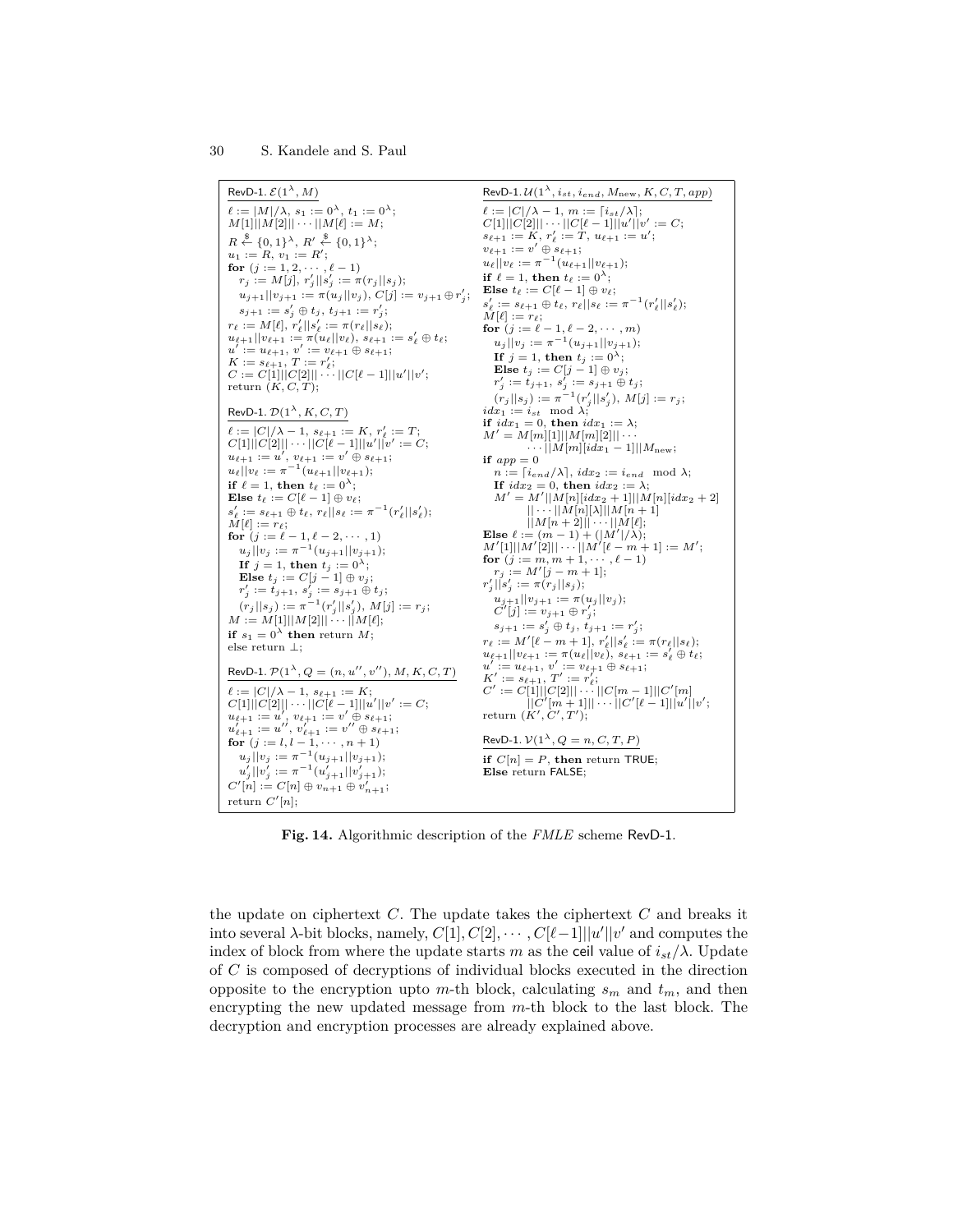We assign the new  $s_{\ell+1}$  as the decryption key  $K'$ , we concatenate  $C[1], C[2]$ ,  $\cdots$ ,  $C[m-1], C'[m], C'[m+1], \cdots, C'[\ell-1]]|u'||v'$  to obtain the ciphertext  $C'$ , and  $r'_{\ell}$  as the tag  $T'$ .

*Proof of ownership by Prover* RevD-1*.*P*.* The proof of ownership by prover takes the parameter  $1^{\lambda}$ , the challenge  $Q = (n, u'', v'')$ , the message M, the decryption key  $K$ , the ciphertext  $C$  and the tag  $T$ . Fig. 13(d) shows the proof of ownership by prover for the ciphertext *C*. The algorithm takes the ciphertext *C* and breaks it into several *λ*-bit blocks, namely,  $C[1], C[2], \cdots, C[\ell-1] \mid |u'||v'$ , assigns *K* to  $s_{\ell+1}$ ; the values of *u'* and *u''* are assigned to  $u_{\ell+1}$  and  $u'_{\ell+1}$ , and the values of *v*' and *v*" are *XOR*ed with  $s_{\ell+1}$  to obtain  $v_{\ell+1}$  and  $v'_{\ell+1}$ . Now, for  $j := \ell, \ell - 1, \dots, n + 1$ , we calculate the values of  $u_j || v_j$  as  $\pi^{-1}(u_{j+1} || v_{j+1})$  and  $u'_{j}$ ||*v*<sup>'</sup><sub>j</sub> as  $\pi^{-1}(u'_{j+1}||v'_{j+1})$ . The values of *C*[*n*]*, v<sub>n+1</sub> and v*<sup>'</sup><sub>*n+1*</sub> are *XORed* to get the proof  $C'[n]$ .

*Proof of ownership by Verifier* RevD-1*.* V*.* The proof of ownership by verifier takes the parameter  $1^{\lambda}$ , the challenge  $Q = n$ , the ciphertext *C*, the tag *T* and the proof *P* as inputs, and checks if  $C[n]$  equals the proof *P* and returns TRUE if the equality holds, otherwise returns FALSE.

**Security of RevD-1** Our assumption is that the 2*λ*-bit permutation used in the RevD-1 is an ideal permutation. On a distinct input, an Ideal permutation outputs a uniformly chosen element from the set of remaining elements in the range that had not been already outputted in previous queries. Similar properties are retained for the inverse permutation.

**Theorem 1.** Let  $\lambda$  be the security parameter. If the  $\pi$  in the design of RevD-1 *is assumed to be the* 2*λ-bit ideal permutation, then for all adversaries* A*,*

$$
Adv_{\textit{RevD-1},\mathcal{S},\mathcal{A}}^{\textit{PRVS-CDA}}(1^\lambda) \leq \Big( \frac{m(m-1)}{2^{2\lambda}} \Big) + \Big( \frac{2\cdot (\ell+1)^2 m^2}{2^\mu} + \frac{2\cdot (\ell+1)^2 m^2}{2^\lambda} \Big).
$$

*Here,* S *is a message source that outputs the message vector M such that*  $||M|| \stackrel{def}{=} m = m(1^{\lambda}),$  with min-entropy  $\mu = \mu_{\mathcal{S}}(1^{\lambda})$  and  $\ell = \max_{i \in \{1, 2, \cdots, m\}} |M_i|$ . *The* PRV\$-CDA *game is defined in Fig. 7.*

*Proof.* We prove the security by constructing successive games (or hybrids) and finding adversarial advantages in distinguishing between them. In summary, we need to bound the adversarial advantage  $\Delta$  between the Games  $G_S$  and  $G_L$ (denoted  $G_S \stackrel{\Delta}{\to} G_L$ ). In order to do so, we construct two intermediate games:  $G_S \stackrel{\Delta_1}{\rightarrow} G_1 \stackrel{\Delta_2}{\rightarrow} G_2 \stackrel{\Delta_3}{\rightarrow} G_L$ . Using Triangle Inequality [7],  $\Delta \leq \Delta_1 + \Delta_2 + \Delta_3$ . In what follows, we compute the values from  $\Delta_1$  to  $\Delta_3$ .

**Game G**<sub>S</sub>: This game is identical to PRV\$-CDA for  $b = 1$ , that is, when the challenger sends to the adversary  $A$ , the encryption of the vector of messages  $M$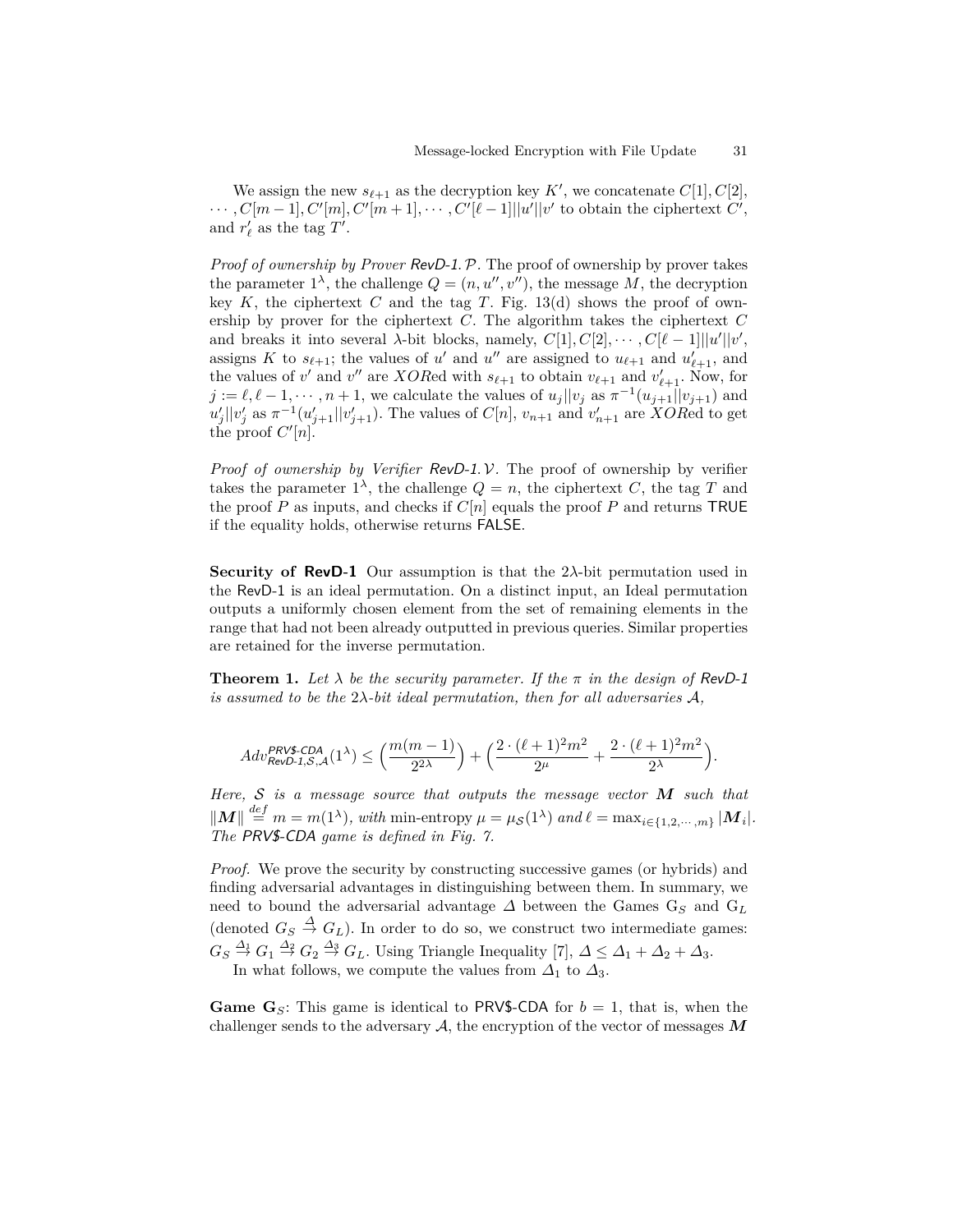(derived from source S) using the encryption algorithm  $\mathcal E$  of the RevD-1 scheme.

**Game G**1: This game is identical to Game G*S*, except that it uses a modified version of  $\mathcal{E}$ , namely  $\mathcal{E}'$ , as described in Fig. 15. In  $\mathcal{E}'$ , the 2 $\lambda$ -bit permutation  $\pi$ of  $\mathcal E$  is replaced by the 2 $\lambda$ -bit random function rf. Therefore,

$$
\Delta_1 \stackrel{def}{=} \left| \Pr[\text{PRV$-CDA}_{\text{RevD-1}^\pi, S}^{\mathcal{A}}(1^\lambda, b=1) = 1] - \Pr[\text{PRV$-CDA}_{\text{RevD-1}^\pi, S}(1^\lambda, b=1) = 1] \right|
$$

Using PRP/PRF Switching Lemma [7], for an adversary  $A$  with the vector of messages  $M$ , such that  $||M|| = m$ , we obtain:

$$
\Delta_1 \le \frac{m(m-1)}{2^{2\lambda}}\tag{1}
$$

**Game**  $\mathbf{G}_2$ **: This game is identical to Game**  $G_1$ **, except that it uses a modified** version of  $\mathcal{E}'$ , namely  $\mathcal{E}''$ , as described in Fig. 15. In  $\mathcal{E}''$ , the *bad* flag is set, when there is a collision in the latter  $\lambda$  bits of the 2 $\lambda$ -bit input to the random function rf. Therefore,

$$
\Delta_2 \stackrel{def}{=} \left| \Pr[\text{PRV$-CDA}_{\text{RevD-1}^{\mathcal{A}}, \mathcal{S}}^{A}(1^{\lambda}, b=1) = 1] - \Pr[\text{PRV$-CDA}_{\text{RevD-1}^{\mathcal{A}}, \mathcal{S}}^{A}(1^{\lambda}, b=1) = 1] \right|
$$

Using Code-Based Game Playing Technique [7], for an adversary  $\mathcal A$  with the vector of messages  $M$ , such that  $||M|| = m$ , we obtain:

$$
\Delta_2 \le \Pr[\mathcal{A} \text{ sets } bad_1 \text{ in } G_2] + \Pr[\mathcal{A} \text{ sets } bad_2 \text{ in } G_2]
$$
 (2)

The event that A sets  $bad_1$  in  $G_2$  happens when  $s_{i,j}$  matches with one of the previous lower-half-inputs to the random function  $\mathsf{rf}$ , that is,  $s_{i,j}$  can match with  $v_{i',j'}$  or  $s_{i',j'}$  for all  $(i' < i$  and  $j' < \ell$  or (if  $i' = i$ , then  $j' < j$ ).

The event that A sets  $bad_2$  in  $G_2$  happens when  $v_{i,j}$  matches with one of the previous lower-half-inputs to the random function  $\mathsf{rf}$ , that is,  $v_{i,j}$  can match with  $v_{i',j'}$  or  $s_{i',j'}$  for all  $(i' < i$  and  $j' < \ell$  or  $(i' = i$  and  $j' < j$ .

**Calculation of**  $Pr[A \text{ sets } bad_1 \text{ in } G_2]$ : Suppose that we are using the construction  $\mathcal{E}''$ , and we define the following events:

• *A* is the event that A sets *bad*<sub>1</sub> in  $G_2$ , that is, at least one of the  $s_{i,j}$  collides with some  $s_{i',j'}$  or  $v_{i',j'}$  for  $i, i' \in \{1, 2, \dots, m\}$  and  $j, j' \in \{1, 2, \dots, \ell + 1\}.$ 

•  $A_{i,j}$  is the event that all the  $s_{i',j'}$ 's and  $v_{i',j'}$ 's are all distinct for the values  $j' \leq \ell$ , when  $i' < i$ , and  $j' < j$ , when  $i' = i$ .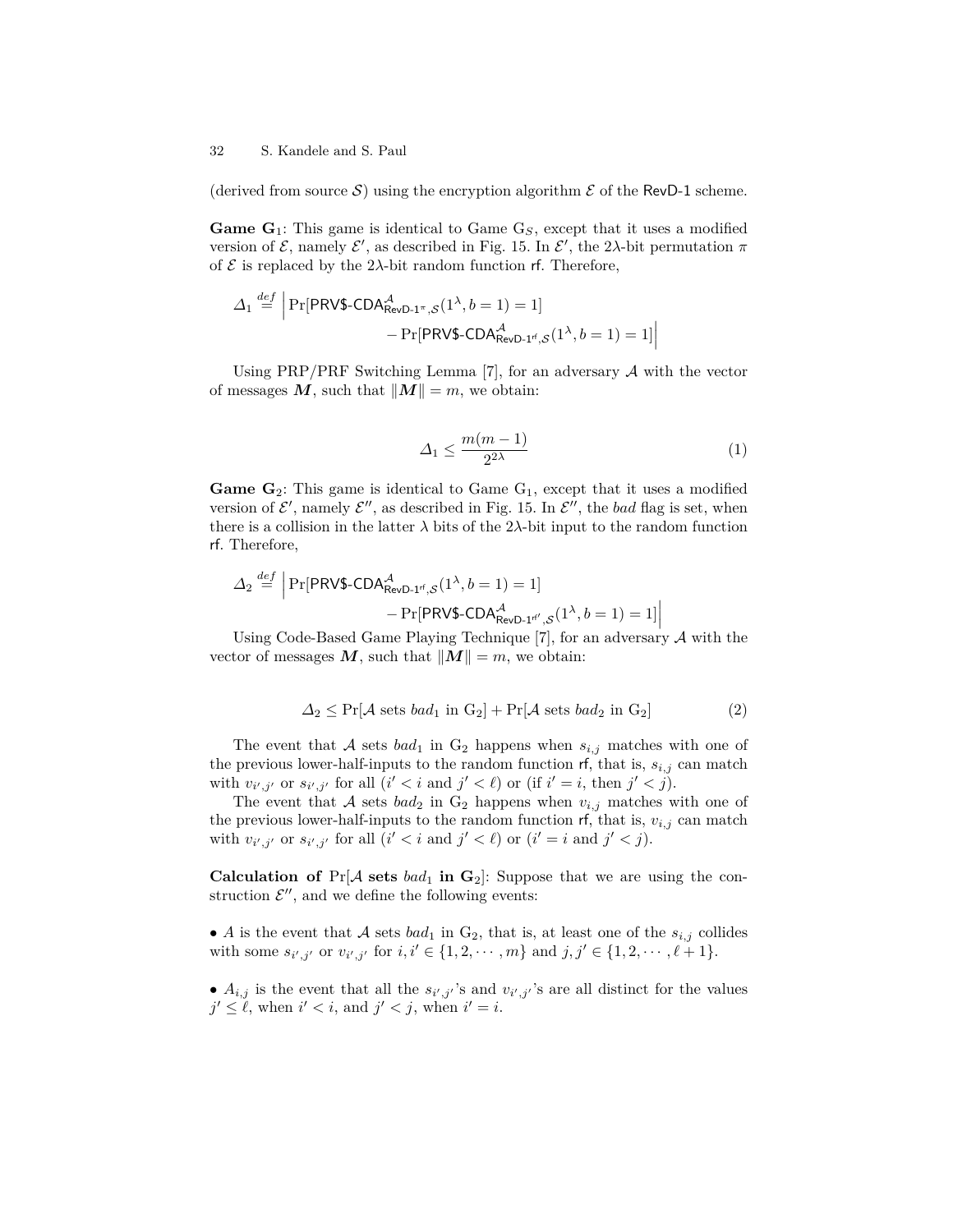•  $B_{i,j}$  is the event that the value  $s_{i,j}$ , for  $i \in \{1, 2, \dots, m\}$  and  $j \in \{1, 2, \dots, \ell + \ell\}$ 1}, collides with some  $s_{i',j'}$  or  $v_{i',j'}$  for the values  $j' \leq \ell$ , when  $i' < i$ , and  $j' < j$ , when  $i' = i$ .

So, we calculate the Probability of event *A* as follows:

$$
\Pr[A] \le \Pr[B_{1,2}|A_{1,2}] + \Pr[B_{1,3}|A_{1,3}] + \dots + \Pr[B_{m,\ell+1}|A_{m,\ell+1}]
$$
  
\n
$$
\le \left(\frac{1}{2^{\mu}} + \frac{1}{2^{\lambda}}\right) + \left(\frac{2}{2^{\mu}} + \frac{2}{2^{\lambda}}\right) + \dots + \left(\frac{m \times (\ell+1)}{2^{\mu}} + \frac{m \times (\ell+1)}{2^{\lambda}}\right)
$$
  
\n
$$
\le \frac{(\ell+1)^2 m^2}{2^{\mu}} + \frac{(\ell+1)^2 m^2}{2^{\lambda}}
$$

:. 
$$
\Pr[\mathcal{A} \text{ sets } bad_1 \text{ in } G_2] \le \frac{(\ell+1)^2 m^2}{2^{\mu}} + \frac{(\ell+1)^2 m^2}{2^{\lambda}}
$$
 (3)

Similarly, we can calculate:

$$
\Pr[\mathcal{A} \text{ sets } bad_2 \text{ in } G_2] \le \frac{(\ell+1)^2 m^2}{2^{\mu}} + \frac{(\ell+1)^2 m^2}{2^{\lambda}} \tag{4}
$$

Using the Eqs. 2, 3 and 4, we obtain the following:

$$
\Delta_2 \le \frac{2 \cdot (\ell+1)^2 m^2}{2^{\mu}} + \frac{2 \cdot (\ell+1)^2 m^2}{2^{\lambda}} \tag{5}
$$

**Game G**<sub>L</sub>: This game is identical to PRV\$-CDA for  $b = 0$ , that is, when the challenger sends to the adversary  $A$ , a random string of length identical to the length of ciphertexts and tags obtained by the encryption of the vector of messages M (derived from source S) using the encryption algorithm  $\mathcal E$  of the RevD-1 scheme.

$$
\Delta_3 \stackrel{def}{=} \left| \Pr[\text{PRV$-CDA}^{\mathcal{A}}_{\Pi'',S}(1^{\lambda}, b=1) = 1] - \Pr[\text{PRV$-CDA}^{\mathcal{A}}_{\Pi,S}(1^{\lambda}, b=0) = 1] \right|
$$

In Game G<sub>2</sub>, each value of  $v_{i,j}$  is generated randomly and is distinct from previous values, therefore the ciphertext generated  $C_i[j-1]$  will be also random, for  $(i, j) \in \{1, 2, \dots, m\} \times \{1, 2, \dots, \ell + 1\}$ , where  $||M|| = m$  and  $\ell =$  $\max_{i \in \{1, 2, \dots, m\}} |\mathbf{M}[i]|$ . Thus, the games  $G_2$  and  $G_L$  output a completely random ciphertext *C*, without releasing any non-trivial information to the adversary and are, therefore, indistinguishable. Hence, we obtain:

$$
\Delta_3 = 0 \tag{6}
$$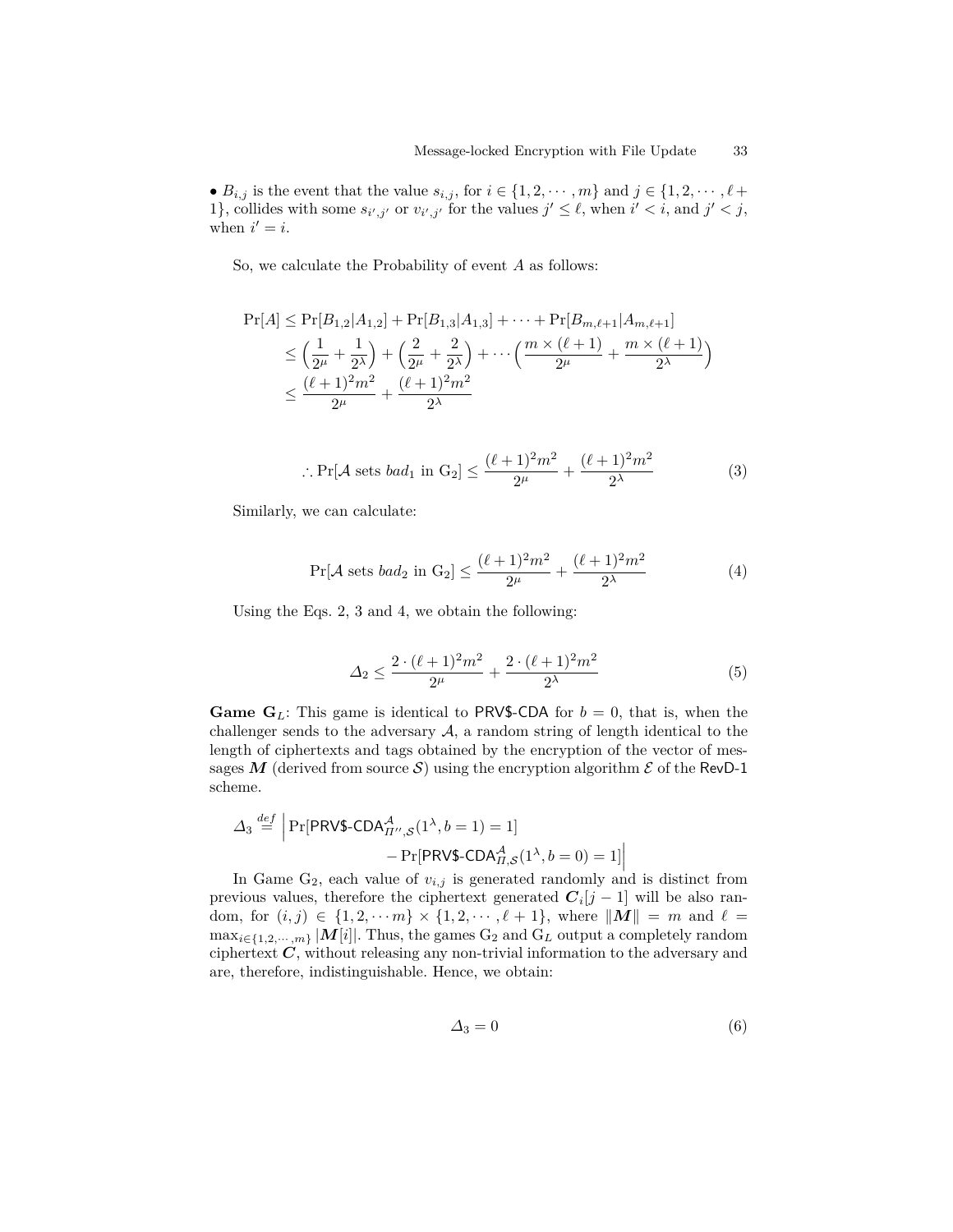Using Triangle Inequality [7] and the Eqs.1, 5 and 6, the following equation can be obtained.

$$
\Delta \leq \Delta_1 + \Delta_2 + \Delta_3
$$
  
\$\leq \left(\frac{m(m-1)}{2^{2\lambda}}\right) + \left(\frac{2 \cdot (\ell+1)^2 m^2}{2^{\mu}} + \frac{2 \cdot (\ell+1)^2 m^2}{2^{\lambda}}\right) + 0\$

| main $G_S$                                                                                      | $\mathcal{E}'(1^{\lambda}, \bm{M}_i) \mid \mathcal{E}''(1^{\lambda}, \bm{M})$                                                                                                                                                                                                                                                                |
|-------------------------------------------------------------------------------------------------|----------------------------------------------------------------------------------------------------------------------------------------------------------------------------------------------------------------------------------------------------------------------------------------------------------------------------------------------|
| $(M, Z) \stackrel{\$}{\leftarrow} S(1^{\lambda});$                                              | $\ell :=  M_i /\lambda;$<br>$V := \phi$ ;                                                                                                                                                                                                                                                                                                    |
| for $(i := 1, 2, \cdots, m(1^{\lambda}))$                                                       | $\bm{M}_i[1]    \bm{M}_i[2]    \cdots    \bm{M}_i[\ell] := \bm{M}_i;$                                                                                                                                                                                                                                                                        |
| $(K[i], C[i], T[i]) := \mathcal{E}(1^{\lambda}, \mathbf{M}[i]);$                                |                                                                                                                                                                                                                                                                                                                                              |
| $H_C[M[i]] := C[i];$<br>$H_K[M[i]] := K[i];$                                                    | $\begin{array}{lll} & \ldots & \ldots & \ldots & \ldots & \ldots \\ s_{i,1} := 0^{\lambda}; & & t_{i,1} := 0^{\lambda}; \\ & R_i \stackrel{\text{g}}{\leftarrow} \{0,1\}^{\lambda}; & R'_i \stackrel{\text{g}}{\leftarrow} \{0,1\}^{\lambda}; \\ & u_{i,1} := R_i; & v_{i,1} := R'_i; \\ & \text{for } (j := 1,2,\cdots,\ell-1) \end{array}$ |
| $H_T[M[i]] := T[i];$                                                                            |                                                                                                                                                                                                                                                                                                                                              |
| $b' := \mathcal{A}^{\mathcal{E}(\cdot)}(C, T, Z);$<br>return $b'$ ;                             | $r_{i,j} := M_i[j];$                                                                                                                                                                                                                                                                                                                         |
|                                                                                                 | $r'_{i,j}  s'_{i,j} := \text{rf}(r_{i,j}  s_{i,j});$                                                                                                                                                                                                                                                                                         |
| $main$ $G_1$                                                                                    | if $s_{i,j} \in V$                                                                                                                                                                                                                                                                                                                           |
| $(M, Z) \stackrel{\$}{\leftarrow} S(1^{\lambda});$                                              | $\label{eq:bad1} \begin{aligned} bad_1 := 1; \quad r'_{i,j}    s'_{i,j} \overset{\$}{\leftarrow} \{0,1\}^{2\lambda}; \end{aligned}$                                                                                                                                                                                                          |
| for $(i := 1, 2, \cdots, m(1^{\lambda}))$                                                       | $u_{i,j+1}  v_{i,j+1} := \text{rf}(u_{i,j}  v_{i,j});$                                                                                                                                                                                                                                                                                       |
| $(K[i], C[i], T[i]) := \mathcal{E}'(1^{\lambda}, \mathbf{M}[i]);$<br>$H_C[M[i]] := C[i];$       | if $v_{i,j} \in V$                                                                                                                                                                                                                                                                                                                           |
| $H_K[\mathbf{M}[i]] := K[i];$                                                                   | $bad_2 := 1; \quad u_{i,j+1}    v_{i,j+1} \stackrel{\$}{\leftarrow} \{0,1\}^{2\lambda};$                                                                                                                                                                                                                                                     |
| $H_T[M[i]] := T[i];$<br>$b' := \mathcal{A}^{\mathcal{E}'(\cdot)}(C, T, Z);$                     | $V := V \cup \{v_{i,j}, s_{i,j}\};$                                                                                                                                                                                                                                                                                                          |
| return $b'$ :                                                                                   | $C_i[j] := v_{i,j+1} \oplus r'_{i,j};$                                                                                                                                                                                                                                                                                                       |
|                                                                                                 | $s_{i,j+1} := s'_{i,j} \oplus t_{i,j};$                                                                                                                                                                                                                                                                                                      |
| $\min$ $G_2$                                                                                    | $t_{i,j+1} := r'_{i,j};$<br>$r_{i,\ell} := M_i[\ell];$                                                                                                                                                                                                                                                                                       |
| $(M, Z) \stackrel{\$}{\leftarrow} S(1^{\lambda});$<br>for $(i := 1, 2, \cdots, m(1^{\lambda}))$ | $\begin{array}{ll} r'_{i,\ell}  s'_{i,\ell}:=\mathrm{rf}(r_{i,\ell}  s_{i,\ell});\\ \mathrm{if}\ s_{i,\ell}\in V \end{array}$                                                                                                                                                                                                                |
| $(K[i], C[i], T[i]) := \mathcal{E}''(1^{\lambda}, \mathbf{M}[i]);$                              |                                                                                                                                                                                                                                                                                                                                              |
| $H_C[M[i]] := C[i];$                                                                            | $bad_1 := 1; \quad r'_{i,\ell}  s'_{i,\ell} \stackrel{\$}{\leftarrow} \{0,1\}^{2\lambda};$                                                                                                                                                                                                                                                   |
| $H_K[M[i]] := K[i];$<br>$H_T[M[i]] := T[i];$                                                    | $u_{i,\ell+1}  v_{i,\ell+1} := \text{rf}(u_{i,\ell}  v_{i,\ell});$                                                                                                                                                                                                                                                                           |
| $b' := \mathcal{A}^{\mathcal{E}''(\cdot)}(C,T,Z);$                                              | if $v_{i,\ell} \in V$                                                                                                                                                                                                                                                                                                                        |
| return $b'$ :                                                                                   | $\label{eq:bad2} \begin{aligned} bad_2 := 1; \quad u_{i,\ell+1}    v_{i,\ell+1} \overset{\$}{\leftarrow} \{0,1\}^{2\lambda}; \end{aligned}$                                                                                                                                                                                                  |
| main $G_L$                                                                                      |                                                                                                                                                                                                                                                                                                                                              |
| $(M, Z) \stackrel{\$}{\leftarrow} \mathcal{S}(1^{\lambda});$                                    | $V := V \cup \{v_{i,\ell}, s_{i,\ell}\};$<br>$s_{i,\ell+1} := s'_{i,\ell} \oplus t_{i,\ell};$                                                                                                                                                                                                                                                |
| for $(i := 1, 2, \cdots, m(1^{\lambda}))$                                                       | $\begin{array}{lll} u'_i:=u_{i,\ell+1}; & & v'_i:=v_{i,\ell+1}\oplus s_{i,\ell+1};\\ \boldsymbol{K}_i:=s_{i,\ell+1}; & & \boldsymbol{T}_i:=r'_{i,\ell}; \end{array}$                                                                                                                                                                         |
| $K[i] \stackrel{\$}{\leftarrow} \{0,1\}^{\lambda};$                                             |                                                                                                                                                                                                                                                                                                                                              |
| $C[i] \stackrel{\$}{\leftarrow} \{0,1\}^{ M[i]  + \lambda};$                                    | $C_i := C_i[1]   C_i[2]    \cdots   C_i[\ell-1]   u'_i  v'_i;$<br>return $(K_i, C_i, T_i);$                                                                                                                                                                                                                                                  |
| $T[i] \stackrel{\$}{\leftarrow} \{0,1\}^{\lambda};$                                             |                                                                                                                                                                                                                                                                                                                                              |
| $H_C[M[i]] := C[i];$<br>$H_K[M[i]] := K[i];$                                                    | proc. $rf(x)$                                                                                                                                                                                                                                                                                                                                |
| $H_T[M[i]] := T[i];$                                                                            | if $x \notin Dom(D_{\sf rf});$                                                                                                                                                                                                                                                                                                               |
| $b' := \mathcal{A}^H(C, T, Z);$<br>return $b'$ ;                                                | then $D_{\text{rf}}[x] \overset{\$}{\leftarrow} \{0,1\}^{2\lambda};$<br>return $D_{\rm rf}[x];$                                                                                                                                                                                                                                              |
|                                                                                                 |                                                                                                                                                                                                                                                                                                                                              |

**Fig. 15.** Games used in PRV\$-CDA of RevD-1.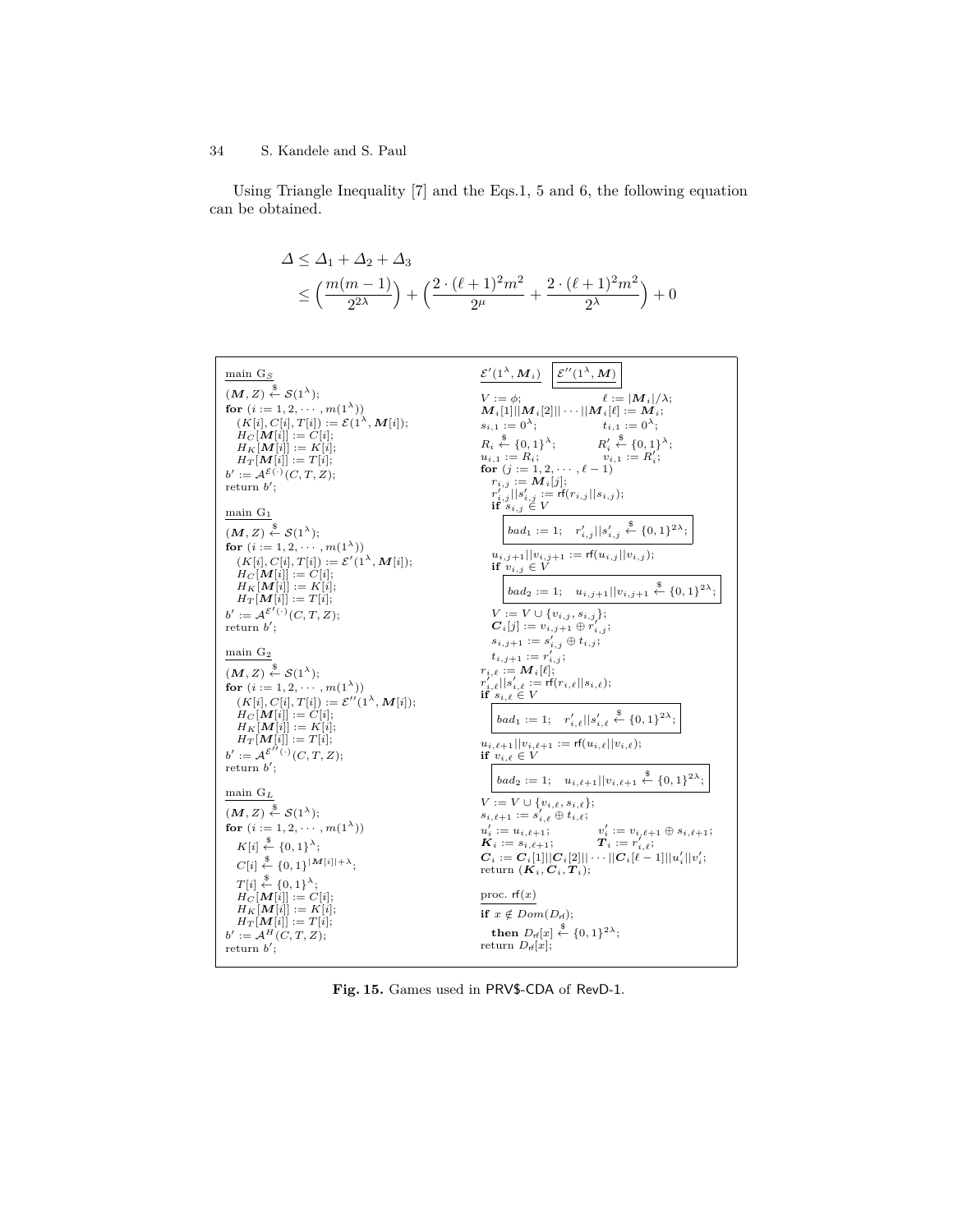**Theorem 2.** Let  $\lambda$  be the security parameter. For all TC adversaries A against RevD-1*, there exists a poly-reducible* CRHF *adversary* B *against* FP*, such that:*

$$
Adv_{\text{RevD-1},\mathcal{A}}^{\text{TC}}(1^{\lambda}) \leq Adv_{\text{FP},\mathcal{B}}^{\text{CRHF}}(1^{\lambda})
$$

*The* TC *game is defined in Fig. 7 and the* CRHF *game is defined in Fig. 3.*

*Proof.* We poly-reduce any TC adversary A against RevD-1 into a CRHF adversary  $\beta$  against FP. The explicit reduction is shown in Fig. 16 and the proof readily follows from it.



Fig. 16. Reducing an TC adversary A against RevD-1 into a CRHF adversary B against FP (see the TC game for RevD-1 in Fig. 7 and CRHF game for FP in Fig. 3.

**Theorem 3.** Let  $\lambda$  be the security parameter. Then for all adversaries  $\mathcal{A}$ ,

$$
Adv_{\text{RevD-1}, \mathcal{A}}^{\text{CXH}}(1^{\lambda}) = 0.
$$

*The* CXH *game is defined in Fig. 7.*

*Proof.* The function RevD-1.  $\mathcal{E}(1^{\lambda}, M)$  can be rewritten as RevD-1.  $\mathcal{E}_r(1^{\lambda}, M)$ because internally it generates and uses a random number  $r$ . So, the function RevD-1*.U*( $1^{\lambda}, i_1, i_\rho, M_0[i_1, i_1 + 1, \cdots, i_\rho]$ , RevD-1*.*  $\mathcal{E}_{r_2}(1^{\lambda}, M_1), 0)$  is equivalent to RevD-1.  $\mathcal{E}_{r_2}(1^{\lambda}, M_0)$  (from the algorithms described in Fig. 14). Since, RevD-1.  $\mathcal{E}_{r_1}(1^{\lambda}, M_0)$  and RevD-1.  $\mathcal{E}_{r_2}(1^{\lambda}, M_0)$  differ in the choice of random number only. Therefore, RevD-1.  $\mathcal{E}_{r_1}(1^{\lambda}, M_0)$  is indistinguishable from RevD-1.  $\mathcal{U}(1^{\lambda},$  $i_1, i_\rho, M_0[i_1, i_1 + 1, \cdots, i_\rho],$  RevD-1*.*  $\mathcal{E}_{r_2}(1^\lambda, M_1), 0)$ .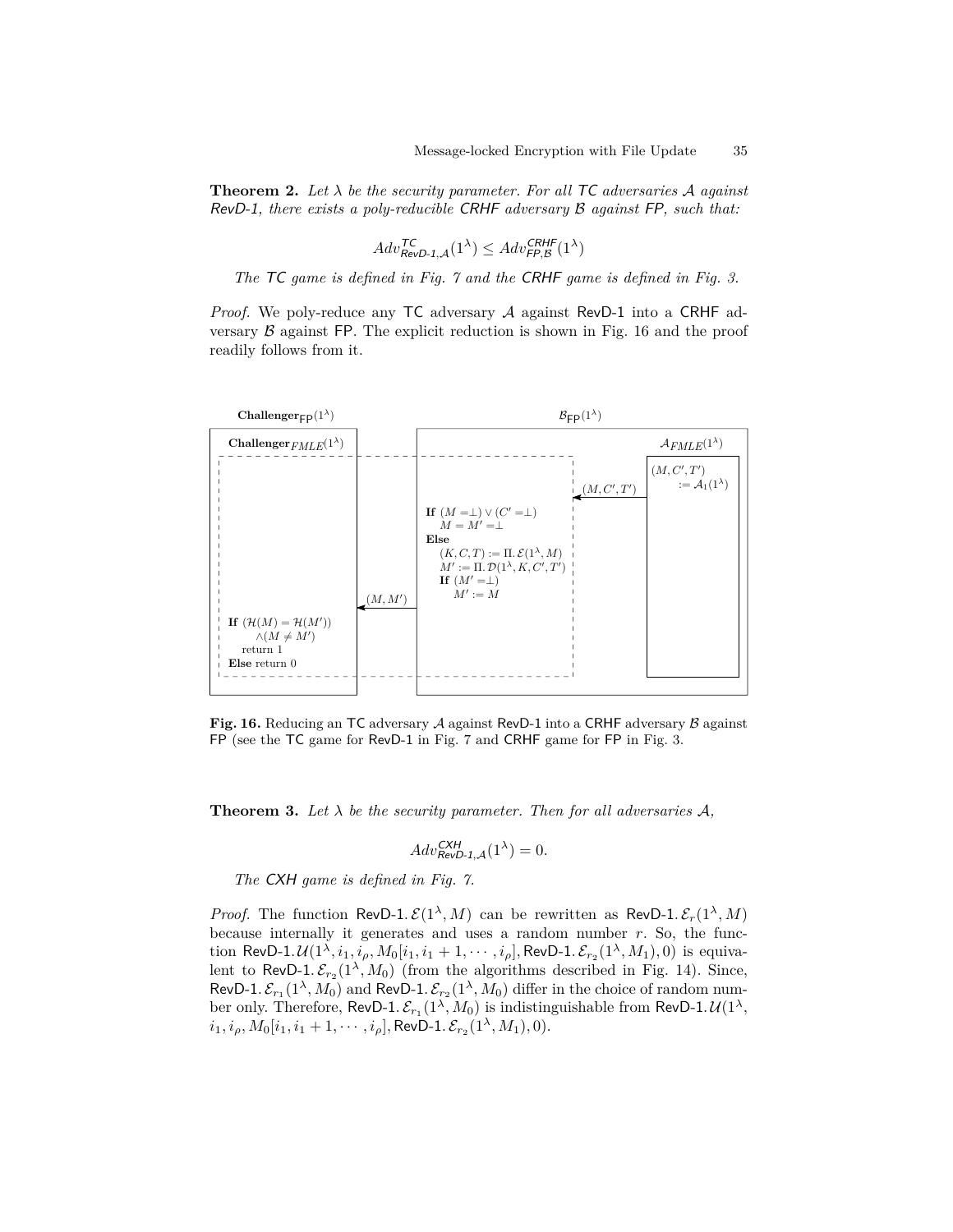**Theorem 4.** Let  $\lambda$  be the security parameter. Then for all adversaries  $\mathcal{A}$ ,

$$
Adv_{RevD-1,A}^{UNC-CDA}(1^{\lambda}) = 0
$$

*The* UNC-CDA *game is defined in Fig. 7.*

*Proof.* The UNC-CDA game requires the proof  $P^*$  generated by adversary  $\mathcal A$  to be different from the actual proof  $P$ , and then  $P^*$  needs to be correctly verified by the function RevD-1*.* V. However, this is not possible in RevD-1, because for each challenge *Q*, the corresponding unique proof *P* is already stored in the cloud (as the ciphertext) and some other value of  $P^* \neq P$  will never be accepted by the function RevD-1*.* V.

#### **7.2 The RevD-2 scheme**

We describe our second *FMLE* scheme, namely, RevD-2. This construction is motivated by the design of the authenticated encryption *APE* [2].

**Description of RevD-2** The pictorial and algorithmic descriptions are given in Figs. 17 and 18; all wires are  $\lambda$ -bit long. Let M denote the message to be encrypted,  $M[i]$  denote the *i*-th block of message, and  $M[i][j]$  denote the *j*-th bit of *i*-th block of message. It is worth noting that the decryption is executed in the reverse direction of encryption. Below, we describe the 5-tuple of algorithms  $(\mathcal{E}, \mathcal{D}, \mathcal{U}, \mathcal{P}, \mathcal{V})$  for RevD-2, in detail.

*Encryption* RevD-2. E. Fig. 17(a) shows the encryption of message M. The encryption takes the parameter  $1^{\lambda}$  and message *M* and breaks it into several  $\lambda$ -bit blocks, namely,  $M[1], M[2], \cdots, M[\ell]$ . Encryption of *M* is composed of encryptions of individual blocks in sequence. Two variables  $r'_0$  and  $s'_0$  are assigned  $0^{\lambda}$ . Two numbers *R* and *R'* are chosen randomly from  $\{0,1\}^{\lambda}$ , and  $u_1$  and  $v_1$  are assigned  $R$  and  $R'$  respectively. Now we give the details of how the message block  $M[j]$ , for  $j := 1, 2, \dots \ell - 1$  is encrypted:  $r_j$  is assigned the *XOR* of  $M[j]$ and  $r'_{j-1}$ ;  $s_j$  is assigned the value of  $s'_{j-1}$ ; we compute  $(r'_j||s'_j)$  as  $\pi(r_j||s_j)$ ; we compute  $u_{j+1}||v_{j+1}$  as  $\pi(u_j||v_j)$ ; and we obtain  $C[j]$  as the *XOR* of  $v_{j+1}$  and  $r'_{j}$ .

For the last block  $M[\ell]$ , we perform the following operations:  $r_\ell$  is assigned the *XOR* of  $M[\ell]$  and  $r'_{\ell-1}$ ;  $s_{\ell}$  is assigned the value of  $s'_{\ell-1}$ ; we compute  $(r'_{\ell}||s'_{\ell})$ as  $\pi(r_\ell||s_\ell)$ ; we compute  $u_{\ell+1}||v_{\ell+1}$  as  $\pi(u_\ell||v_\ell); u'$  is assigned the value of  $u_{\ell+1}$ ; and  $v_{\ell+1}$  is *XORed* with  $s'_{\ell}$  to obtain  $v'$ .

We assign  $s'_\ell$  as the decryption key  $K$ , we concatenate  $C[1], C[2], \cdots, C[*\ell* 1$ ]||*u'*||*v'* to obtain the ciphertext *C*, and  $r'_{\ell}$  as the tag *T*.

*Decryption* RevD-2. D. The decryption takes the parameter  $1^{\lambda}$ , decryption key *K*, ciphertext *C* and tag *T*. Fig. 17(b) shows the decryption of ciphertext *C*. The decryption takes the ciphertext *C* and breaks it into several  $\lambda$ -bit blocks,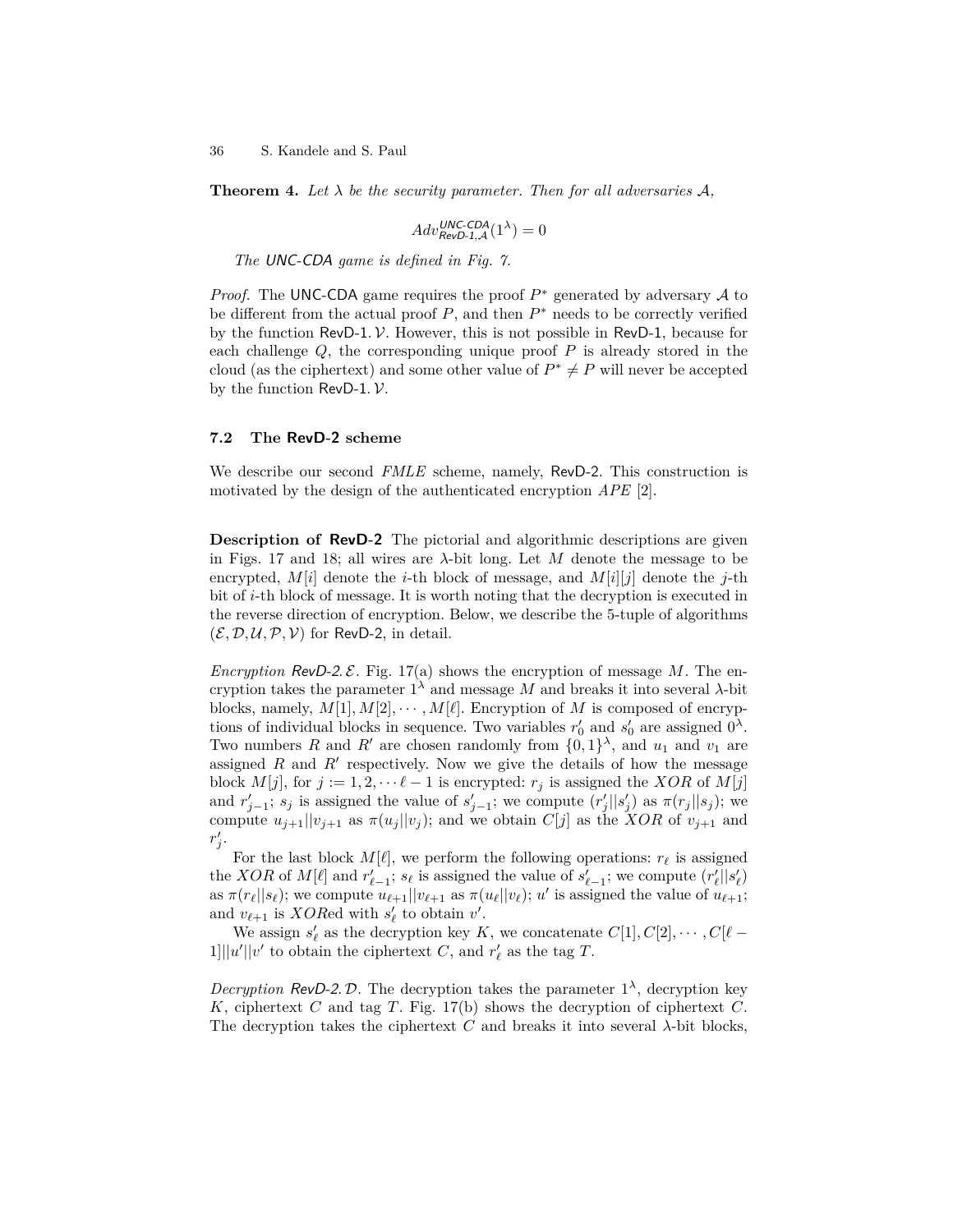

**Fig. 17.** Diagrammatic description of RevD-2.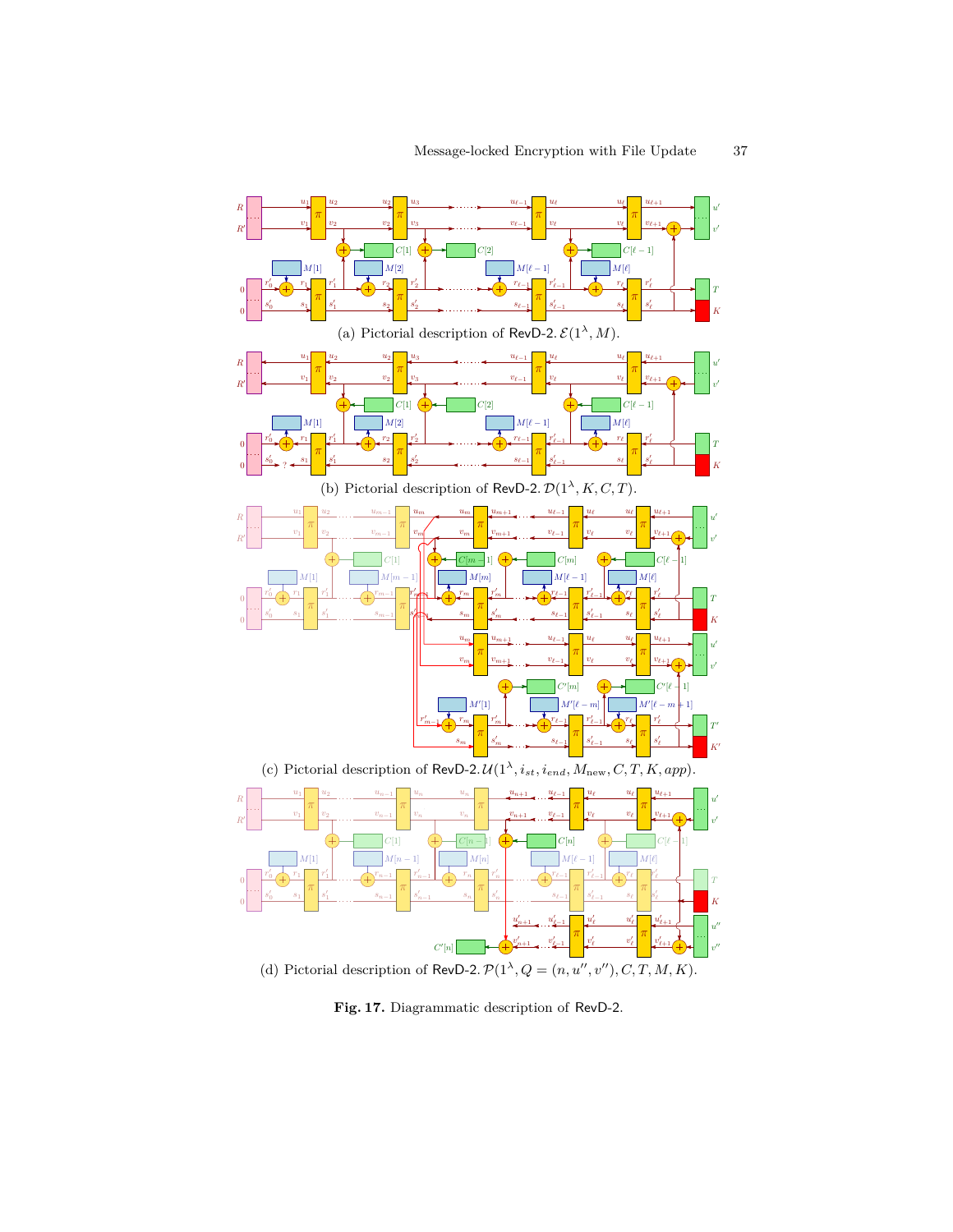

**Fig. 18.** Algorithmic description of the *FMLE* scheme RevD-2.

namely,  $C[1], C[2], \cdots, C[ $\ell - 1$ ]] | $u'||v'$ . Decryption of *C* is composed of decryp$ tions of individual blocks executed in the direction opposite to the encryption. For decrypting the last block, we first perform following operations: we assign *T* to *r*<sub> $\ell$ </sub>; we assign *K* to *s*<sub> $\ell$ </sub>; we assign *u*<sup>*'*</sup> to *u*<sub> $\ell$ +1</sub>; *v*<sup>*'*</sup> is *XORed* with *s*<sup> $\ell$ </sup><sub> $\ell$ </sub> to ob- $\begin{aligned} \n\mathcal{L} & \text{for } \mathcal{L}_{\ell}, \text{ we assign } \mathcal{L} \text{ to } \mathcal{S}_{\ell}, \text{ we assign } \mathcal{U} \text{ to } \mathcal{U}_{\ell+1}, \text{ } v \text{ is a O-1} \n\end{aligned}$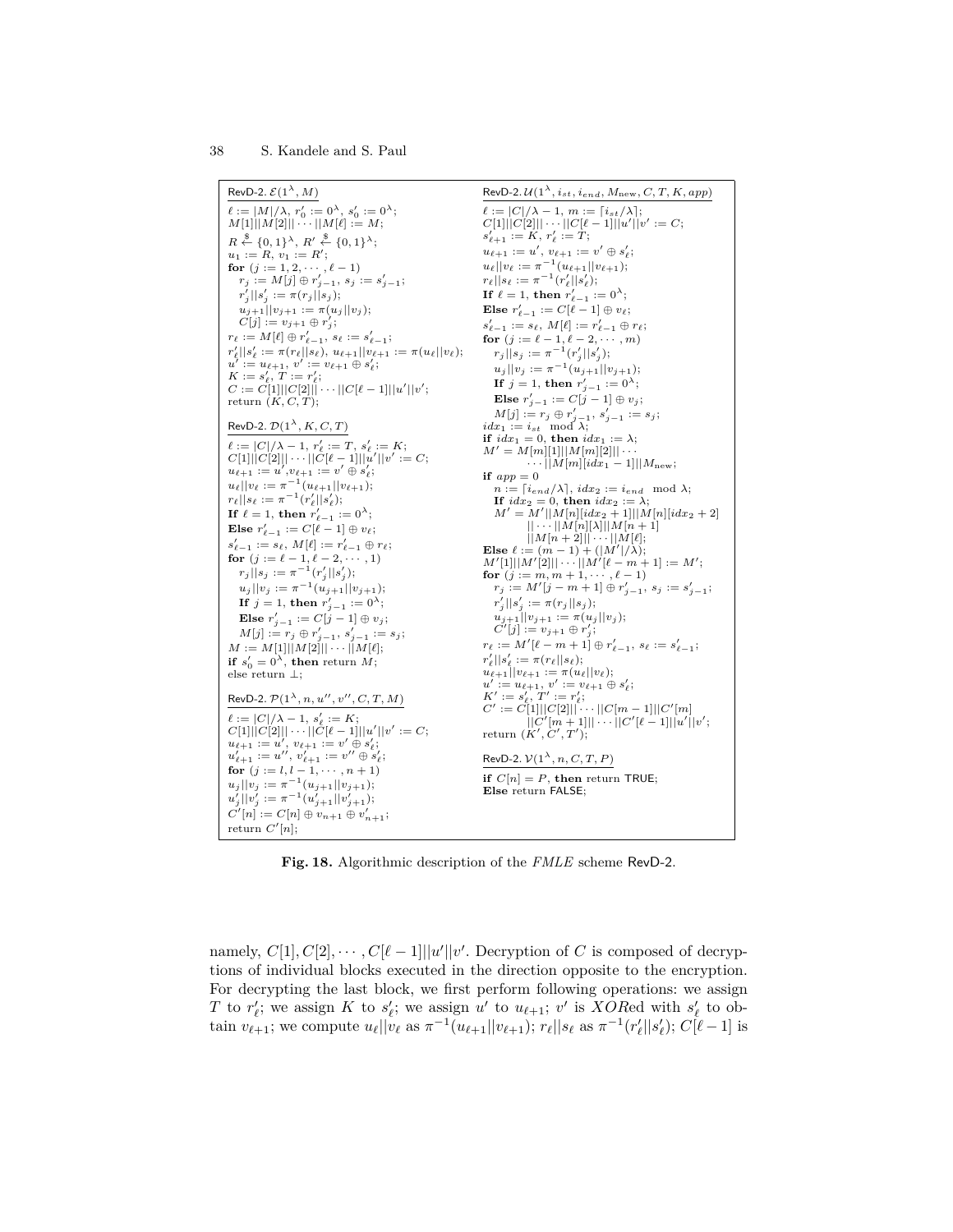*XORed* with  $v_{\ell}$  to obtain  $r'_{\ell-1}$ ,  $s_{\ell}$  is assigned to  $s'_{\ell-1}$ ; and  $r'_{\ell-1}$  is *XORed* with  $r_{\ell}$  to obtain  $M[\ell].$ 

Now we give the details of how the ciphertext block  $C[j]$  for  $j := \ell - 1, \ell - 1$ 2,  $\dots$ , 1 is decrypted: we compute  $r_j||s_j$  as  $\pi^{-1}(r'_j||s'_j)$ ; we compute  $u_j||v_j$  as  $\pi^{-1}(u_{j+1}||v_{j+1})$ ; if the value of *j* is 1, then we assign  $r'_{j-1}$  as  $0^{\lambda}$ , otherwise  $r'_{j-1}$ is assigned the *XOR* of  $C[j-1]$  and  $v_j$ ;  $M[j]$  is assigned the *XOR* of  $r_j$  and  $r'_{j-1}$ ; and  $s'_{j-1}$  is assigned the value of *s<sub>j</sub>*.

We concatenate  $M[1], M[2], \cdots, M[\ell]$  to obtain the message M. The message is only returned if the value of variable  $s_1$  is equal to  $0^{\lambda}$ .

*Update* RevD-2.U. The update takes the parameter  $1^{\lambda}$ , the index of starting and ending bits  $i_{st}$  and  $i_{end}$ , new message bits  $M_{new} \in \mathcal{M}$ , the decryption key  $K$ , the ciphertext to be updated  $C$ , the tag  $T$  and the bit *app*. Fig. 17(c) shows the update on ciphertext *C*. The update takes the ciphertext *C* and breaks it into several *λ*-bit blocks, namely,  $C[1], C[2], \cdots, C[\ell-1] \mid |u'||v'$  and computes the index of block from where the update starts *m* as the ceil value of  $i_{st}/\lambda$ . Update of *C* is composed of decryptions of individual blocks executed in the direction opposite to the encryption upto *m*-th block, calculating  $r'_{m-1}$  and  $s'_{m-1}$ , and then encrypting the new updated message from *m*-th block to the last block. The decryption and encryption processes are already explained above.

We assign the new  $s'_{\ell}$  as the decryption key  $K'$ , we concatenate  $C[1], C[2]$ ,  $\cdots$ ,  $C[m-1], C'[m], C'[m+1], \cdots, C'[\ell-1]]|u'||v'$  to obtain the ciphertext  $C'$ , and  $r'_{\ell}$  as the tag  $T'$ .

*Proof of ownership by Prover RevD-2. P.* The proof of ownership by prover takes the parameter  $1^{\lambda}$ , the challenge  $Q = (n, u'', v'')$ , the message M, the decryption key  $K$ , the ciphertext  $C$  and the tag  $T$ . Fig. 17(d) shows the proof of ownership by prover for the ciphertext *C*. The algorithm takes the ciphertext *C* and breaks it into several *λ*-bit blocks, namely,  $C[1], C[2], \cdots, C[\ell-1] \mid |u'||v'$ ; assigns  $K$  to  $s'_{\ell}$ ; the values of *u*' and *u*'' are assigned to  $u_{\ell+1}$  and  $u'_{\ell+1}$ , and the values of *v*' and  $v''$ are *XOR*ed with  $s'_\ell$  to obtain  $v_{\ell+1}$  and  $v'_{\ell+1}$ . Now, for  $j := \ell, \ell-1, \dots, n+1$ , we calculate the values of  $u_j || v_j$  as  $\pi^{-1}(u_{j+1} || v_{j+1})$  and  $u'_j || v'_j$  as  $\pi^{-1}(u'_{j+1} || v'_{j+1})$ . The values of  $C[n]$ ,  $v_{n+1}$  and  $v'_{n+1}$  are *XOR*ed to get the proof  $C'[n]$ .

*Proof of ownership by Verifier* RevD-2*.* V*.* The proof of ownership by verifier takes the parameter  $1^{\lambda}$ , the challenge  $Q = n$ , the ciphertext *C*, the tag *T* and the proof *P* as inputs, and checks if  $C[n]$  equals the proof *P* and returns TRUE if the equality holds, otherwise returns FALSE.

**Security of RevD-2** The security proofs for the RevD-1 and RevD-2 are similar.

**Resistance of RevD-1 and RevD-2 against Dictionary Attack** Since, RevD-1 and RevD-2 have randomized encryption algorithms, they are not vulnerable to dictionary attacks (see Sect. 2.2 for a definition of dictionary attack).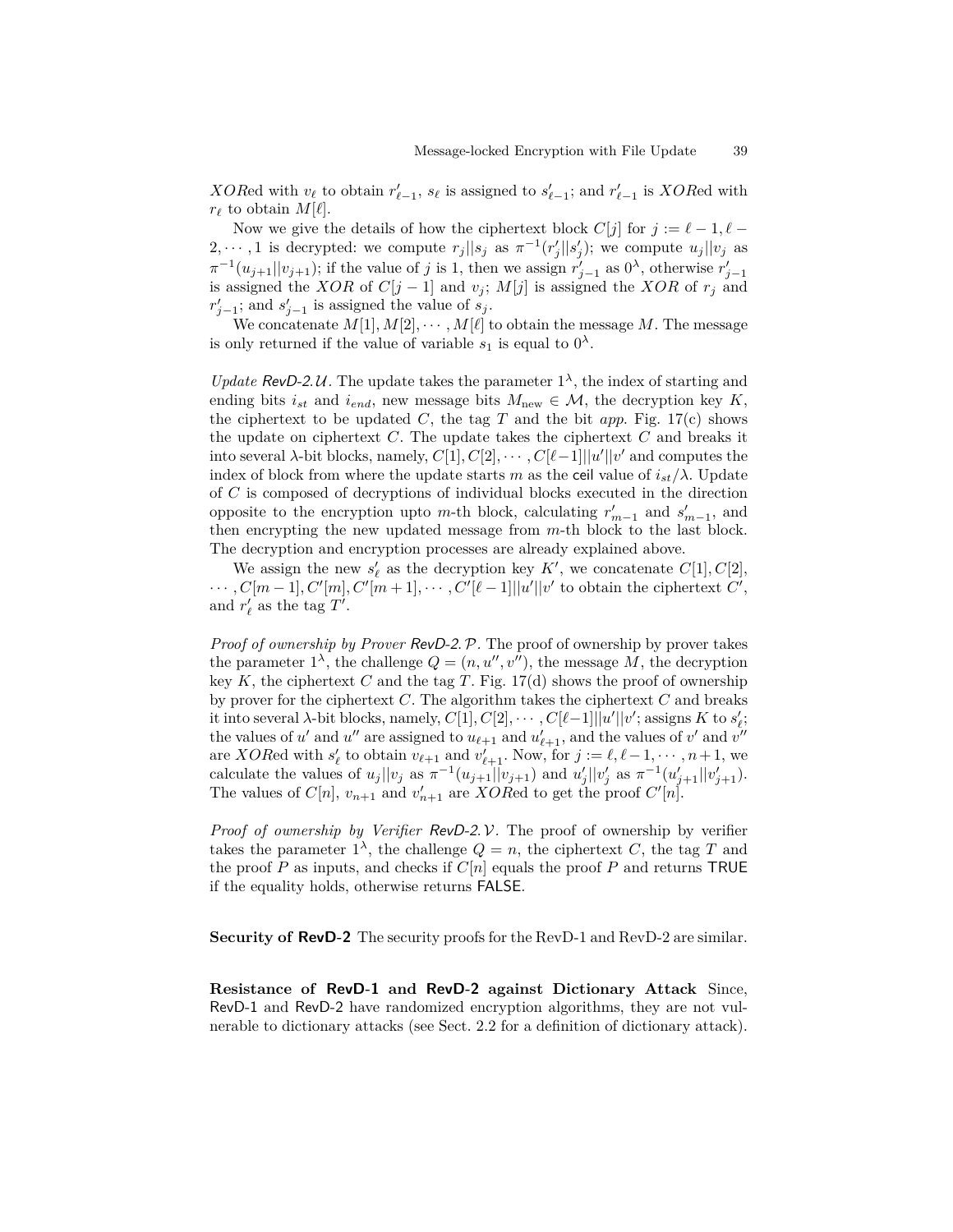## **7.3 Comparing RevD-1 and RevD-2 with the other** *FMLE* **schemes**

In Table 1, we compare the RevD-1 and RevD-2 with the other *FMLE* constructions described in Sects. 5 and 6, on the basis of time and space complexities, and the security properties.

In summary, the *FMLE* schemes RevD-1 and RevD-2 possess the randomization property of *MLE* construction RCE, and the efficient update property of *UMLE*. It is also noted that it outperforms all the constructions in terms of the number of passes.

# **8 Conclusion**

In this paper, we present a new cryptographic primitive *FMLE* and two new constructions of it: RevD-1 and RevD-2. We showed that these constructions perform better – both with respect to time and memory – than the existing constructions. The high performance is attributed to a unique property named *reverse decryption* of the *FP* hash function and the *APE* authenticated encryption, on which these new constructions are based. The only disadvantage is, perhaps, that these constructions are not STC secure. We leave as an open problem construction of an STC secure efficient *FMLE*.

# **References**

- 1. Abadi, M., Boneh, D., Mironov, I., Raghunathan, A., Segev, G.: Message-Locked Encryption for Lock-Dependent Messages. In: Canetti, R., Garay, J. A. (eds.) CRYPTO 2013, LNCS, vol. 8042, pp. 374–391. Springer, Santa Barbara (2013). https://doi.org/10.1007/978-3-642-40041-4\_21
- 2. Andreeva, E., Bilgin, B., Bogdanov, A., Luykx, A., Mennink, B., Mouha, N., Yasuda, K.: APE: Authenticated Permutation-Based Encryption for Lightweight Cryptography. In: Cid, C., Rechberger, C. (eds.) Fast Software Encryption - 21st International Workshop, FSE 2014, London, UK, March 3-5, 2014, Revised Selected Papers, LNCS, vol. 8540, pp. 168–186. Springer, London (2014). https://doi.org/10.1007/978-3-662-46706-0\_9
- 3. Andreeva, E., Daemen, J., Mennink, B., Assche, G. V.: Security of Keyed Sponge Constructions Using a Modular Proof Approach. In: Leander, G. (ed.) Fast Software Encryption - 22nd International Workshop, FSE 2015, Istanbul, Turkey, March 8- 11, 2015, Revised Selected Papers, LNCS, vol. 9054, pp. 364–384. Springer, Istanbul (2015). https://doi.org/10.1007/978-3-662-48116-5\_18
- 4. Bellare, M., Keelveedhi, S.: Interactive Message-Locked Encryption and Secure Deduplication. In: Katz, J. (ed.) Public-Key Cryptography - PKC 2015 - 18th IACR International Conference on Practice and Theory in Public-Key Cryptography, Gaithersburg, MD, USA, March 30 - April 1, 2015, Proceedings, LNCS, vol. 9020, pp. 516–538. Springer, Gaithersburg (2015). https://doi.org/10.1007/978-3- 662-46447-2\_23
- 5. Bellare, M., Keelveedhi, S., Ristenpart, T.: DupLESS: Server-Aided Encryption for Deduplicated Storage. In: King, S. (ed.) USENIX 2013, pp. 179–194.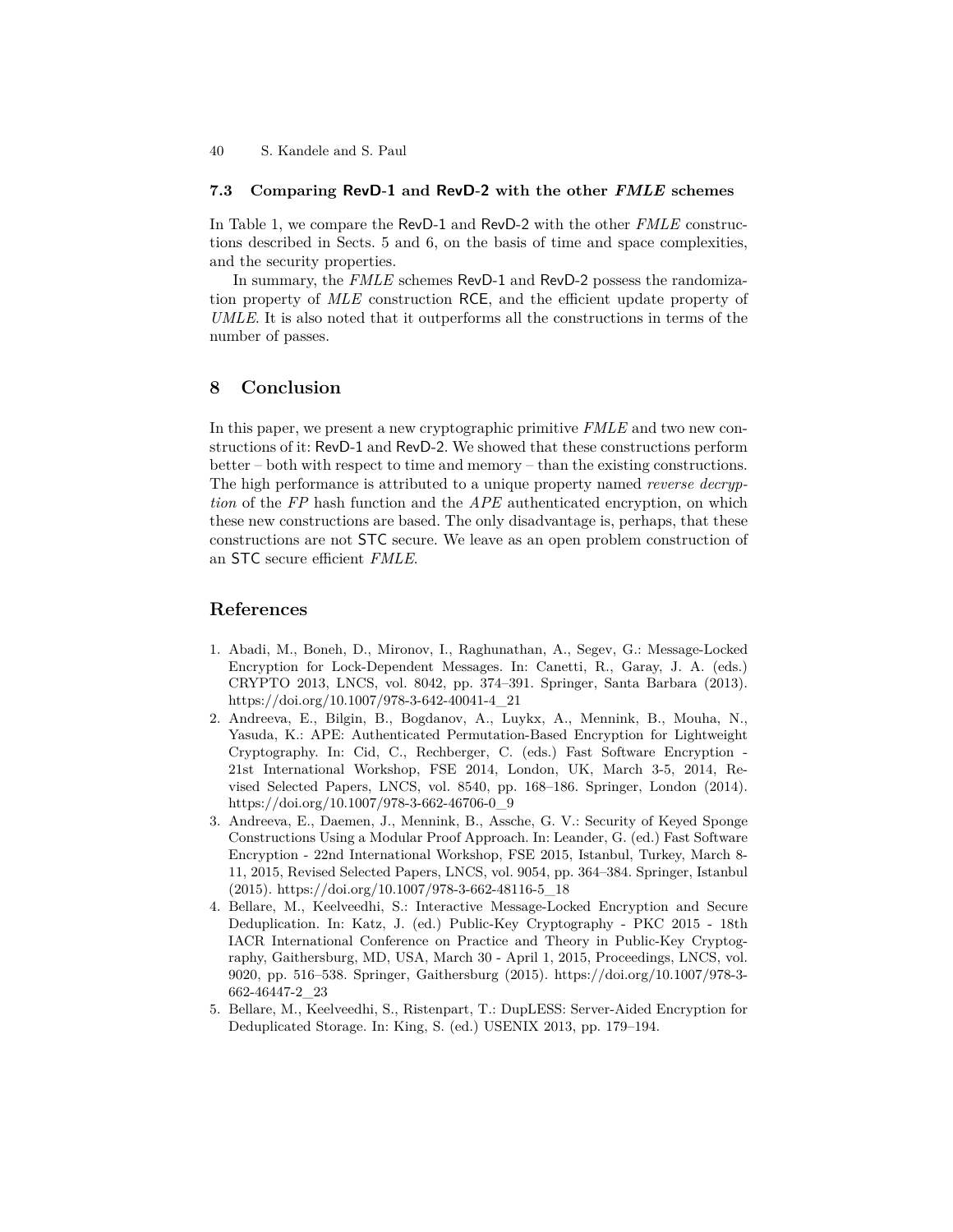| Const.                 | $F-CE$                        | F-HCE2                                               | $F-RCE$                                                                         | <b>F-UMLE</b>                                                                            | $RevD-1/RevD-2$                                                         |
|------------------------|-------------------------------|------------------------------------------------------|---------------------------------------------------------------------------------|------------------------------------------------------------------------------------------|-------------------------------------------------------------------------|
| Param.                 | $\left\lceil 15 \right\rceil$ | [6]                                                  | [6]                                                                             | $\left[20\right]$                                                                        | This Paper                                                              |
| Time of ${\cal E}$     |                               |                                                      |                                                                                 |                                                                                          |                                                                         |
| $\bullet$ Key Gen      | $c_{\mathcal{H}_{ F }}$       | $c_{\mathcal{H}_{ F }}$                              | $c_{\mathcal{H}_{ F }}$                                                         | $\left(\frac{ F }{R} + \log_{B/\lambda}  F \right)$ c $\mathcal{H}_B$                    |                                                                         |
| $\bullet$ Tag Gen      | $c_{\mathcal{H}_{ F }}$       | $\mathsf{c}_{\mathcal{H}_\lambda}$                   | $c_{\mathcal{H}}$                                                               | $c_{\mathcal{H}_{ F }} + \Big(\frac{ F }{B} + \log_{B/\lambda} F \Big)c_{\mathcal{H}_B}$ |                                                                         |
| $\bullet$ Cipher       | $\cos \varepsilon_{ F }$      | $\cos \varepsilon_{ F }$                             | $\cos \varepsilon_{ F }$                                                        | $\left(\frac{ F }{D} + \log_{B/\lambda}  F \right)$ cs $\varepsilon_B$                   | $2\cdot\frac{ F }{\lambda} \mathsf{c}_{\pi_{2\lambda}}$                 |
| $#$ of passes          | 3                             | $\overline{2}$                                       | 1                                                                               | $1 + \log_{B/\lambda}  F $                                                               |                                                                         |
| Time of $\mathcal D$   |                               |                                                      |                                                                                 |                                                                                          |                                                                         |
| $\bullet$ Plaintext    | $\cos \mathcal{D}_{ F }$      | $\mathsf{c}_{\mathcal{S}\mathcal{D}_{ F }}$          | $\mathsf{c}_{\mathcal{SD}_{\, F }}$                                             | $\left(\frac{ F }{R} + \log_{B/\lambda}  F \right)$ cs $\mathcal{D}_B$                   | $2 \cdot \frac{ F }{\lambda} c_{\pi_{2\lambda}^{-1}}$                   |
| $\bullet$ Tag Verif    | $c_{\mathcal{H}_{ F }}$       | $ c_{\mathcal{H}_{ F }} + c_{\mathcal{H}_{\lambda}}$ | $c_{\mathcal{H}_{ F }} + c_{\mathcal{H}_{\lambda}}$                             | $\left(\frac{ F }{D} + \log_{B/\lambda}  F \right)$ c $\mathcal{H}_B$                    |                                                                         |
| $#$ of passes          | $\overline{2}$                | $\overline{2}$                                       |                                                                                 | $1 + \log_{B/\lambda}  F $                                                               | 1.                                                                      |
| Time of $\mathcal U$   |                               |                                                      |                                                                                 |                                                                                          |                                                                         |
| $\bullet$ Decryp       | $c_{\mathcal{SD}_{ F }}$      | $c_{\mathcal{SD}_{ F }}$                             | $c_{\mathcal{SD}_{ F }}$                                                        | $\log_{B/\lambda}  F $ . $\log_{B_R}$                                                    | $2 \cdot \frac{ F' }{\lambda} c_{\pi_{2\lambda}^{-1}}$                  |
| $\bullet$ Encryp       | $\cos \varepsilon_{ F }$      | $\cos \varepsilon_{ F }$                             | $\textsf{c}_{\mathcal{SE}_{\lvert F \rvert}}$                                   | $\log_{B/\lambda}  F $ . cs $\varepsilon_B$                                              | $2\cdot\frac{ F' }{\lambda}c_{\pi_{2\lambda}}$                          |
| $\bullet$ Key Gen      | $c_{\mathcal{H}_{ F }}$       | $c_{\mathcal{H}_{ F }}$                              | $c_{\mathcal{H}_{ F }}$                                                         | $\log_{B/\lambda}  F $ . C $\mathcal{H}_B$                                               |                                                                         |
| $\bullet$ Tag Gen      | $c_{\mathcal{H}_{ F }}$       | $c_{\mathcal{H}_\lambda}$                            | $c_{\mathcal{H}}$                                                               | $\log_{B/\lambda}  F $ . c $\mathcal{H}_B$ + c $\mathcal{H}_{ F }$                       |                                                                         |
| $#$ of passes          | $\overline{4}$                | 3                                                    | 1                                                                               | $1+\frac{\log_{B/\lambda} F }{ F }$                                                      | $2\frac{ F' }{ F }$                                                     |
| Time of P              |                               |                                                      |                                                                                 |                                                                                          |                                                                         |
| $\bullet$ Gen Proof    | negl.                         | negl.                                                | $\left  \mathsf{c}_{\mathcal{SD}_{ F }}+\mathsf{c}_{\mathcal{SE}_{ F }}\right $ | negl.                                                                                    | $2\frac{ F -k}{\lambda}c_{\pi\frac{-1}{2\lambda}}$<br>$1-\frac{k}{ F }$ |
| $#$ of passes          | $\overline{0}$                | $\mathbf{0}$                                         | $\mathbf{1}$                                                                    | $\theta$                                                                                 |                                                                         |
| Storage                |                               |                                                      |                                                                                 |                                                                                          |                                                                         |
| $\bullet$ Key          | $\lambda$                     | $\lambda$                                            | $\lambda$                                                                       | $\lambda$                                                                                | λ                                                                       |
| $\bullet$ Ciphertext   | F                             | F                                                    | $ F  + \lambda$                                                                 | $ F  + \log_{B/\lambda}  F  \cdot B$                                                     | $ F  + \lambda$                                                         |
| $\bullet$ Tag          | $\lambda$                     | $\lambda$                                            | $\lambda$                                                                       | $\Big(\frac{ F }{D} + \log_{B/\lambda} F \Big)\lambda$                                   | $\lambda$                                                               |
| Security               |                               |                                                      |                                                                                 |                                                                                          |                                                                         |
| $\bullet$ TC           | ✓                             | ✓                                                    | ✓                                                                               | ✓                                                                                        | ✓                                                                       |
| $\bullet$ STC          | ✓                             | $\times$                                             | ×                                                                               |                                                                                          | ×                                                                       |
| · PRV-CDA              | ✓                             | ✓                                                    |                                                                                 |                                                                                          | ✓                                                                       |
| · PRV\$-CDA            | ✓                             | ✓                                                    |                                                                                 |                                                                                          |                                                                         |
| $\bullet$ CXH          | ✓                             | ✓                                                    |                                                                                 |                                                                                          |                                                                         |
| $\bullet$ UNC-CDA      | ✓                             | ✓                                                    |                                                                                 |                                                                                          |                                                                         |
| $\bullet$ Dict. Attack | $\times$                      | $\times$                                             |                                                                                 | ×                                                                                        |                                                                         |

**Table 1.** RevD-1 and RevD-2 are compared with the other *FMLE* schemes. Here, *λ* is the security parameter;  $F$  is the file to be encrypted;  $|F|$  denotes the bit-length of  $F$ ;  $B$  is the block-size used in the *UMLE* scheme;  $F'$  is the shortest suffix of  $F$  containing all modified bits; *k* is the index of the first bit in the challenge in the PoW protocol;  $c_{\mathcal{H}_{|F|}}$ ,  $c_{\mathcal{H}_{B}}$  and  $c_{\mathcal{H}_{\lambda}}$  are the costs of computing hashes on inputs of lengths  $|F|$ , *B* and *λ* respectively;  $c_{S\mathcal{E}_{|F|}}$  and  $c_{S\mathcal{E}_B}$  are the costs of encryption (in a one-time symmetric encryption) of the messages of lengths  $|F|$  and *B* respectively;  $\mathsf{c}_{\mathcal{SD}_{|F|}}$  and  $\mathsf{c}_{\mathcal{SD}_B}$  are the costs of decryption of the messages of lengths  $|F|$  and *B* respectively;  $\mathsf{c}_{\pi_{2\lambda}}$  and  $\mathsf{c}_{\pi_{2\lambda}^{-1}}$ are the costs of computing the 2*λ*-bit permutation and its inverse respectively.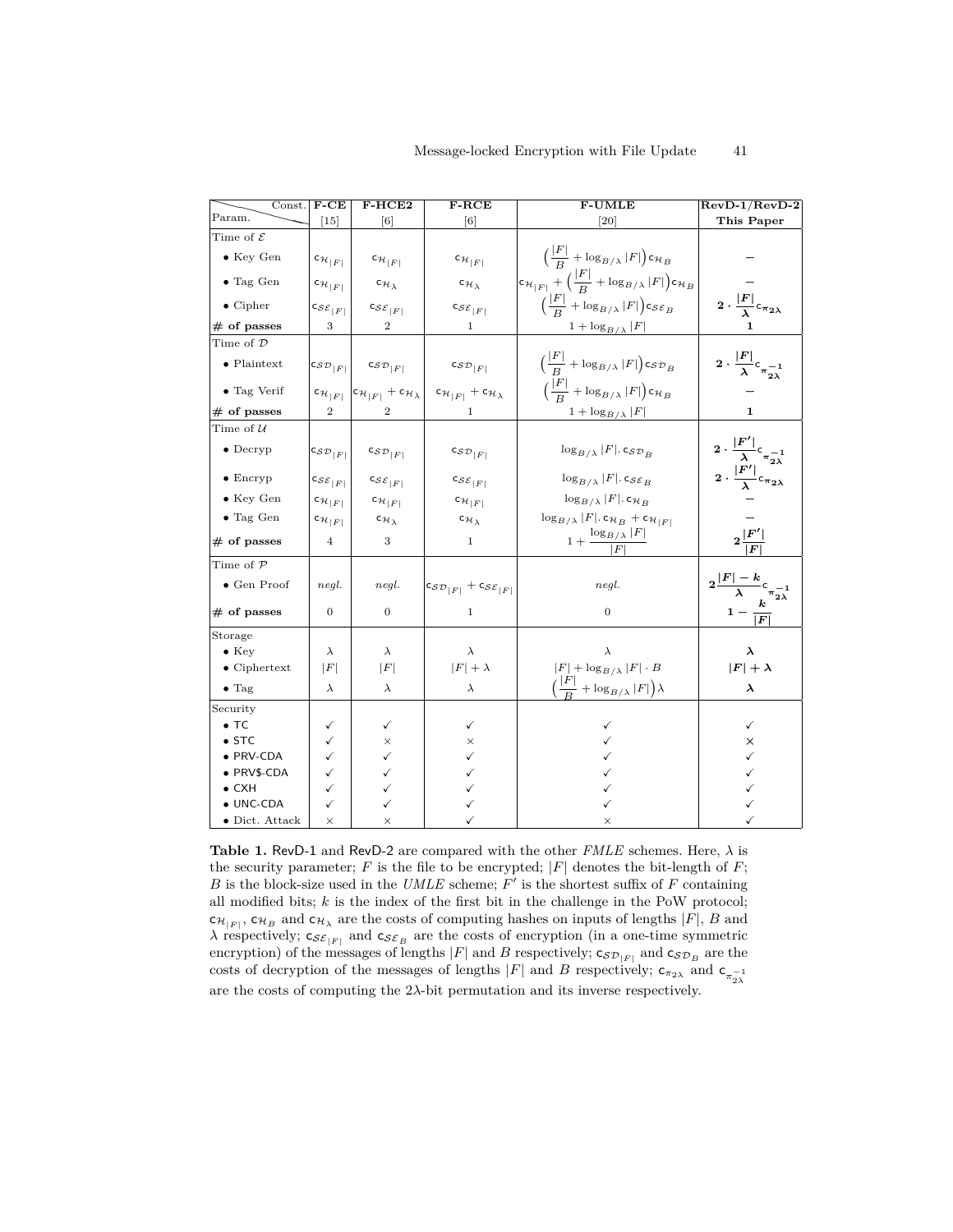- 42 S. Kandele and S. Paul
- 6. Bellare, M., Keelveedhi, S., Ristenpart, T.: Message-Locked Encryption and Secure Deduplication. In: Johansson, T., Nguyen, P. Q. (eds.) EUROCRYPT 2013, LNCS, vol. 7881, pp. 296–312. Springer, Athens (2013). https://doi.org/10.1007/978-3-642- 38348-9\_18
- 7. Bellare, M., Rogaway, P.: The Security of Triple Encryption and a Framework for Code-Based Game-Playing Proofs. In: Vaudenay, S. (ed.) EURO-CRYPT 2006, LNCS, vol. 4004, pp. 409-426. Springer, Saint Petersburg (2006). https://doi.org/10.1007/11761679\_25
- 8. Bertoni, G., Daemen, J., Peeters, M., Assche, G. V.: Sponge Functions. ECRYPT 2007, http://sponge.noekeon.org/SpongeFunctions.pdf. Last accessed 1 March 2012
- 9. Bertoni, G., Daemen, J., Peeters, M., Assche, G. V.: On the Indifferentiability of the Sponge Construction. In: Smart, N. P. (ed.) EUROCRYPT 2008, Istanbul, Turkey, LNCS, vol. 4965, pp. 181-197. Springer, Istanbul (2008). https://doi.org/10.1007/978-3-540-78967-3\_11
- 10. Bertoni, G., Daemen, J., Peeters, M., Assche, G. V.: The Keccak Hash Function. In: The 1st SHA-3 Candidate Conference 2009, Leuven, Belgium, (2009).
- 11. Bertoni, G., Daemen, J., Peeters, M., Assche, G.V.: Duplexing the Sponge: Single-Pass Authenticated Encryption and Other Applications. In Miri, A., Vaudenay, S. (eds.) Selected Areas in Cryptography - 18th International Workshop, SAC 2011, Toronto, ON, Canada, August 11-12, 2011, Revised Selected Papers, LNCS, vol. 7118, pp. 320–337. Springer, Toronto (2011). https://doi.org/10.1007/978-3-642- 28496-0\_19
- 12. Bertoni, G., Daemen, J., Peeters, M., Assche, G. V., Keer, R. V.: CAESAR submission: KETJE v1, (2014). https://competitions.cr.yp.to/round1/ketjev1.pdf
- 13. Canard, S., Laguillaumie, F., Paindavoine, M.: Verifiable Message-Locked Encryption. In: Foresti, S., Persiano, G. (eds.) Cryptology and Network Security - 15th International Conference, CANS 2016, Milan, Italy, November 14- 16, 2016, Proceedings, LNCS, vol. 10052, pp. 299–315. Springer, Milan (2016). https://doi.org/10.1007/978-3-319-48965-0\_18
- 14. Chen, R., Mu, Y., Yang, G., Guo, F.: BL-MLE: Block-Level Message-Locked Encryption for Secure Large File Deduplication. In: IEEE Trans. Information Forensics and Security 2015, vol. 10, no. 12, pp. 2643–2652 (2015). https://doi.org/10.1109/TIFS.2015.2470221
- 15. Douceur, J. R., Adya, A., Bolosky, W. J., Simon, D., Theimer, M.: Reclaiming Space from Duplicate Files in a Serverless Distributed File System. In: ICDCS 2002, pp. 617-624 (2002). https://doi.org/10.1109/ICDCS.2002.1022312
- 16. Huang, K., Zhang, X., Wang, X.: Block-Level Message-Locked Encryption with Polynomial Commitment for IoT Data. In: Journal of Information Science and Engineering (JISE) 2017, vol. 33, no. 4, pp. 891–905 (2017). http://jise.iis.sinica. edu.tw/JISESearch/pages/View/PaperView.jsf?keyId=157\_2047
- 17. Jiang, T., Chen, X., Wu, Q., Ma, J., Susilo, W., Lou, W.: Towards Efficient Fully Randomized Message-Locked Encryption. In: Liu, J. K., Steinfeld, R. (eds.) Information Security and Privacy - 21st Australasian Conference, ACISP 2016, Melbourne, VIC, Australia, July 4-6, 2016, Proceedings, Part I, LNCS, vol. 9722, pp. 361–375. Springer, Melbourne (2016). https://doi.org/10.1007/978-3-319-40253-6\_22
- 18. Paul, S., Homsirikamol, E., Gaj, K.: A Novel Permutation-based Hash Mode of Operation FP and the Hash Function SAMOSA. In: Galbraith, S., Nandi, M. (eds.) Progress in Cryptology - INDOCRYPT 2012, Kolkata, WB, India, LNCS, vol. 7668, pp. 514–532. Springer, Verlag (2012).